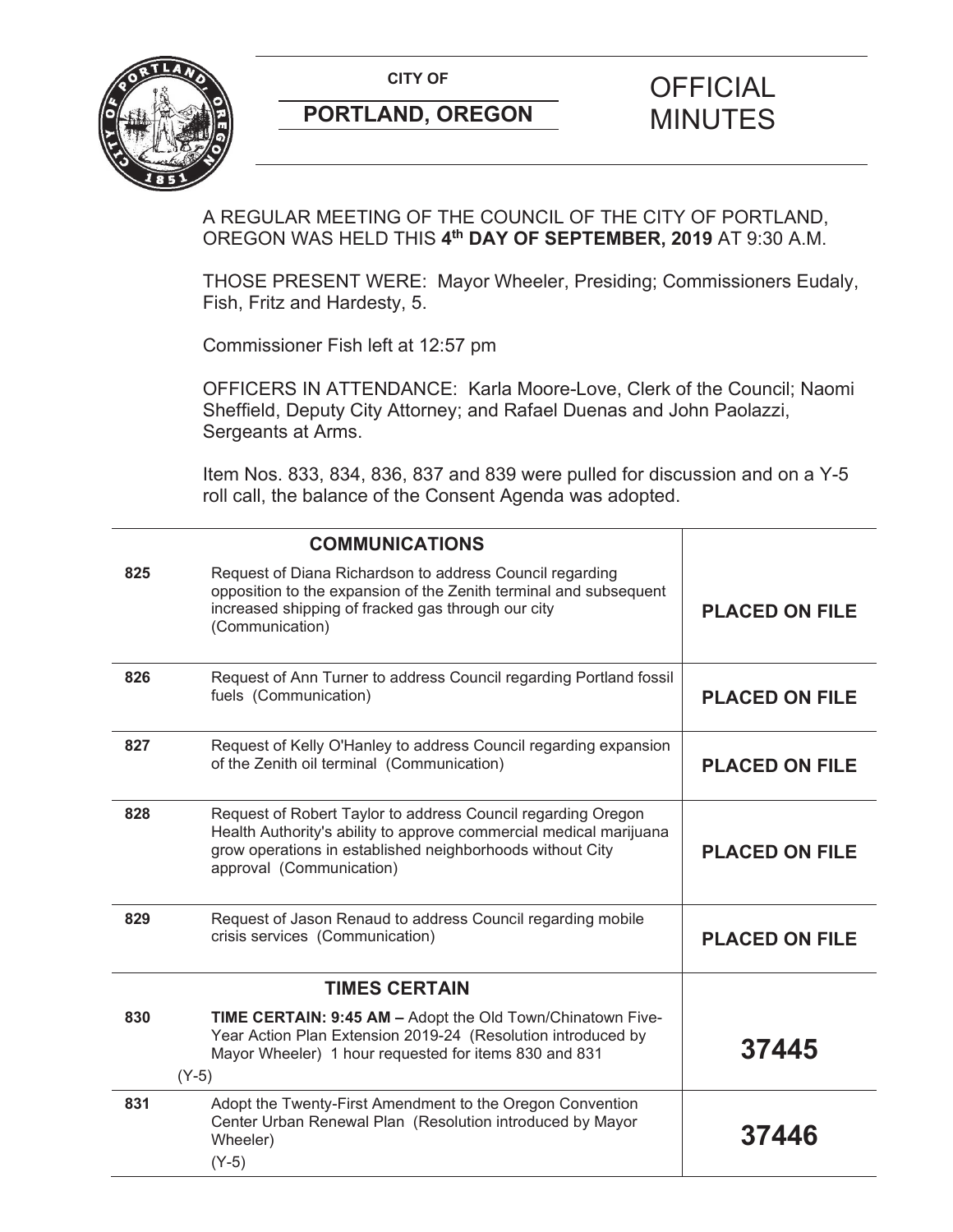|        | <b>CONSENT AGENDA - NO DISCUSSION</b>                                                                                                                                                                                                                                                                                                                                      |                                                                                      |
|--------|----------------------------------------------------------------------------------------------------------------------------------------------------------------------------------------------------------------------------------------------------------------------------------------------------------------------------------------------------------------------------|--------------------------------------------------------------------------------------|
|        | <b>Mayor Ted Wheeler</b>                                                                                                                                                                                                                                                                                                                                                   |                                                                                      |
| 832    | <b>Bureau of Planning &amp; Sustainability</b><br>Authorize the Bureau of Planning and Sustainability to contract<br>with Neighborhoods West-Northwest Review Board and Southeast<br>Uplift Neighborhood Program, Inc. for community groups to<br>perform Community Collection Events for FY 2019-20 at a total<br>cost of \$15,205 (Second Reading Agenda 798)<br>$(Y-5)$ | 189679                                                                               |
|        | <b>Office of Management and Finance</b>                                                                                                                                                                                                                                                                                                                                    |                                                                                      |
| $*833$ | Pay bodily injury lawsuit of Edward Gorman in the sum of \$145,000<br>involving the Portland Bureau of Transportation (Ordinance)<br>$(Y-5)$                                                                                                                                                                                                                               | 189682                                                                               |
| $*834$ | Pay bodily injury lawsuit of Don Perkins in the sum of \$60,000<br>involving the Portland Police Bureau (Ordinance)<br>$(Y-5)$                                                                                                                                                                                                                                             | 189683                                                                               |
| $*835$ | Pay property damage claim of Staci Monroe in the sum of \$6,816<br>resulting from a motor vehicle collision involving the Portland<br>Police Bureau (Ordinance)<br>$(Y-5)$                                                                                                                                                                                                 | 189680                                                                               |
| 836    | Authorize Intergovernmental Agreement with Prosper Portland and<br>Metro to provide Prosper Portland funding for the Arlene Schnitzer<br>Concert Hall Marquee Improvement Project not to exceed \$1.5<br>million (Ordinance)                                                                                                                                               | <b>PASSED TO</b><br><b>SECOND READING</b><br><b>SEPTEMBER 11, 2019</b><br>AT 9:30 AM |
| 837    | Create a new represented classification of Facilities Worker and<br>establish an interim compensation rate for this classification<br>(Second Reading Agenda 805)                                                                                                                                                                                                          | <b>RESCHEDULED TO</b><br><b>SEPTEMBER 18, 2019</b><br>AT 9:30 AM                     |
|        | <b>Commissioner Chloe Eudaly</b>                                                                                                                                                                                                                                                                                                                                           |                                                                                      |
|        | <b>Bureau of Transportation</b>                                                                                                                                                                                                                                                                                                                                            |                                                                                      |
| $*838$ | Authorize an agreement in the amount of \$39,710 with TriMet for<br>the NE 46th Ave and Bryant St Local Improvement District to<br>include design of bus pullouts west of the NE 47th Ave and<br>Columbia Blvd intersection (Ordinance; C-10065)<br>$(Y-5)$                                                                                                                | 189681                                                                               |
| *839   | Authorize the Bureau of Transportation to execute a Renewal and<br>Amendment to Public Recreation Facility License with the State of<br>Oregon, Division of State Lands for the Kevin J. Duckworth<br>Memorial Dock (Ordinance)<br>(Y-4; Fish absent)                                                                                                                      | 189690                                                                               |
|        | <b>REGULAR AGENDA</b>                                                                                                                                                                                                                                                                                                                                                      |                                                                                      |
|        | <b>Mayor Ted Wheeler</b>                                                                                                                                                                                                                                                                                                                                                   |                                                                                      |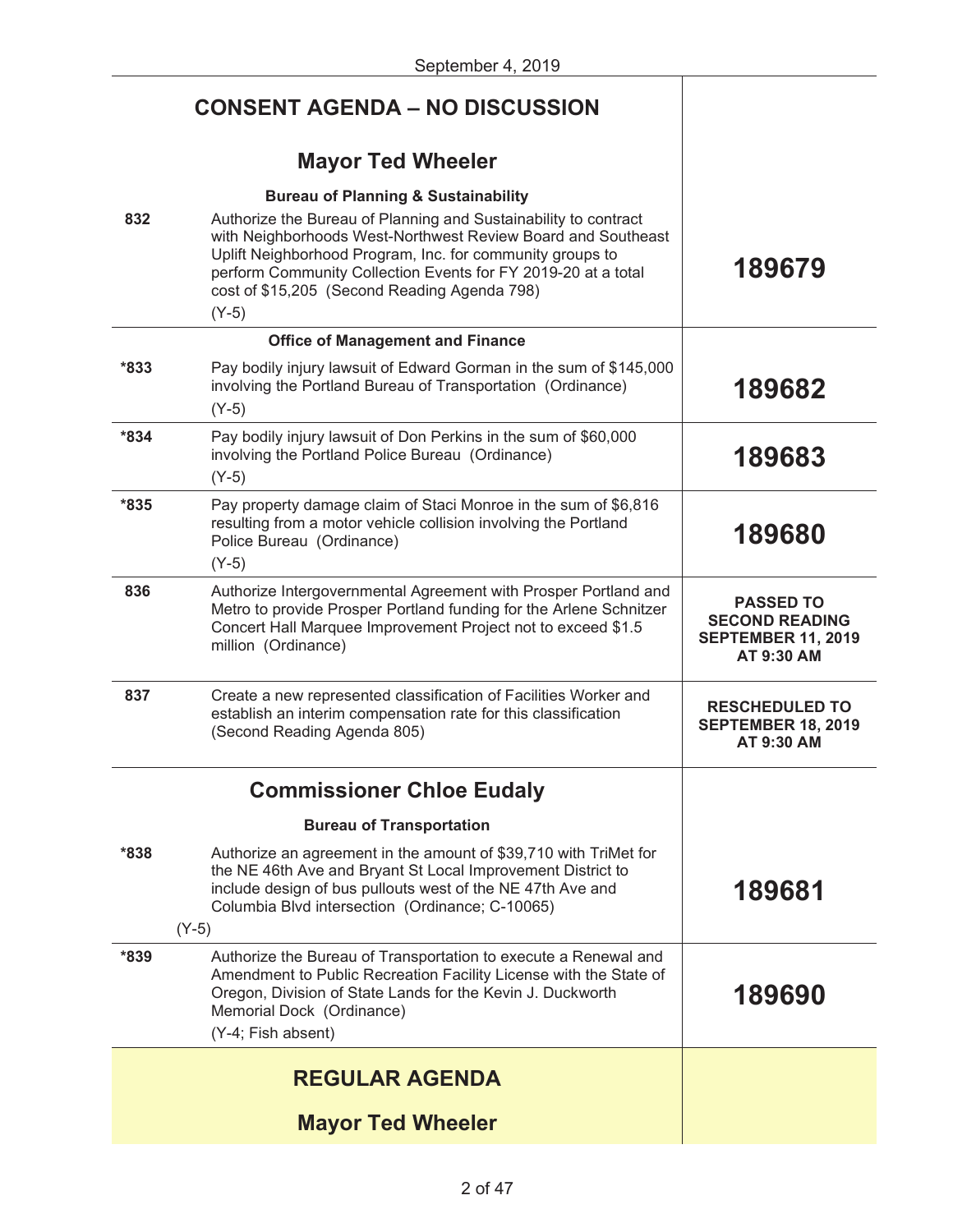| September 4, 2019 |                                                                                                                                                                                                                                                                                                                               |                                                                                             |  |  |
|-------------------|-------------------------------------------------------------------------------------------------------------------------------------------------------------------------------------------------------------------------------------------------------------------------------------------------------------------------------|---------------------------------------------------------------------------------------------|--|--|
|                   | <b>Bureau of Police</b>                                                                                                                                                                                                                                                                                                       |                                                                                             |  |  |
| 840               | Extend Intergovernmental Agreement with Home Forward through<br>September 30, 2022 to continue to provide patrol services at the<br>New Columbia housing sites (Second Reading Agenda 812;<br>amend Contract No. 30002975)                                                                                                    | 189684                                                                                      |  |  |
|                   | $(Y-5)$                                                                                                                                                                                                                                                                                                                       |                                                                                             |  |  |
|                   | <b>Office of Management and Finance</b>                                                                                                                                                                                                                                                                                       |                                                                                             |  |  |
| 841               | Appoint Jeff DeCosta and Tracy Westerfield to the Investment<br>Advisory Committee for terms to expire September 1, 2021<br>(Report) 10 minutes requested                                                                                                                                                                     |                                                                                             |  |  |
|                   | Motion to accept report: Moved by Fish and seconded by<br>Eudaly.<br>$(Y-5)$                                                                                                                                                                                                                                                  | <b>CONFIRMED</b>                                                                            |  |  |
| 842               | Accept bid of Moore Excavation, Inc. for the SE 80th Ave and Mill<br>St Local Improvement District for \$1,954,148 (Procurement Report<br>- Bid No. 00001278) 10 minutes requested<br>Motion to accept report: Moved by Fish and seconded by                                                                                  | <b>ACCEPTED</b><br><b>PREPARE</b>                                                           |  |  |
|                   | Eudaly.                                                                                                                                                                                                                                                                                                                       | <b>CONTRACT</b>                                                                             |  |  |
|                   | (Y-3 Eudaly, Fish, Wheeler; N-2 Fritz, Hardesty)                                                                                                                                                                                                                                                                              |                                                                                             |  |  |
| 843               | Accept bid of Landis & Landis Construction, LLC for the Hillsdale<br>South Sewer Rehabilitation Project for \$1,844,515 (Procurement<br>Report - Bid No. 00001277) 10 minutes requested                                                                                                                                       | <b>ACCEPTED</b>                                                                             |  |  |
|                   | Motion to accept report: Moved by Fish and seconded by<br>Hardesty.                                                                                                                                                                                                                                                           | <b>PREPARE</b><br><b>CONTRACT</b>                                                           |  |  |
|                   | $(Y-5)$                                                                                                                                                                                                                                                                                                                       |                                                                                             |  |  |
| 844               | Accept the Guaranteed Maximum Price of \$998,998 from<br>McKinstry Essention, LLC for Portland Parks and Recreation<br><b>Energy Savings Performance Savings Design Build Contract</b><br>(Procurement Report - RFP No. 00000717) 15 minutes requested<br>Motion to accept report: Moved by Hardesty and seconded by<br>Fish. | <b>ACCEPTED</b><br><b>PREPARE</b><br><b>CONTRACT</b>                                        |  |  |
|                   | $(Y-5)$                                                                                                                                                                                                                                                                                                                       |                                                                                             |  |  |
| $*845$            | Authorize a contract with Walker Macy, LLC to provide planning,<br>design, and construction administration services for Parklane Park<br>Development for an amount not to exceed \$1,189,848 (Ordinance;<br>Contract No. 30006991) 10 minutes requested<br>$(Y-5)$                                                            | 189685                                                                                      |  |  |
| 846               | Authorize charitable organizations eligible to participate in the<br>City's 2020 Charitable Campaign and authorize exemptions for<br>charities not meeting the 25% overhead cost cap requirement<br>(Second Reading Agenda 800)<br>(Y-4 Eudaly, Fish, Fritz, Wheeler; N-1 Hardesty)                                           | 189686<br><b>AS AMENDED</b>                                                                 |  |  |
|                   |                                                                                                                                                                                                                                                                                                                               |                                                                                             |  |  |
|                   | <b>Commissioner Amanda Fritz</b>                                                                                                                                                                                                                                                                                              |                                                                                             |  |  |
|                   | Water Bureau                                                                                                                                                                                                                                                                                                                  |                                                                                             |  |  |
| 847               | Authorize an agreement with TriMet for a sublease for the co-<br>location of data radio equipment at Mt. Scott in the amount of<br>\$55,963 (Ordinance) 10 minutes requested<br>$(Y-5)$                                                                                                                                       | <b>PASSED TO</b><br><b>SECOND READING</b><br><b>SEPTEMBER 11, 2019</b><br><b>AT 9:30 AM</b> |  |  |
|                   |                                                                                                                                                                                                                                                                                                                               |                                                                                             |  |  |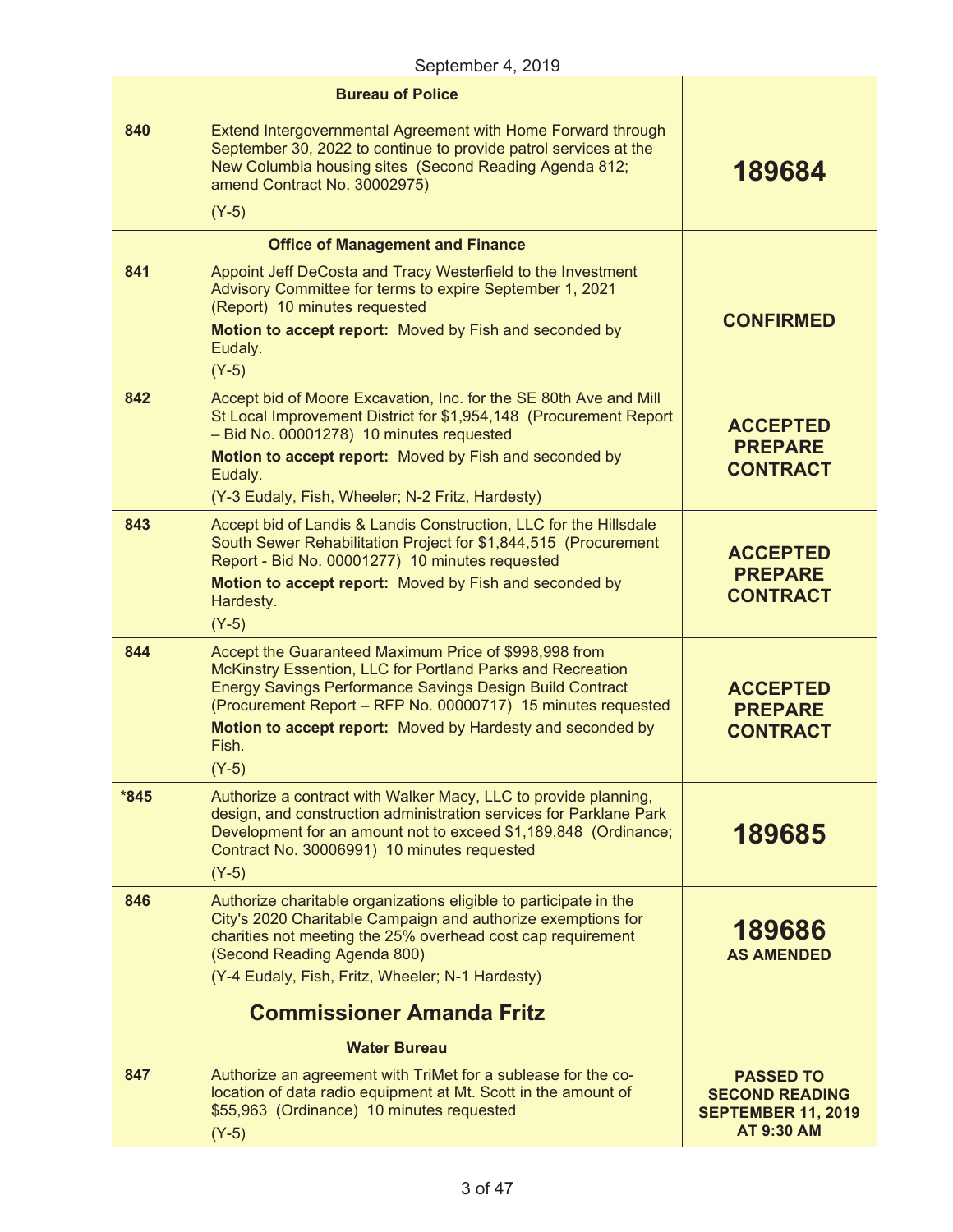|                                       | <b>Commissioner Nick Fish</b>                                                                                                                                                                                                                                                                                                                                                                                               |        |  |  |
|---------------------------------------|-----------------------------------------------------------------------------------------------------------------------------------------------------------------------------------------------------------------------------------------------------------------------------------------------------------------------------------------------------------------------------------------------------------------------------|--------|--|--|
| 848                                   | Amend Parks & Recreation System Development Charge to clarify<br>the eligibility of projects that expand capacity by increasing access<br>to parks and recreation experiences, and add arts capacity projects<br>to the Capital Improvement Plan to improve community access to<br>arts and culture (Second Reading Agenda 818; amend Code<br>Section 17.13.110 and Ordinance No. 187770)<br>$(Y-5)$                        | 189687 |  |  |
|                                       | <b>Bureau of Environmental Services</b>                                                                                                                                                                                                                                                                                                                                                                                     |        |  |  |
| 849                                   | Authorize a competitive solicitation and contract with the lowest<br>responsible bidder and provide payment for construction of the SE<br>Claybourne Street at SE 135th Avenue Sanitary Sewer Extension<br>Project No. 10873, for an estimated cost of \$3,148,000 (Second<br>Reading Agenda 819)<br>$(Y-5)$                                                                                                                | 189688 |  |  |
|                                       | <b>Parks &amp; Recreation</b>                                                                                                                                                                                                                                                                                                                                                                                               |        |  |  |
| 850                                   | <b>Extend Management Agreement with Kemper Sports</b><br>Management, Inc. for Heron Lakes Golf Course for an additional<br>24 months, increase the management fee, and add fund for the<br>management fee and operating expenses for the extension period,<br>for a new not-to-exceed amount of \$7,307,912 (Second Reading<br>Agenda 810; amend Contract No. 30006422)<br>(Y-4 Eudaly, Fish, Fritz, Wheeler; N-1 Hardesty) | 189689 |  |  |
| $1 + 1.00 \times m$ Council odiournod |                                                                                                                                                                                                                                                                                                                                                                                                                             |        |  |  |

At 1:00 p.m., Council adjourned.

# **2:00 PM, WEDNESDAY/THURSDAY SEPTEMBER 4-5, 2019**

# **DUE TO LACK OF AGENDA THERE WAS NO WEDNESDAY OR THURSDAY 2:00 PM MEETINGS**

# **MARY HULL CABALLERO**

Auditor of the City of Portland

By Karla Moore-Love Clerk of the Council

For a discussion of agenda items, please consult the following Closed Caption File.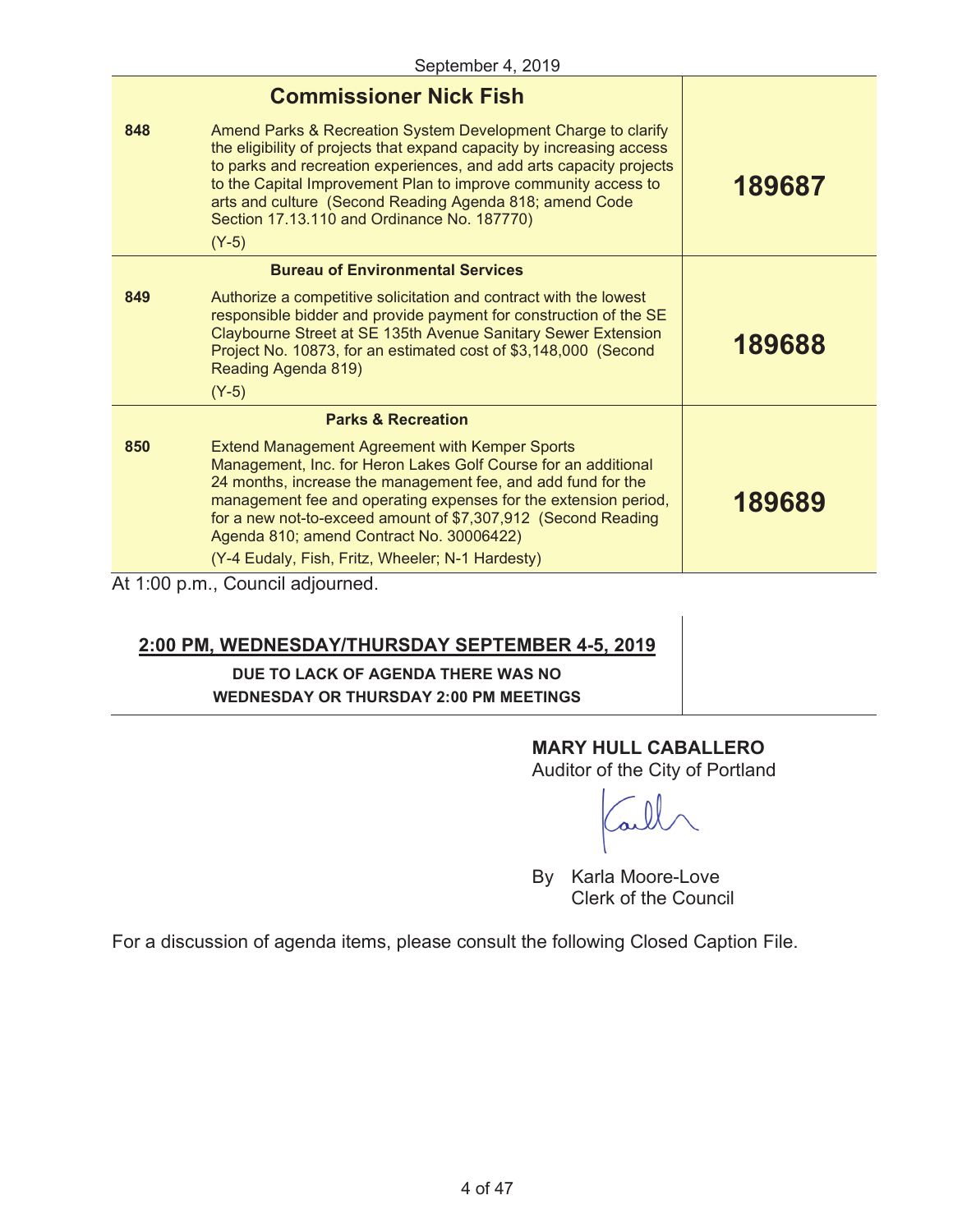# **This file was produced through the closed captioning process for the televised City Council broadcast and should not be considered a verbatim transcript. Key:** \*\*\*\*\* **means unidentified speaker.**

# **September 4, 2019 9:30 a.m.**

**Wheeler:** This is the september 4 morning session of the Portland city council, welcome. Good morning, Karla. Please call the roll.

**Moore-Love:** Yes, good morning. [roll taken]

**Eudaly:** Here. **Hardesty:** Here **Fish:** Here **Fritz:** Here. **Wheeler:** Here **Wheeler:** We will hear from legal counsel.

**Naomi Sheffield, Deputy City Attorney:** The city council represents all Portlanders and meets to do the city's business. The presiding officer preserves order and decorum during the city council meetings so everyone can feel welcomed, comfortable, respected and safe. To participate in the council meetings you may sign up in advance with the council clerk's office for communications to briefly speak about any subject. You may also sign up for public testimony and resolutions or the first readings of ordinances. Your testimony should address the matter being considered at the time. If it does not you may be ruled out of order. When testifying, please state your name for the record. Your address is not necessary. Police disclose if you are a lobbyist. If you are representing an organization, please identify it. The presiding officer determines the length of testimony. Individuals generally have three minutes to testify unless otherwise stated. When you have 30 seconds left, a yellow light goes on, when your time is done, a red light goes on. If you are in the audience, would like to show your support for something said, please feel free to do a thumbs up. If you want to express that you do not support something, please feel free to do a thumb's down. Please remain seated until entering or exiting. If you are filming the proceedings do not use bright lights or disrupt the meeting. Disruptive conduct such as shouting or interrupting testimony or council deliberations will not be allowed. If there are disruptions, a warning will be given that further disruption may result in the person being rejected for the remainder of the meeting. After being rejected, a person who fails to leave the meeting is subject to arrest for trespass. Thank you for helping your fellow Portlanders feel welcome, comfortable, respected and safe.

**Wheeler:** Very good, first up, communications.

# **Item 825.**

**Wheeler:** Good morning.

**Melanie Plaut, MD:** Good morning, mayor wheeler, commissioners, I am melanie ploutt, and diane richardson asked me to testify instead of her today because she is ill. I sent a communication through the clerk yesterday.

**Wheeler:** We got that, yes, thank you. No problem.

**Plaut:** I also have another request. There are three of us here today to testify about zenith, three physicians, and I would like to allow dr. Kelly o'hanley to testify first because she has a conflict that she has to get to quickly. Is that okay?

**Wheeler:** That's not a problem, without objection. Karla, could you read the second name - - i'm sorry, third, 827.

**Item 827.** 

**Wheeler:** And is ann turner with you?

**Plaut:** Yes.

**Wheeler:** Why don't you call that. That way you can all come up. Commissioner hardesty.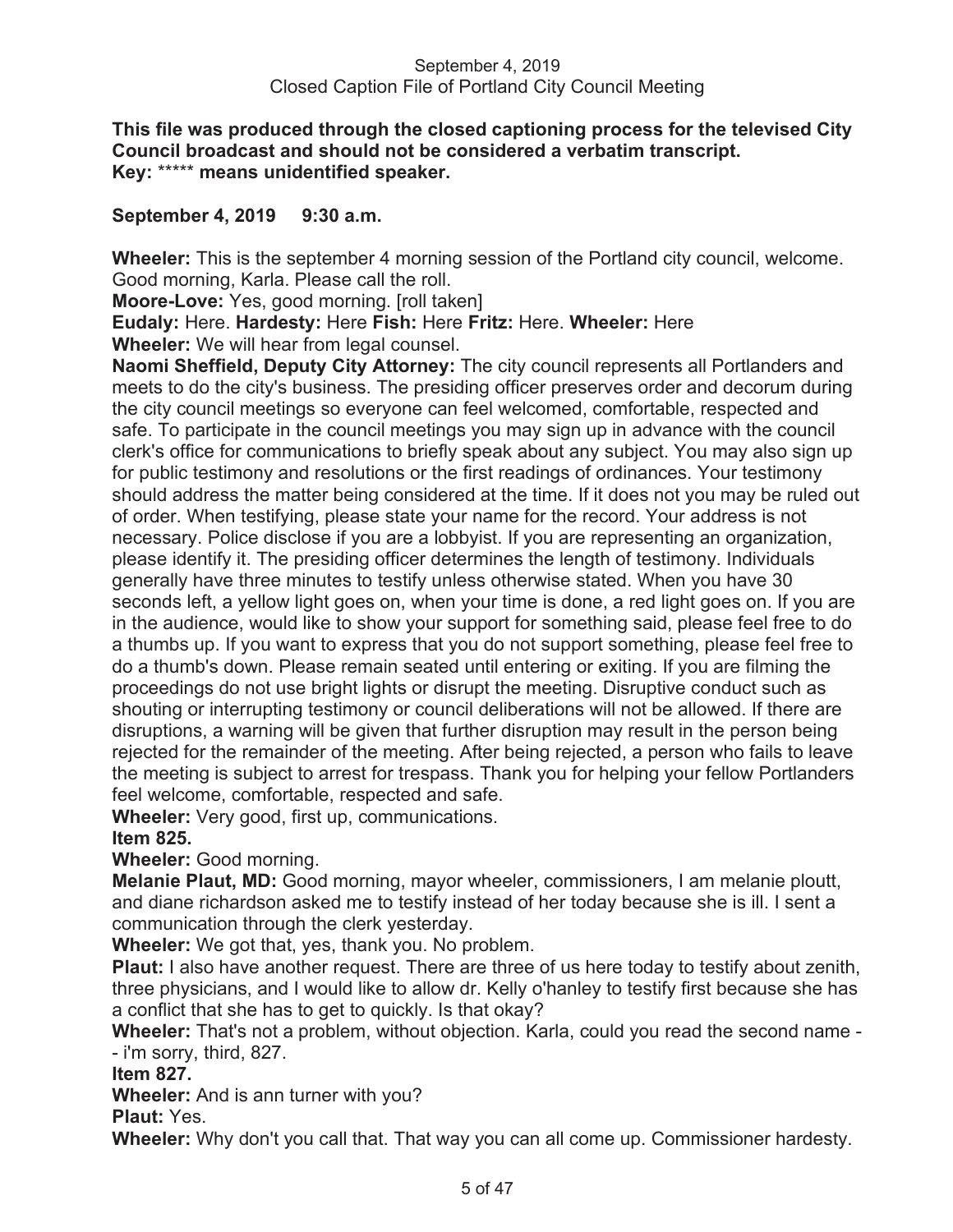**Hardesty:** Thank you, I am assuming the people in red are people that you know? They came to show their support today.

**Plaut:** Generally, we know most of them.

**Hardesty:** So if you will stand up so we know that you are supporting the testimony that's happening. It's always good to have a visual.

**Wheeler:** Good morning.

**Hardesty:** I thought the red shirts were important, so thanks.

**Wheeler:** So who wanted -- let's go ahead and clear the clock and start with whoever wants to go first.

**Dr. Kelly O'Hanley:** Good morning. My name is dr. Kelly o'hanley. I am affiliate with the physicians for social responsibility here in Oregon and with the center for sustainability economy. In a couple of weeks, you will be receiving several thousand signatures from the zenith Collaborative urging you to take action. I helped to collect the signatures, and regardless of how many thousands you receive I can tell you it's a fraction of what flex the city's, the people's attitudes. It was the -- pretty much the easiest job that I have had. My pitch was that the -- we were here to let people know about the would be expansion of the oil terminal right in northwest Portland, to be frack coming from canada down the gorge to Portland for export to asia, and people are reaching -- no: We don't want this: It was amazing and wonderful to educate people about those that did not know. We asked - invited them to sign a petition like, you know, urging the city council to take action. Lawyer up. Do what it takes. Make it stop. So you will see those signatures, and among the things that we feel that you could do would be to fund a risk assessment of the critical energy infrastructure. This would lay the groundwork for a policy to charge polluters for the full cost of the risk they are placing on the city -- and zenith being one of them. Multnomah county is going to work with Portland state, and if the city can match funds, if you will, that would be a big step for confronting zenith.

**Fish:** Can I ask you a question? It seems like a sensible approach to a public health problem like this. With the -- what the lawyers tell us, the areas with railroads are fraught because of federal preemption, state preemption, and other kinds of things. Has some legal analysis been done as to whether localities have that authority?

**O'Hanley:** Oh, I am glad you didn't -- you asked me that question. I can't answer. **Fish:** Put it this way, it sounds like that's something that we will do collectively, take a look at that because the railroads are very challenging because of the things --

**O'Hanley:** They are also a lot of point areas for risk, but I am, you know, your lawyers could find that out, and, I mean, I would urge them to do it.

**Fish:** I think the concept is very sound.

**O'Hanley:** I think it is, too, and other industries have to fork out money for risk bonding, and if you are a contractor, and building, you have to put up money in case there is problems and the fact that this industry has gotten off scott free on that is crazy to me. Like why should there not be a pool of money sitting there for the eventuality of a mishap? **Fish:** In the tort law, and I am a recovering lawyer you know, we say that for dangerous activities in general, we apply is a strict liability. We say, whatever harm you caused, you are strictly liable without having to establish fault because you are inherently a dangerous activity.

**O'Hanley:** And there's also been the history of, you know, of other disasters where you know, they Have so many fire walls, legal fire walls that they just walk off, you know, and okay, we have declared bankruptcy. So we want the money to be set up, set aside up front, so that they cannot do the walk away, and leave us holding the bag, which is what happened over and over again in other places.

**Wheeler:** Could I suggest this? This is a really important issue, and obviously, we are chomping at the bit to join the conversation. Why don't we let this panel complete their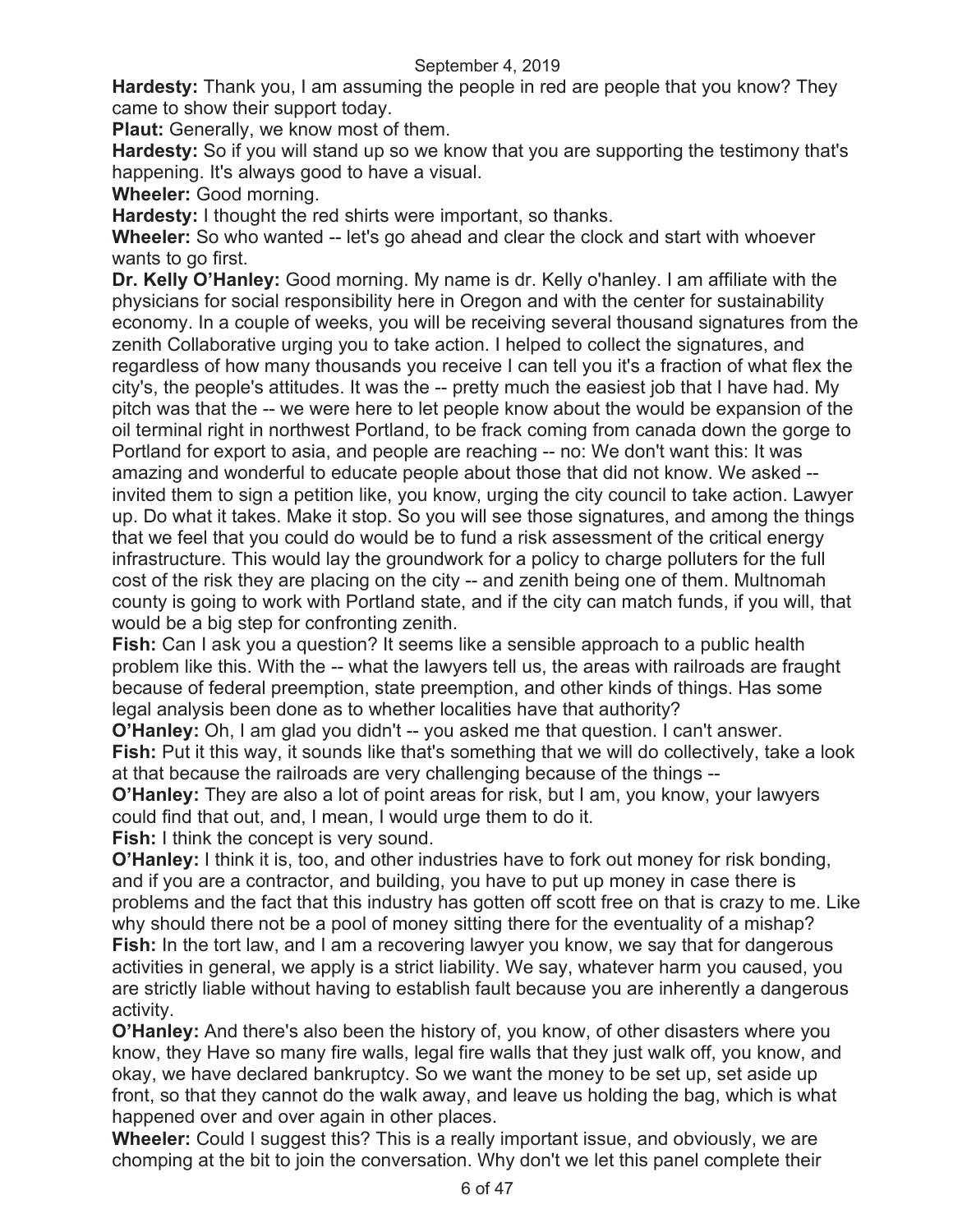testimony and then lets jump in after the fact because my suspicion is they are going to raise a number of issues, ask some questions, and offer some solutions, so let's -- why don't we hear the panel out and jump in.

# **O'Hanley:** Okay.

**Wheeler:** I did not take any of your time.

**O'Hanley:** My precious time. Don't take it away. I will make one other suggestion about a possible step. Zenith is applying for a prime minister for a new pipe under front street, and they want to import a chemical called methylene diphenyl -- I can -- I can barely say it. I don't want to get to wonky, but it is a mess. It has been known to cause asthma, lung damage, and in severe cases, fatal reactions, and they want to import it by boat, and what it would do with a -- a spill is worrisome. So we're urging you to look at that carefully, and potentially, and deny that permit.

**Wheeler:** Thank you.

**Ann Turner:** My name is dr. Ann turner. Thank you, mayor wheeler, and the Portland city council, for the opportunity to speak today about my opposition to zenith energy. Zenith's energy's operations are not only a threat to Portland's health and safety, but are exacerbating the global warming and contributing to our climate emergency. I will focus my comments on this issue. I retired from the memorial health center, communities health center, which cares for vulnerable populations a few years ago, and vulnerable populations bare the brunt of the effects of global warming. Now, I am a volunteer with Oregon's psr's healthy climate action team. On one day last month, 12.5 billion tons of ice melted in greenlands. This is the hottest summer on record in the world ever. The amazon is burning. We can no longer deny that our planet is in the midst of a climate emergency. Zenith is transporting tar sands oil, the worst type of oil for the climate. It is producing three times the greenhouse gas emissions of conventionally produced oil. Tar sands oil comes from the canadian forest and extracting it destroys its carbon sequestering forest and wetlands. A gallon of gasoline from tar sands oil puts 15% more co2 into the air than a gallon made from conventional oil. Tar sands extraction uses more Energy and more water to get the oil out of the ground. Tar sands is extreme oil in every way. Portland city council passed an ordinance banning new fossil fuel infrastructure in 2016, and Portland created the clean energy fund. Counsel must promote a healthy climate by saying action to stop zenith's operations. On another topic we are excited to learn that the mayor's office, your office is creating a climate emergency resolution. But we are concerned that its approval has short time lines. A resolution of this significance must be given adequate time for stakeholder engagement and feedback, especially from front line communities. On september 20, the youth will lead the international climate strike. The youth will bare the burden of the climate disasters. We must act now. There is no time left. Our planet is on life support. Zenith must be stopped. We must keep tar sands in the ground and move to 100% renewable energy. Thank you.

**Wheeler:** Thank you. Good morning.

**Dr. Melanie Plaut:** wheeler and commissioners, almost exactly six months ago I came to council to ask you to take action on the zenith terminal. I talked about a prior resolution that council passed in 2015, which reads, "it is binding city policy to oppose all projects that would increase the amount of crude oil being Transported through the city of Portland." I was heartened six months ago to hear mayor wheeler promise to take action. Since then there have been public forums and meetings and discussions and proposals, and yet, dangerous oil trains still move through our neighborhoods, and the world's most destructive fossil fuel is still being exported through our city. It is time to move past promises, past declarations, to action, itself. In these six months, zenith has been, shall we say, less than forth coming on several fronts. About spill testing with the deq, about what kinds of substances it plans to handle with some of your offices, and about a proposed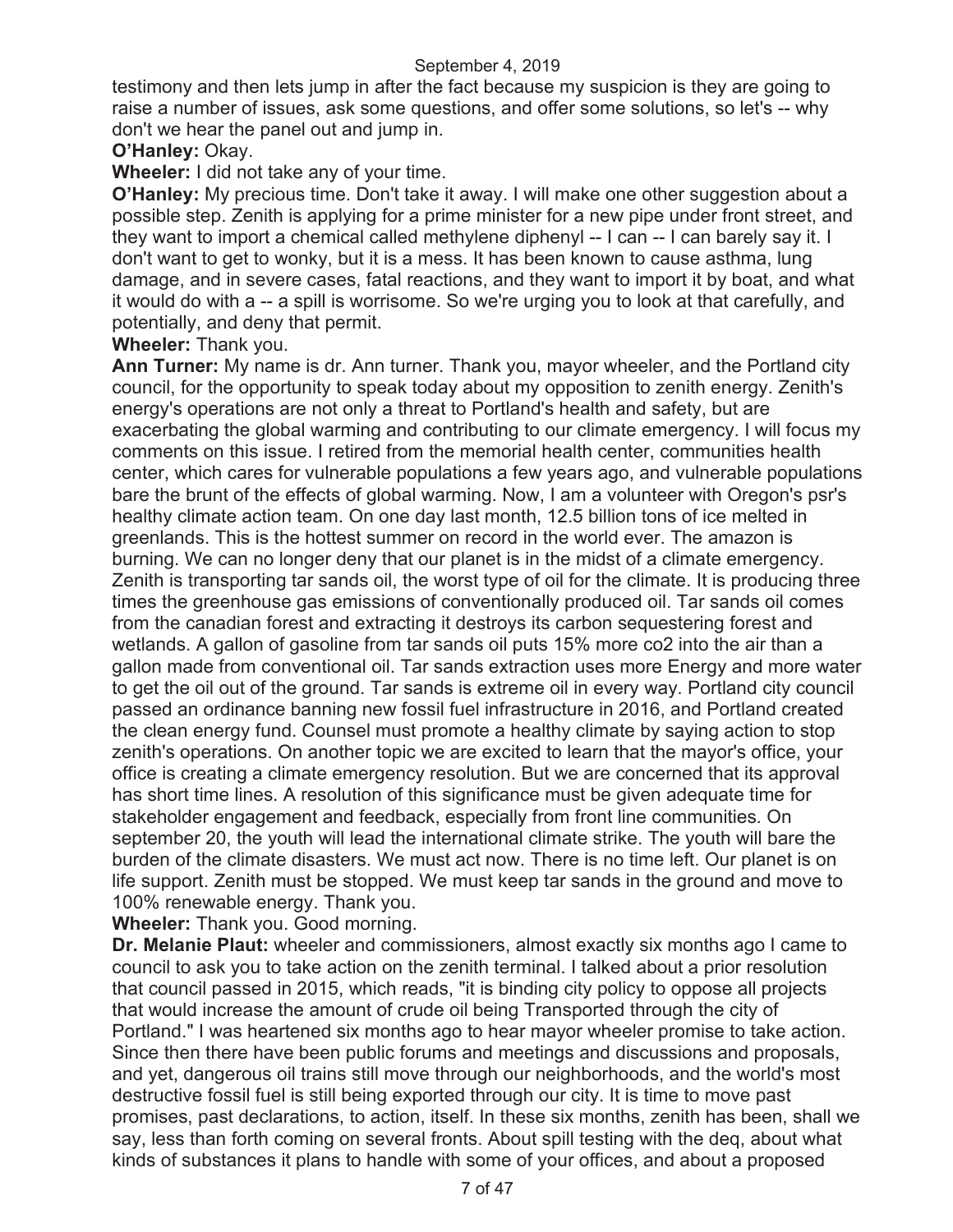pipe under front avenue. Recently, according to a warning letter sent by deq, it turns out that several of the company's storage tanks haven't been inspected in more than five years. Putting them out of compliance with state law. The person that they appointed to be in charge of an emergency spill response lives four hours away. It is not only sloppy and unacceptable, but shows the disdain for our cities and rivers. I say that be highly skeptical if this company makes any promises that it plans to handle greener fuels. This is a tar sands company. We need city council and your staff to dig harder than you have been, and to look at all options to stop the tar sands And the oil trains. This is your job. Our job is to keep reminding you to do your job. In a few weeks, the people of Portland will be at zenith for a 60-hour vigil. From the early morning of september 4 continuously until the evening of the 26th. We would like to invite the mayor and all the commissioners to drop by and join us in this watchful and legal surveillance during that time. Around the world forest burn, islands are submerged, and drought induced refugees suffer wherever they try to find home. Portland residents want to be proud of the action this council takes, related to the crisis that is climate change. It's simple. We need to move as quickly as humanly possible away from fossil fuel extraction. The hard part is that in order to do this, we all need to be just a little bit braver. So we say, have courage, take risk. Stop the tar sands, it will judge our leaders harshly for a tempid response at this moment. I have also been asked to confirm that council is not going to take action on extending a permit for zenith today? Can you confirm that with me?

**Wheeler:** I am confirm that.

**Plaut:** Thank you very much and for your time.

**Wheeler:** Great. And I just wanted to quickly -- first of all, I want to thank you and all your colleagues for being here, as well. While you don't see everything going on, I want to assure you this is a top priority, not just for me, not just for this council, but the bureaus. They are working very hard to get accurate data and accurate information, so that they can inform the decisions being made. One of you had mentioned that you did not feel that the data was accurate. That is a concern. It's a legitimate concern that not only the first responder bureau has, but also the bureau of planning and sustainability and the bureau of development services as well as our other partners. Number two, we are working with and collaborating with our agency partners because while we don't regulate all of it, there are other parts that are regulated by other agency partners like deq, and deq, as you know, just recently indicated, they sent a warning letter to zenith saying that they saw some red flag issues and violations regarding their oil spill prevention practices. Zenith has 30 days as of the time that the letter was, actually, sent to demonstrate that they, in fact, have those practices in place, and if not, there is remediation that we can then employ collectively with the state. The permit that has been talked about substantially in recent weeks -- it's my understanding has not yet been, unless it happened in the last 24 hours, it has not yet been received by the office of community technology.

**Plaut:** You are talking about the Pipe under the road?

**Wheeler:** Yes. The pipeline permit is a critical juncture, a critical question, and one that I will personally take a great interest in, but we have not yet received that permit. There is no action that we can specifically take on that permit in either or in opposition. Last but not least, with regard to the climate emergency declaration, I hear what you are saying with regard to wishing that there could be more input from stakeholders. Could I ask you a follow-up question? There is a sense of urgency that I have to that. We are certainly not the first city to declare a climate emergency. We have taken other actions in lieu of that, and we have updated our climate action plan in lieu of that, but we believe that it is important that we take that stand collectively with other cities. I will be going to c40 at the end of september. As you mentioned, the climate strike, they want to see action and a statement of clear values out of this council. What is it that you feel that the stakeholders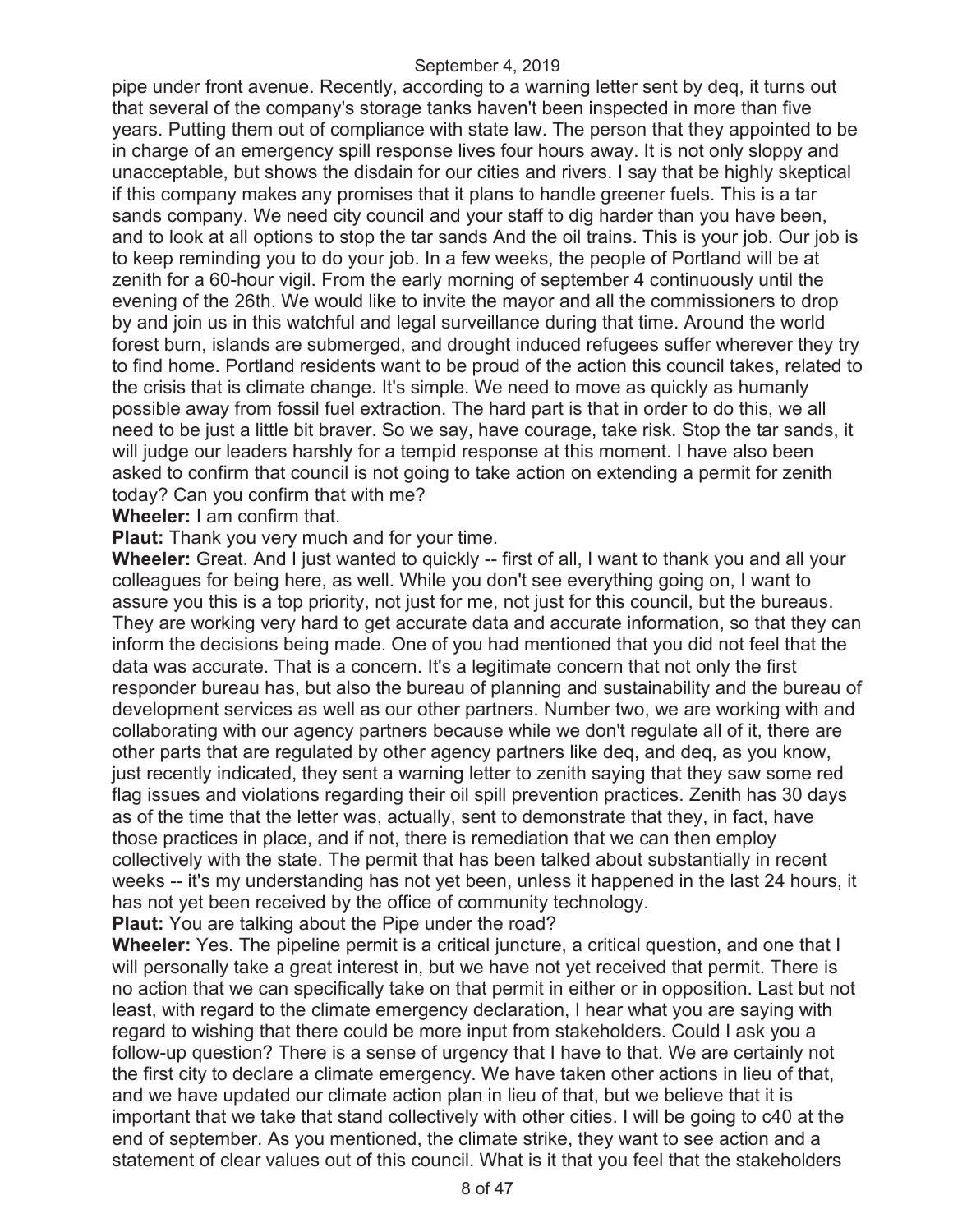need in addition to what they already have to inform this process? How could we make that happen with relative speed?

**Turner:** I think that -- I am not sure that I am the person that can answer those questions, but I do think that really, it requires quite a bit of time to really analyze and look at something of this magnitude, and you know, Whether or not you might be able to take, you know, a preliminary or a draft resolution with you, might be an option. But giving, you know, normally when you are looking at approving, when the states are looking at approving fossil fuel projects, there is minimally a 60-day hearing period.

**Wheeler:** We have all that, as well, and it can come in the form of resolution, and it goes out to the bureaus and they, actually, develop policy that comes back to the city council at a later date.

**O'Hanley:** Can we circle back to you quickly within the day and make some suggestions, some concrete suggestions?

**Wheeler:** I am making some noise, so if there is some stakeholders out there who feel that their input would be valued, and valuable to this process, I certainly welcome to. I am open to it, and I would like to see it, and so I would encourage people to do that.

**Plaut:** I think that my concern is two fold. One we want to be sure that front line communities are involved in any kind of resolution. And I don't know what outreach you have done to those groups already. And not being one of those communities, I can't really speak for them. And the other piece is that, a climate emergency, declaring a climate emergency only means that something, if it has some teeth in it. To have this be a windowdressing that we care is probably not going to be Adequate.

**Wheeler:** Let me touch on that point, too, and I will go to my colleagues because I have gone on longer than I wanted to. This is an important and interesting issue. The 2016 ordinance that came before the city council, which I supported at the time, not as a member of the city council, but I supported it as a statewide elected official, that had, that was remanded back to us, and that is being brought to the city council with what we believe are the significant legal issues.

**Plaut:** You are talking about the zoning amendment?

**Wheeler:** Yes. In addition, some of the actions that we're looking at here in terms of fairly evaluating the request for any permits that might come forth, addressing any violations on the site, those also are real regulatory teeth that we can deploy when necessary. Commissioner hardesty.

**Hardesty:** Thank you, mayor, and thank you all for being here this morning. Your passion around making sure that we don't have trains going through the community that blow up and destroy our community. I believe that the last legislative session, there was a bill that could have been helpful to require the bonding take place. I think that the amount was way too low because of one of those trains below, and it's going to cost billions of dollars, not just a measly amount that the legislature started with. But having said that, I think that it has to be a full court press on all fronts. Deq has been irresponsible, and their responsible to make sure that zenith does the testing that they are required to do every year. So I don't have as much faith that now that they are paying attention that they are going to do something without the public's pressure, right. It's going to take public pressure to make sure that deq actually does what it is supposed to do. It is going to take pressure in the legislature so there is a lot of legislators running for re-election now, and so getting a commitment from them early, that they, in fact, are committed to making sure that we either change the law or strengthen the law to make sure that our communities are protected. For me, personally, as the person who is responsible for the fire bureau, I really want zenith to have its own fire crew because heaven forbid we have to send firefighters into a zenith fire. It is a radically different fire than was our folks are trained for. I think that frankly, the cost of them actually having to have an on-site fire team with the appropriate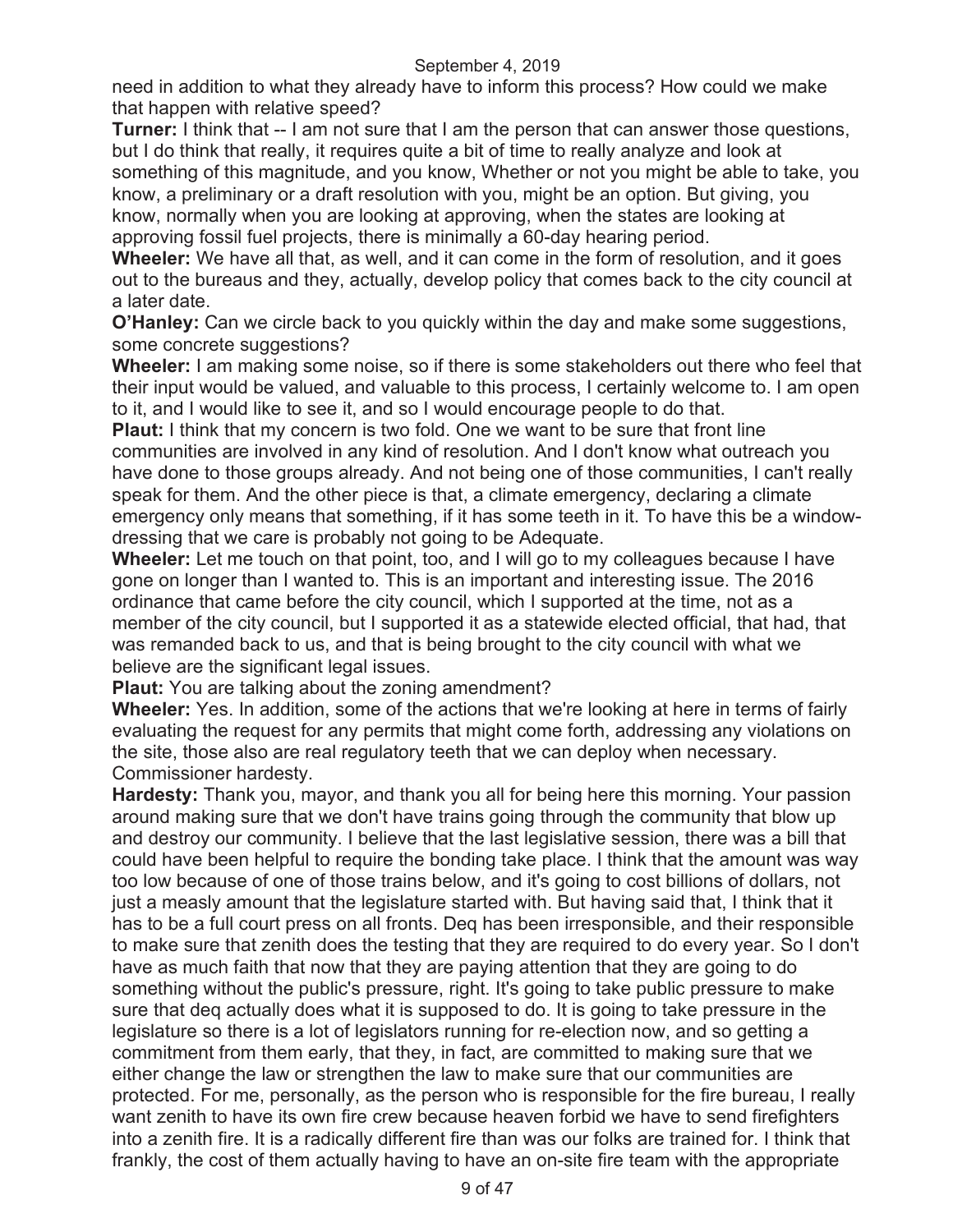equipment hopefully will be enough to convince them that there are easier places to do business. [laughter]

**Fritz:** Who should people contact from your staff if they want to be involved in the climate resolution discussion?

**Wheeler:** I would encourage them to you get -- contact sam diaz.

**Fritz:** How do you spell that?

**Wheeler:** Diaz.

**Fritz:** At Portlandoregon.gov.

**Wheeler:** Sam diaz. Great, thank you. Thanks for coming in. Appreciate did. Next individual, please for communication.

# **Item 828.**

**Robert Taylor:** Good morning, I am robert taylor of east county. I am here to address the statute, which I hold in my hand here. This has had a couple of revisions to it. And in areas, there was a revision, I believe, in the last legislature, hopefully, with the new legislature coming up, with my testimony here and your help. We will get another revision of it. I will tell you with my effort, with bds and the fire bureau, they shut down a commercial warehouse, a cannabis grow operation, medical, jane to the four corners school at southeast 146 and southeast stark, a special needs school and the reynolds school district, and that has been shut down as of last month. The school district helped with that effort, the biggest effort was our bds and fire bureau. Having said that, that's closed down. Within 50 feet of that school, which is clearly a violation of the cannabis statute, with the compliance and noncompliance issues in that statute. It was shut down because of noncompliance, and it can be the tenant and the owner can, under the statute, be prosecuted, investigated by the Oregon state police and prosecuted by the attorney general under the statute. The second incident in east county near northeast 157 and gleason, we have got a commercial grow operation there right now going on, adjacent, within 38 feet of a section 8 house with the single mother and six juvenile children in there. I have got a problem with that. That's my neighborhood. The statute does not address these situations as the neighborhood there. It does address the school situation. The livability of our established neighborhoods and my beloved Portland is not considered by this statute. It does not address the livability in this statute. The statute does not consider the health and welfare of our most important people. Pregnant women. Unborn children. And our small children and our four legged people that stay with us until the day that they die or we die, it does not address these issues. The livability of my beloved Portland is the most important thing to me. The commercial grow operations of medical marijuana needs to be under the Oregon health authority needs to be moved to a commercial zone away from human beings, women, unborn children, and our children, their brains are still developing. Again, this is a very important -- this needs to be so, the next legislature needs to address this, and I am asking, and I am pleading with your help as an elected body, and I voted, I respect all of you. Your leadership. With your help, I am hoping that this next legislature will have some new members in it, and will convene and maybe with the help -- **Wheeler:** Thank you. You made your point very well. Commissioner hardesty.

**Hardesty:** Thank you, mr. Taylor, are you in communication with your state representative and your state senator?

**Turner:** I am attempting at this time to be so.

**Hardesty:** That's going to be a great place to start because as you may know, they can put? Any legislation that you would like to see on your behalf.

**Taylor:** The representative, diego hernandez was absent from the reynolds school board meeting, which he's a member of two weeks ago. I went there to address this issue with the executive council and dr. Diaz, who is the superintendent of the reynolds school district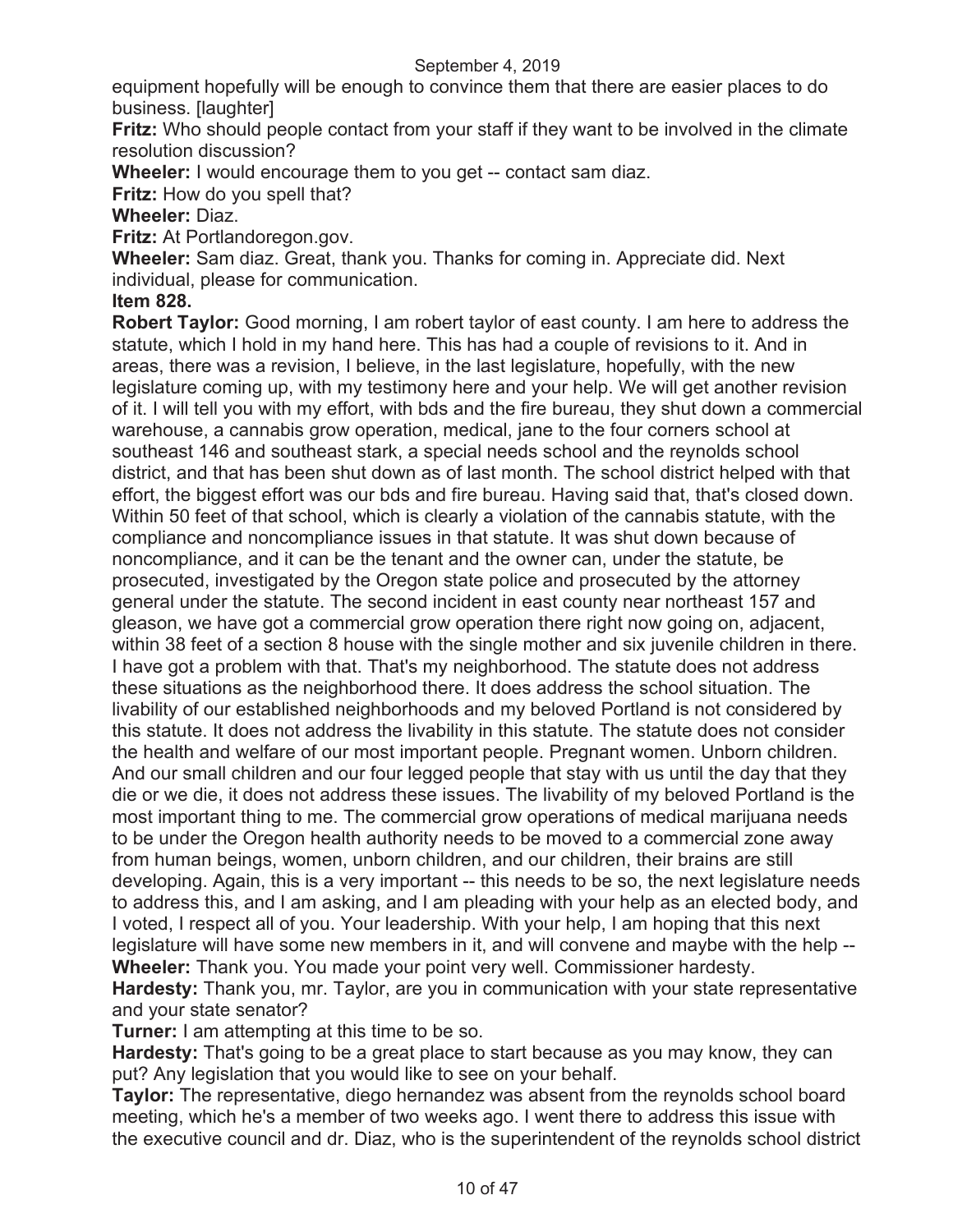who helped in the closure of this -- of this cannabis, Oregon health authority, sanction warehouse.

**Hardesty:** I was going to say, you know, this is the communications slide, so you had a whole three minutes to, to make your case, and I think that you did an excellent job in making your case. This is state law.

# **Taylor:** Right.

**Hardesty:** And the only way that this changes is if this state finds a compelling reason to change were the law. I would encourage you to contact your state representative and your state senator. Sit down and talk to them about your concern. See if that is a good place for you to start to have that conversation.

# **Taylor:** Yes.

**Fish:** You have a second bite at the apple, which is when we do our legislative agenda, for the city council, commissioner Fritz and the mayor traditionally host a meeting in the community where people can come and advocate for something to be put on our agenda. So, in addition to what commissioner hardesty has advised you, which is go directly to your state rep and senator, you will have a second bite at the zoom to see if it is something that the city wants to entertain as part of its legislative agenda when we take public feedback on that, so thank you very much for coming in, and we will follow up.

**Wheeler:** In your for bring it to our attention. We appreciate it. Next individual, please, Karla.

# **Item 829.**

# **Wheeler:** Good morning.

**Jason Renaud:** Good morning, council. I am jason renaud with the mental health association. I would like to talk about medical mobile crisis services. You will soon be looking at a proposal to create a new medical mobile crisis services and alternative to police to make contact with people who are Strained from healthcare, people who cannot turn to the protection of law or to a credit card insurance policy to protect them. This is not easy work. We tried to create services like this before, with success and some failures along the way. There is a history of Oregon trying to help people in crisis with limited budgets and without clinical resources. It hasn't gone well. What do we do for people with mental illness who refuse the medical treatment and behave in a way that is distressing? We try to help. We do -- but who should give it and when and how? Towards what end? These are practical clinical and ethical questions which have baffled your predecessors, and baffled the permanents towards creating these failures and not following the principles. Our idealization of civil liberties is confounded by mental illness. There is nothing allowed for people who can't think straight. They and their symptoms confuse the law, and without a safety net of medical services, specialized housing, supportive employment, friends, families, neighbors, people with mental illness sometimes need to call for help and because of decisions, carefully made, by elected officials, there is often no one but police. So there is a better way. Thank you for visiting, eugene, and thank you for visiting eugene. First you must remove police from the process whenever Possible. We found excruciating experience that there is no amount of training or policy which reduces the routine harm police do to people with mental illness, it's not their fault. And seconds, you must find and fund a single robust independent medical mobile service, a humanistic gateway to psychiatry and addiction treatment, and we have an extraordinary and well tested model at the white bird clinic in eugene. You can learn from it. If you follow their lead and build a service scaled to match theirs, which would be about six units running 30 or 40 hours a day, you will get the same extraordinary results. So we can talk at length about this room about other medical mobile services and other cities, how they are grappling with the same question about integration of public safety, about environmental service is, and about how to sustain the team members, and the cahoots program in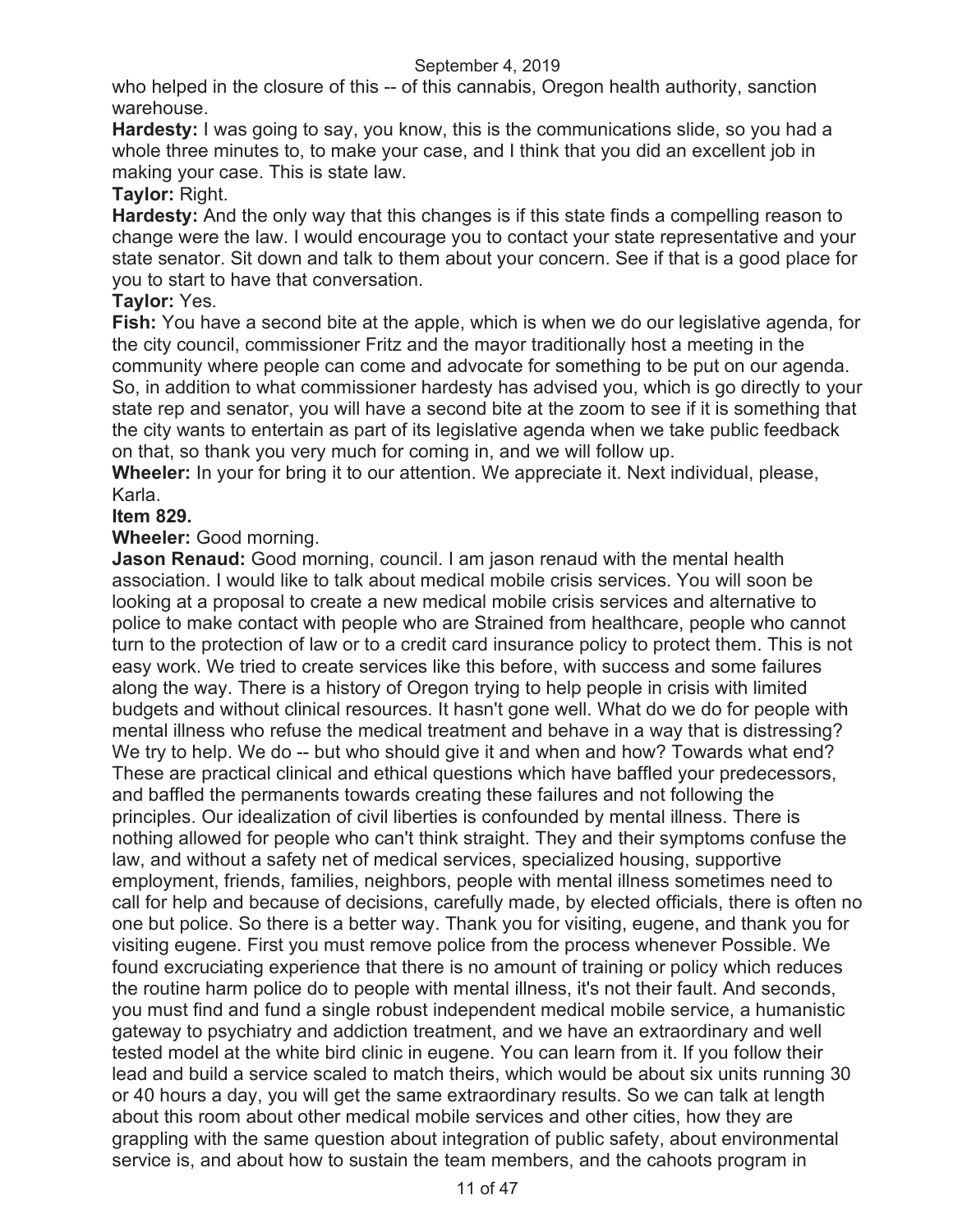eugene is available to provide both that experience and technical assistance in these areas. We don't need to reinvent the wheel. I want to stress one important point and give one solution. The most valuable and overlooked quality of the eugene model is that the services managed by an independent third party, not a city bureau or department, not the police, I am going to go about one more paragraph. Not the fire department. That really won't work. There is a compromise. The eugene model uses emts Embedded with social workers. Why not contract with the suitable independent third party vendor and provide - and embed the emts from the fire bureau into that service. That's a model that's been tested up in olympia right now with the same model and has worked very well. The fire department has great emts and paramedics that could work easily with the party. So it's a good solution. Thank you.

**Hardesty:** Thank you very much for being here today. As you know, we have certainly gone to eugene and reviewed the cahoots model, there are things that are positive about it, but as you know, it took them 30 years to create the model that they have today. We, in Portland, don't have that long to wait to get to a model that, actually, is intentional about sending the right first responders to the right incident at the right time. As of today, we don't know what the palette will look like because we are gathering data, first from those most impacted and from service providers, and from folks who are today on the front lines of these calls. When 30% of the new calls, to 9-1-1 are for unwanted people, that's a problem. And cahoots or any other model won't change this perception of unwanted people in our community. The amount of public safety dollars that we spend today because when you call 9-1-1, when you don't know who to send, you send everybody. You are send fire, police, and Ambulance. And many times, none of the positive is the right responder. I hope that you will keep an open mind as we start providing data from the surveys and the work sessions that we have had over the last four months. I hope you will keep an open mind when we build something Portland eccentric and not take a model from somewhere else and just plopping it down in the city of Portland. Some things Portland has that eugene doesn't have and vice versa. We are at the beginning stages, and we are going to bring back a proposal to the city council in november. I hope that you will be a partner in helping us to move this forward, but so far, what I know is that we, today, spent a lot of resources, and trying to address who shows up as a first responder. We could spend those resources smarter, and we could weave a better system to go. I am appreciative that the mayor and the rest of the city council is really supportive of us being innovative and really thinking about what's the best model for the city of Portland. I thank you.

**Wheeler:** I want to join the cheer section here. First of all, I think that the collaboration that we now have amongst the public safety bureau is the first responder bureaus is a critical and necessary step. And commissioner hardesty and I went down separately, and we looked at cahoots, and I think that we reached a lot of the Same conclusions about the models. Some things are really attractive and very appealing and work really well. Some things are problematic. One of the things that they self identified as being problematic is something that I want to pigeonhole you on while I have got you here because there is probably nobody with more expertise in our community than you on this question. When - their first response, their street response is very effective in my opinion. And anecdotally, it seems to suggest that the community is very happy with their first response. The problem is when somebody is truly in crisis, they manage the crisis, and they deescalate the crisis. And that, in and of itself, is a victory, but where they are coming up short is there is not necessarily a treatment bed available. There is not necessarily supportive housing that's available for somebody who truly needs longer term care. And so they find that from time to time they are going back to a lot of the same people who are still on the streets and still in danger. With that, with that concern in mind it is disappointing to both commissioner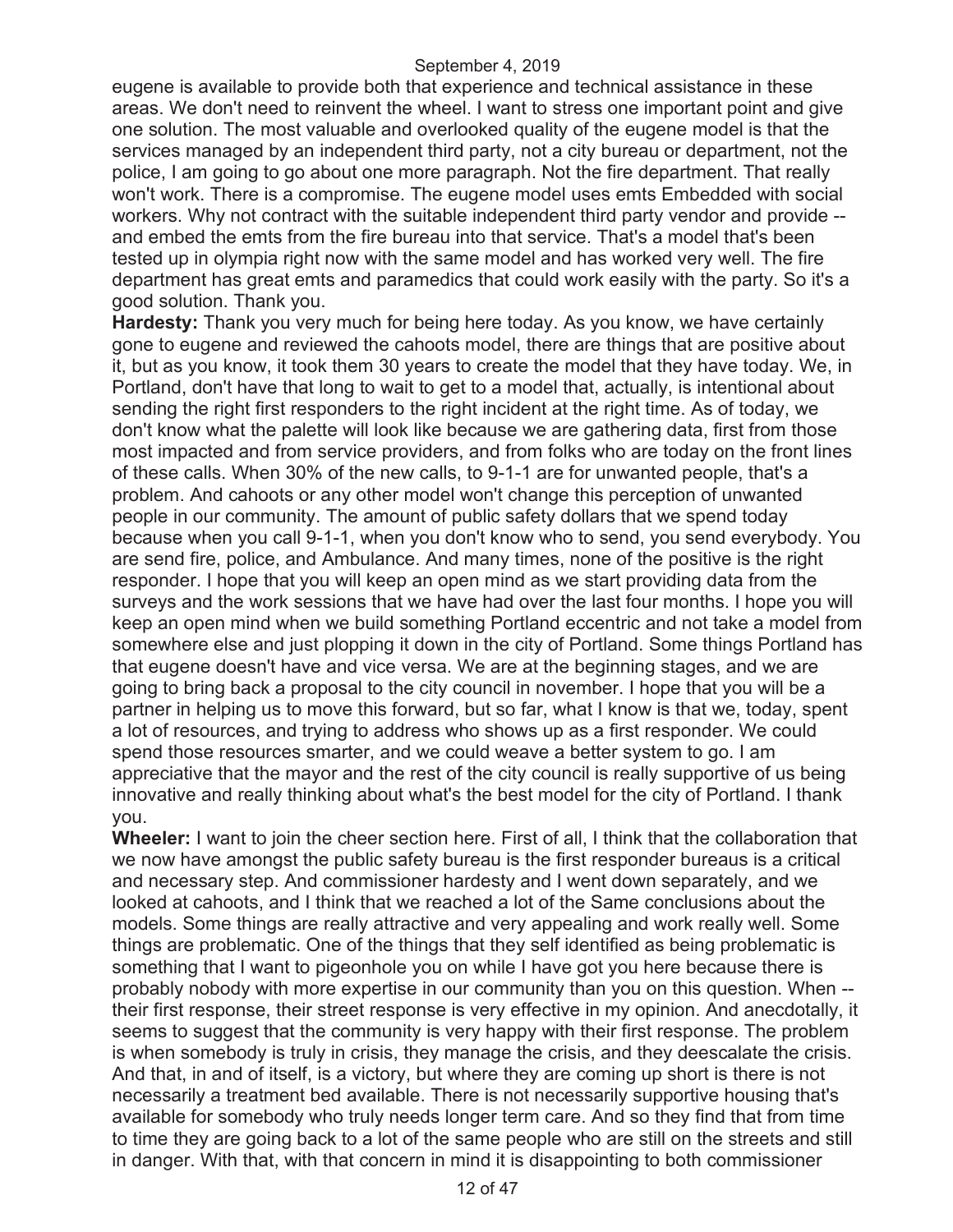hardesty and to myself that the funds coming through the county for mental health services is not expanding to a, to accommodate what is obviously a growing crisis in our community, it's going the other way. I hope that you will join us as We go back down to salem in february and seek some resolution to the question of why are mental health services and mental health dollars that are allocated from the state through the county not increasing commensurate to the need, and frankly, in alignment with the model that we are trying to create here. Under commissioner hardesty's leadership of the fire bureau. So I feel like there is a partnership to be had here because you, obviously, support the model, the commissioners support it and I support it, and this council voted extra dollars even above what the bureau requested so that we could get this pilot fast tracked but there is major holes in here that we need to address.

**Renaud:** We should go in lock step with our legislators, in this district, and with the county commission, and with advocates to salem to cause more moneys to flow to both the mental health crisis and the addiction crisis that we're under -- that we're facing here, and we are not going to make a dent in the problem without more money, frankly. The county is building beds, building a day center, and that will be up probably about the same time that the cahoots gets up, and it will be important that those services be integrated along with police services in the day center.

**Wheeler:** But to that point, I don't want to belabor this here today, I am truly just pigeonholing you because I can. My concern there, and I support that model, and it's an Important one and, our first responders support that model. The problem is it's also extremely expensive. The concern I have is the federal government and state government pushing the responsibility of acute mental health delivery to local jurisdictions. We were not in the mental health business at all, and now we find ourselves in the street response mental health delivery and crisis management in a huge way, and we're not seeing resources at the federal or the state level realign to reflect that reality. That's really concerning to me if we are talking about building a sustainability model that's more than just a pilot program. Commissioner Fish.

**Fish:** We are half an hour over our public communications.

**Renaud:** Let's discuss this later.

**Wheeler:** To be continued.

**Fish:** We have had these incredibly interesting public communications, the problem is if we engage everybody we are going to be half an hour backed up on time certain, every council, and I hope that there is a chance because of the listening to this dialogue, there is a lot of things that I would like to know more about, and I hope that we have a work session at some point, and to actually talk about this for those of us who haven't been down to see it and also to talk a bit about what are some of the other best practices in other cities, and jason, you are an invaluable resource on that.

**Eudaly:** I would like to thank You for being here, and I want to acknowledge that we have personally been having these conversations for 25 years, which is hard to believe. We have watched people that we know and care about suffer. For lack of these services, and we are not going to get it right if we don't pass the expertise that already exist in our communities, so I hope that you will be a part of this conversation.

**Wheeler:** Commissioner hardesty.

**Hardesty:** Thank you, last word, it's funny because jason and I have also been having this conversation for the last 25 sore 30 years.

**Fish:** Jason and I have had this conversation for the last 40 years.

**Hardesty:** You are older than I am.

**Fish:** My grandfather started the conversation with jason, and I inherited it so I want to just in case there is any doubt here.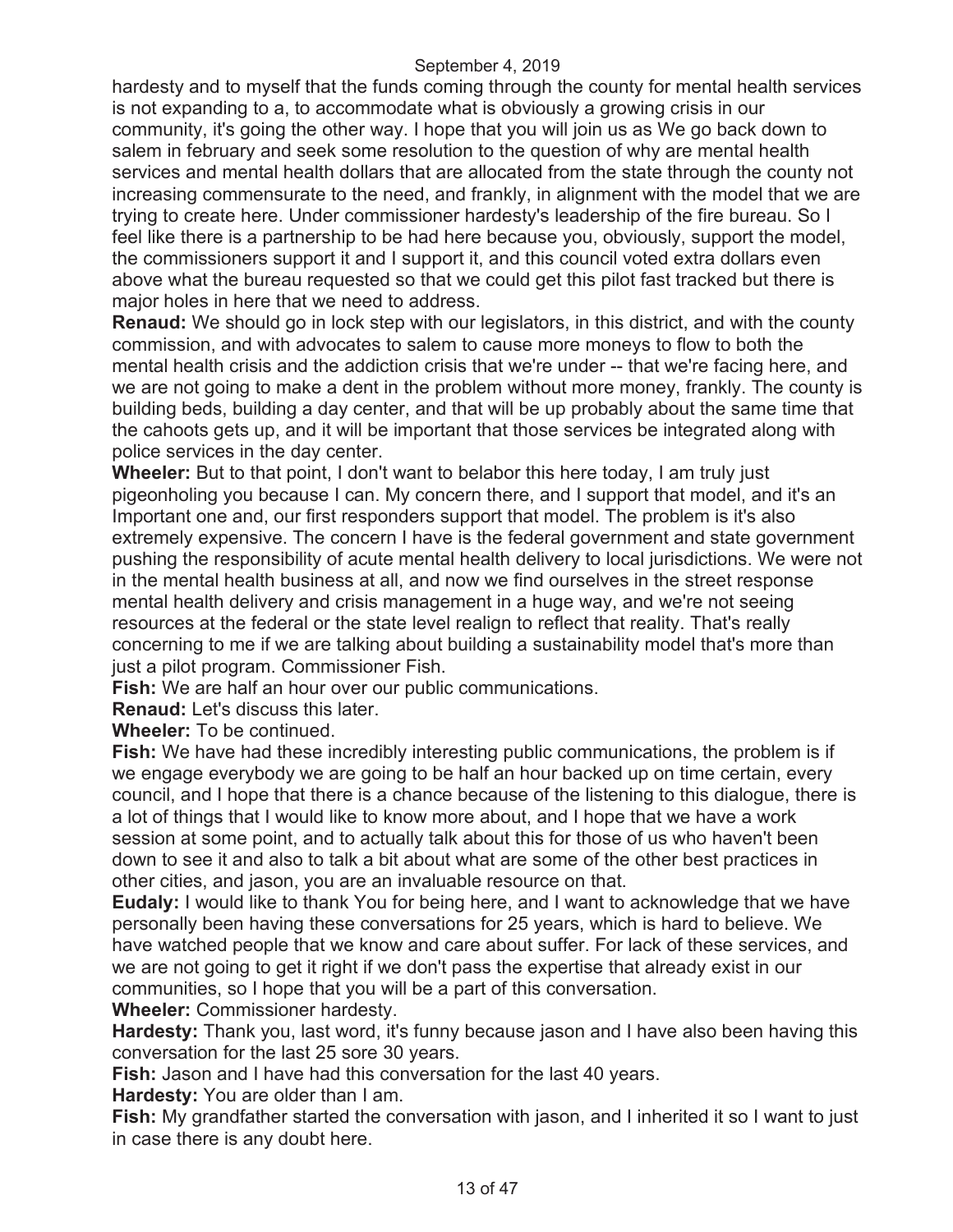**Hardesty:** Let me say that what I love about where we are in this process is no decisions have been made. We have not seen the ideal anything yet. Everything comes with tradeoffs and everything comes with creating the right partnerships so that the outcomes that we all want are achieved. Sometimes I am really giddy to go over time because I think it's important to have these conversations in the public eye so thank you for being here, and don't be a stranger. We will talk soon.

**Wheeler:** Found my Pencil, commissioner Fritz.

**Fritz:** Thank you very much for raising this important issue, and I would like to second commissioner Fish's request for a work session on this, and this community -- the community could be I am invited, too. I did work in mental health care for 22 years.

**Wheeler:** Was jason there? [laughter]

**Fritz:** Hippa protected. [laughter]

**Fish:** Based on my 30 years working in mental health care, I say we are still learning, both. **Wheeler:** Jason, I hope you come back. I am afraid you might not but we look forward to more of the same. Have any items been pulled off the consent agenda?

**Moore-Love:** Yes, five items pulled off. Item 833. 834. 836. 837. 839.

**Fish:** Is the same person -- did the same person pull all those?

**Moore-Love:** 833 and 836 were from commissioner hardesty's office and 834 is dan handelman and 837 mayor's office request and 836 is lightning.

**Wheeler:** So 837 I would like to move that to the september 18 agenda, and there was a typo in it, but it's a fairly substantial typo, so legal counsel suggested it listed the wrong labor union. I want to make sure that we go that right. 8:37, I would like to request we Move that without objection.

**Eudaly:** As a courtesy I would like to request 833, towards the front of the agenda rather than the end because we have the city attorney here to speak to it. And I think that they have more useful things to do than sit through an entire council session.

**Wheeler:** Why don't we go to the time certain items 830 and 831 and we will move to that item without objection. 830, please.

**Moore-Love:** Do we do the roll on consent.

**Wheeler:** Sorry, thank you, call the roll.

**Hardesty:** Aye. **Eudaly:** Aye. **Fritz:** Aye. **Fish:** Aye.

**Wheeler:** Aye. The consent agenda is adopted. 830.

**Item 830.** 

**Wheeler:** Five years ago, the city council adopted the old town/china town through 186744, an august 6 of 2014. The plan has been a comprehensive community development initiative to create a vibrant, economically healthy neighborhood in old town/china town, and it resulted in a number of significant accomplishments. The plan focuses on three basic objectives. First, to attract new neighborhood investment to activate the key properties and improve district connectivity. Second to promote business vitality by increasing employment and retail activity, and third, align resources and build local capacity from proving district livability. Old town/china town has experienced tremendous progress towards achieving these objectives in terms of the growth, building renovation and redevelopment, and the arrival of more than two dozen new businesses and retailers. Thanks to the prosper Portland and city bureau staff and the many members of the community who partnered over the past five years to bring positive change to this neighborhood. We still have much to accomplish, of course, and prosper Portland and the community see a clear and significant need to invest in projects and initiatives that focus on neighborhood, business, and district vitality. And with that, I would like to turn it over to the prosper Portland director kimberly.

**Kimberly Branam, Director Prosper Portland:** Good morning. Commissioners. I am kimberly brannam, the executive director of prosper Portland. Excuse me, I am joined by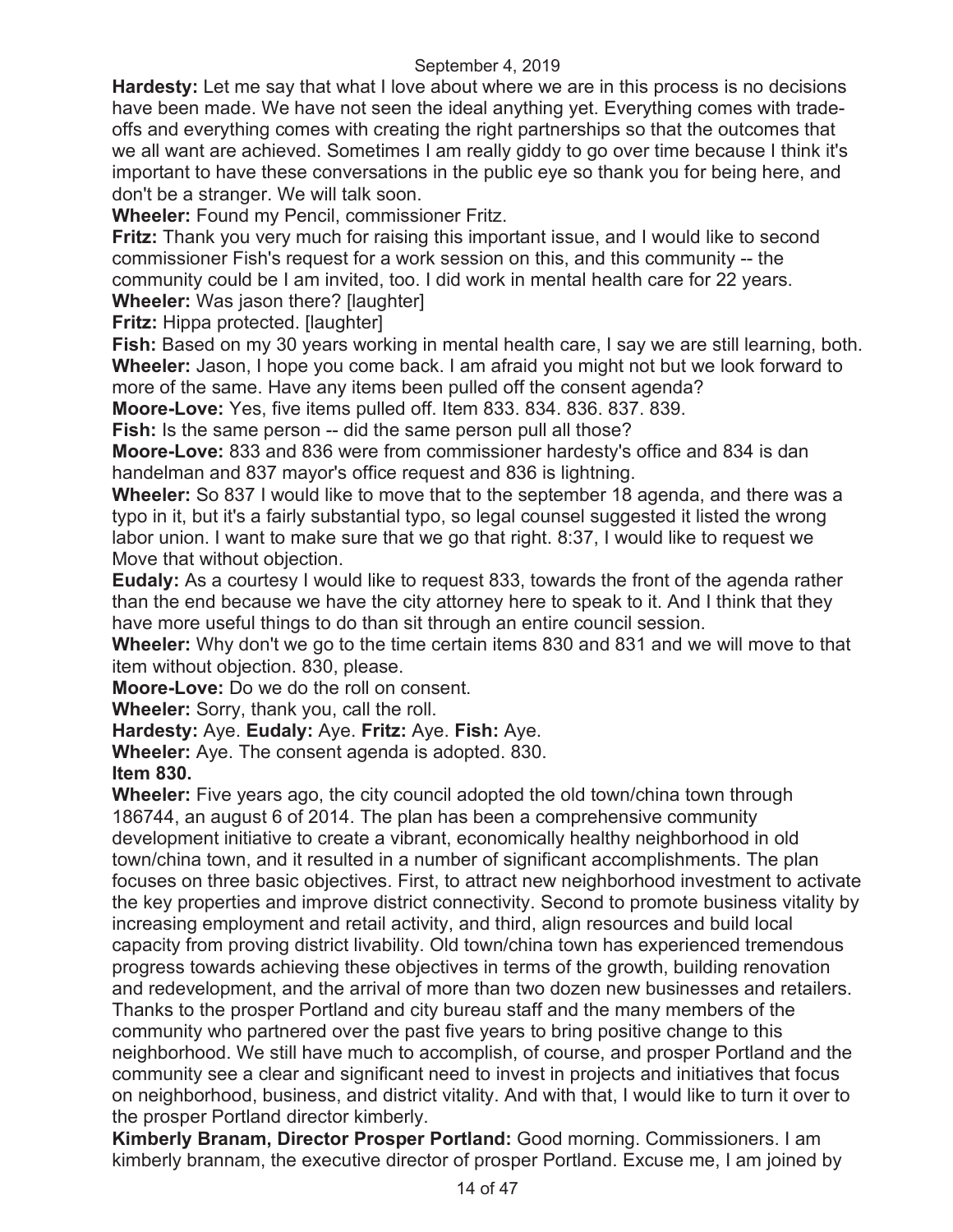lisa, the director of development and investment. We are very pleased to be here with you today to provide an overview on the progress made on the 2014, five-year, old town/china town action plan and to seek approval for an extension to an updated action plan. You will hear three main themes this morning. The first is that public, private, and community partners have made significant progress in the last few years. And many of these partners are in the room with us today, and you will hear from some later But I want to personally appreciate the collaboration and effort that have gone into that progress over the last five years. The second is that prosper Portland and these partners remain committed to the vision of a vibrant, economically diverse, and neighborhood that maintains old town/china town's character and rich cultural assets. And the third is that there is no single entity or sector that can achieve this vision alone. Not the public sector. Not the private sector. And not the community. It's going to take all of us working together. We believe that the holistic, targeted interventions that you see here in front of you today provide the foundation oven this coalition can move forward. I am going to touch just very briefly on the context for the plans and lisa is going to provide additional information on the progress that's made, and the proposed update. The old town/china town community association prosper Portland and city bureaus formulated the 2014 action plan based on quantitative and qualitative analysis that highlighted a lack of critical mass retail that serves residents and visitors with a heavy density of social services and entertainment uses. Some of the highest crime rates in the city, stagnant development as the economy slowly recovered and access barriers on all sides with a lack of the left turn off of west burnside and no stoplight At the time at northwest couch and broadway. Five years later it looks different. There's been significant employment growth, strong cultural and community organizations, development, and influx of young, diverse entrepreneurs, and with young diverse entrepreneurships, and we still have retail vacancies that will provide additional opportunities for local businesses. Their continued challenges around the perception of the neighborhood and the crime rates, and there are also public and private development opportunities that are poised for redevelopment, and there are --

# **Wheeler:** Commissioner hardesty, please.

**Hardesty:** Sorry, kimberly. My question -- I am stuck by this perception of the crime rate in old town. It was my understanding that when right 2 dream too resided in old town, there were no calls for police services in that area. So, has there been this uptick in criminal activities and right 2 dream too has moved out or why. That does not fit my world view of what I understand was true there. So I am curious where that data came from. **Branam:** So --

#### **Hardesty:** Do you have additional data?

**Lisa Abuaf, Director of Development and Investment, Prosper Portland:** We do. We have public safety data that we could share and just looking at it, it looks as though the sizable increase between kind of 2016, so I think it was a bit after right 2 dream too had moved to another location, is mostly in property crimes and society crimes relative to kind of person crimes, and we can share that. And I am not sure, helen is also here with the community association, and there's been a lot of work by the -- there's been a joint task force so they can probably speak to that more directly.

**Hardesty:** I will look forward to that. When we present this, as like factual information you know, I would love to see the data and where you have got that analysis from. Thank you. **Branam:** As we consider the public and private properties that are poised for redevelopment, we also acknowledge that there are continuing hurdles faced in redevelopment through the concentration of unreinforced masonry and the hurdles associated with that as well as the need to find replacement parking and surface parking lots, and as they move into more productive uses, so with that, I will turn it over to lisa and then you will hear from some of our key partners.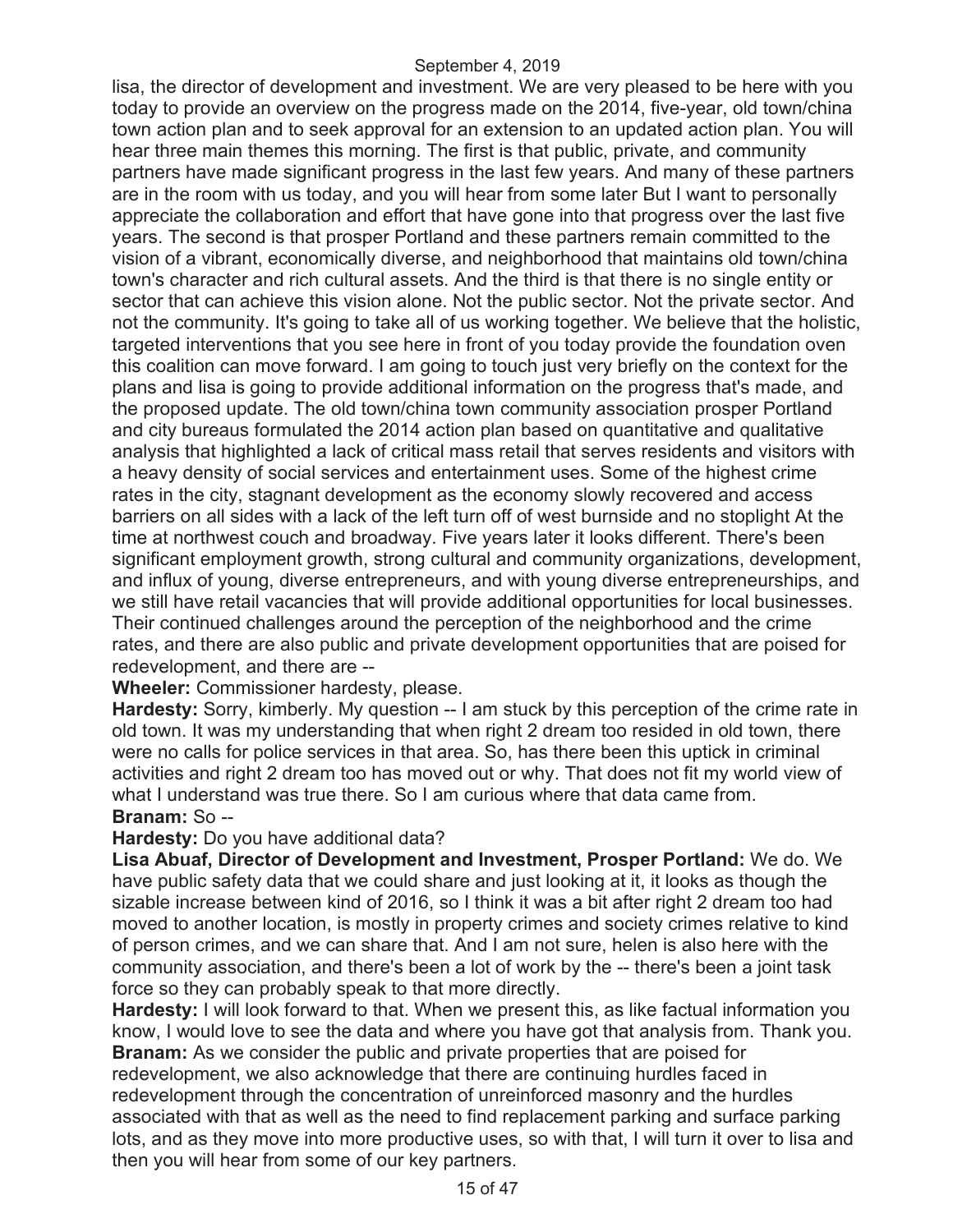**Abuaf:** Thank you and good morning mayor and commissioners. As kimberly mentioned, prosper Portland has a longstanding relationship with the old town/china town community that goes back before the action plan that we made significant investments in saturday market, the Oregon college of oriental medicine and u of o being an important institution as well as Working with mercy corps, and the original action plan as the mayor mentioned was adopted in 2014 and had the three key areas of neighborhood investment, business vitality and district livability, and those areas, as we went back out remain the priority. And based on our focus, as prosper Portland on business, and community based development using tax increment resources, we will share that our investments are largely in the neighborhood and business vitality, priorities, and general fund resources have been really important contributors to the district's livable, priorities for the community, and mark jolin with the joint office of homeless services as well as helen yang with the old town/china town community association can speak to those priorities further. Again, just kind of a recap, one of the things that we reopened when we took a look at this extension was whether the geography held true for the community and in fact, the community did want those resources continued to be committed to the geography you see here. It's important to note that it overlaps two historic districts as well as two different increment financing districts with downtown waterfront where the sizable resources are serving kind of south of burnside and a couple of blocks north of there, and the river district area. And that the community's priority is really along the historic avenues of 3rd and 4th avenue. The 2014 plan was developed in close partnership with the community association as has this extension, and we met with individual residents, businesses and property owners, as well, within the community and working closely with our bureau partners and in particular, early on with the Portland bureau of transportation, as kimberly mentioned, connectivity was a big issue early on, and as well as the Portland police bureau, the Portland police bureau's part of the joint task force. So key outcomes, coming off of 2014 plan, and I am going to put a finer point on the goals and measures of success of the original plan, and where we are today. So one of the original measures of success was for 500 new moderate income housing units to be introduced into the neighborhood, that's important for this particular community. Three out of four units is long-term affordable housing, and so a mix of income units has long been a desired outcome for the community. We are happy to say we reached 260 of those 500 moderate units, and some of that was thanks to a pilot sdc deduction that we're not asking for as part of the extension because we feel as though both the market as well as the inclusionary housing can continue to deliver on that mixed income. The projects were at 38 davis and one currently under construction at southwest 3rd -- and asheville and also the renovation. Commissioner Fritz. The second was this area has a sizable portion of the historic brick buildings in Portland, and so there was a goal for five renovated buildings and new construction, and we're happy to say buildings like society hotel, the hockston hotel and overland warehouse behind prosper Portland's offices have been renovated and preserved as well as pnca moving into their campus home. Again, we had a long standing goal for the community around kind of digging into the surface parking and understanding how to support historic buildings through the replacement of surface parking as the lots redevelop, and that continues to be an outstanding item to work on with the community. As kimberly mentioned, connectivity was of them.

**Wheeler:** Can I stop you there? I've been getting heavy social media traffic in the last 24 hours, and social media is social media. It is what it is. And I want to dwell on this because I understand that there is probably some people here today who want to know if this is a secret plan to increase the parking garages, and I want to dispel a couple of myths. Number one, this plan does not actually call for any new parking. The problem here from - referred to in the plan, under 131 is the loss of surface parking as development happens in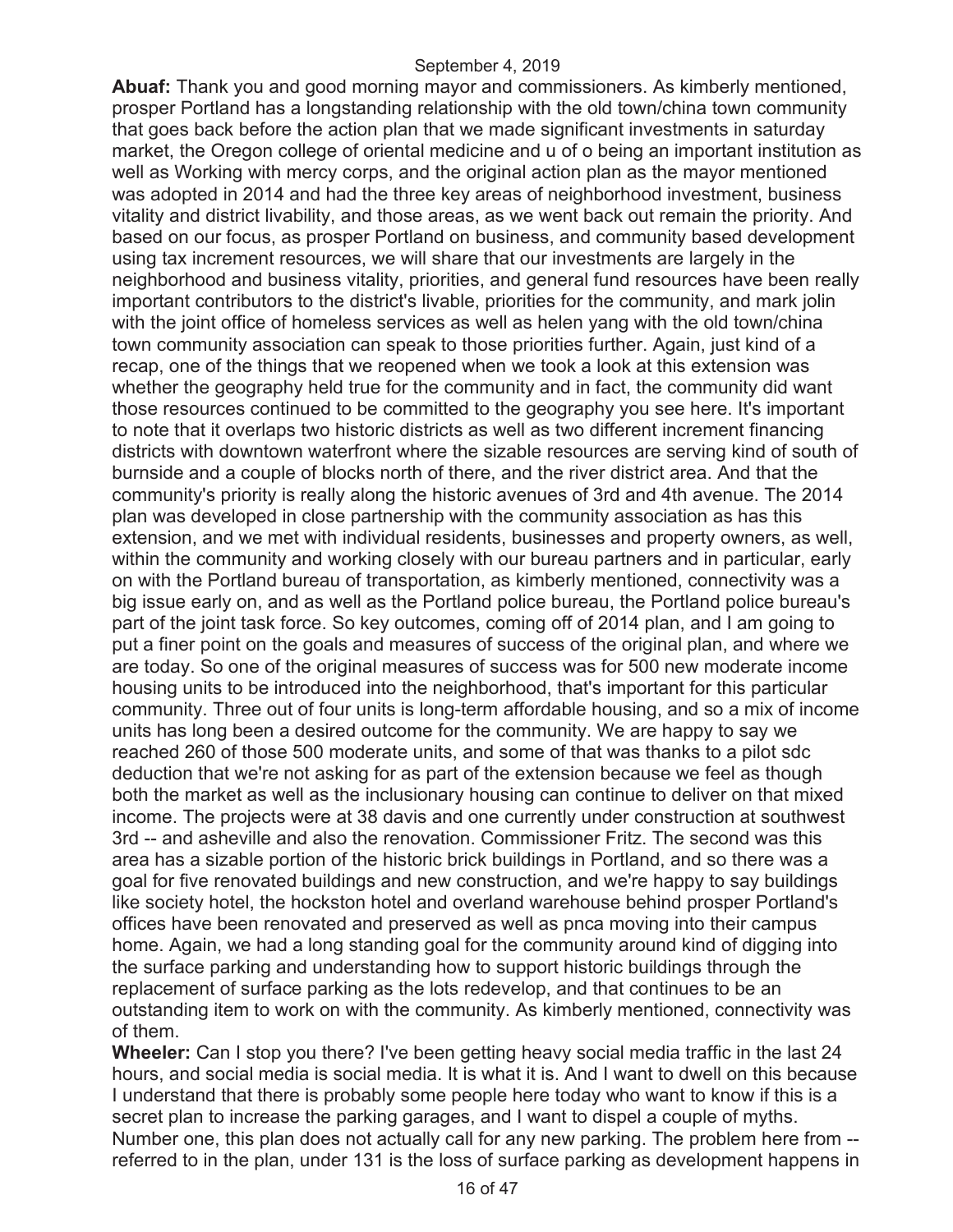the community and additional retail. If there was a decision made to build more parking, that would Either have to go through your board, I take it, which is public, or it would have to come to the city council. Is that correct?

**Branam:** That's correct.

**Wheeler:** So the main question from the perspective of the proponents of the plan is replacing the surface parking that is lost to the development. Do you still support the goal of reducing the overall car traffic coming into the city of Portland? Or do you oppose that? **Branam:** We are supportive of that goal.

**Wheeler:** And there is a number going around saying that we have supported 50 million in new parking garage construction or committing to 50 million in new parking garage construction, and my understanding, we have 10th and gleason and prosper's role is the first floor retail development. The rest is a renovation of an existing garage facility. There was the parking related to the new headquarters hotel on the other side of the river, and I feel like I am missing something and what else is there?

**Branam:** I am not sure but there is 50 million that's anticipated going into old town/china town for the entirety of the action plan over the next five years. And it sounds like people might be inflating the resources available that are largely going to go to the community development priorities that you are hearing.

**Wheeler:** So 1.3.1 is a reference to a community conversation about parking Issues, is it not?

**Branam:** Absolutely.

**Wheeler:** Is there more that I am missing?

**Branam:** And frankly, you know, the bureau of transportation is really into the lead on those conversations, as you had anticipated.

**Wheeler:** And commissioner eudaly has been crystal clear about her view with regard to people driving in and, I mean, old town/china town has some of the best public transit probably anywhere in the state would be my guess.

**Branam:** I think that's right. I think that we -- we know that in order to maintain and support the long-term businesses that have been there, that are now reliant on surface parking, and to avoid displaying or having to take down those buildings, not being able to tenant them, we need to find a solution to replace the parking and to do so in line with the transportation system plan and with the pbot, but not anticipating the increasing of parking. **Wheeler:** Thank you.

**Hardesty:** That helps a lot because I was getting a lot of communication, as well, about us spending 30 million on parking, and I didn't think that that was the city that I lived in, so I am glad for that clarification. I guess my question is, we are not anticipating replacing the parking spots one per one, are we? Are we -- we are thinking new designs, new visions, and we are thinking protecting the infrastructure of some of these historic properties. So is that an accurate Statement?

# **Branam:** It is.

**Hardesty:** I've been sitting next to him, and now I feel like i'm giving the answer. Thank you very much. That's helpful.

**Fish:** And then the next slide --

**Hardesty:** Next thing, they will start saying mayor wheeler when addressing. [laughter] **Abuaf:** Just to push upon the action plan also had goals around business vitality and supporting both new, small businesses as well as living wage jobs in the district, and we are happy to say the district has seen a grossed of 600 jobs and 97 million in added wages, and we have added retailers to the community, small local businesses, dead stock coffee, ground patrol, as well as multi-nationals, and we have also seen job growth occur through a similar combination with the likes of pencil academy, kind of expanding in the area, 38 davis, and there is also move all software as well as the university of Oregon as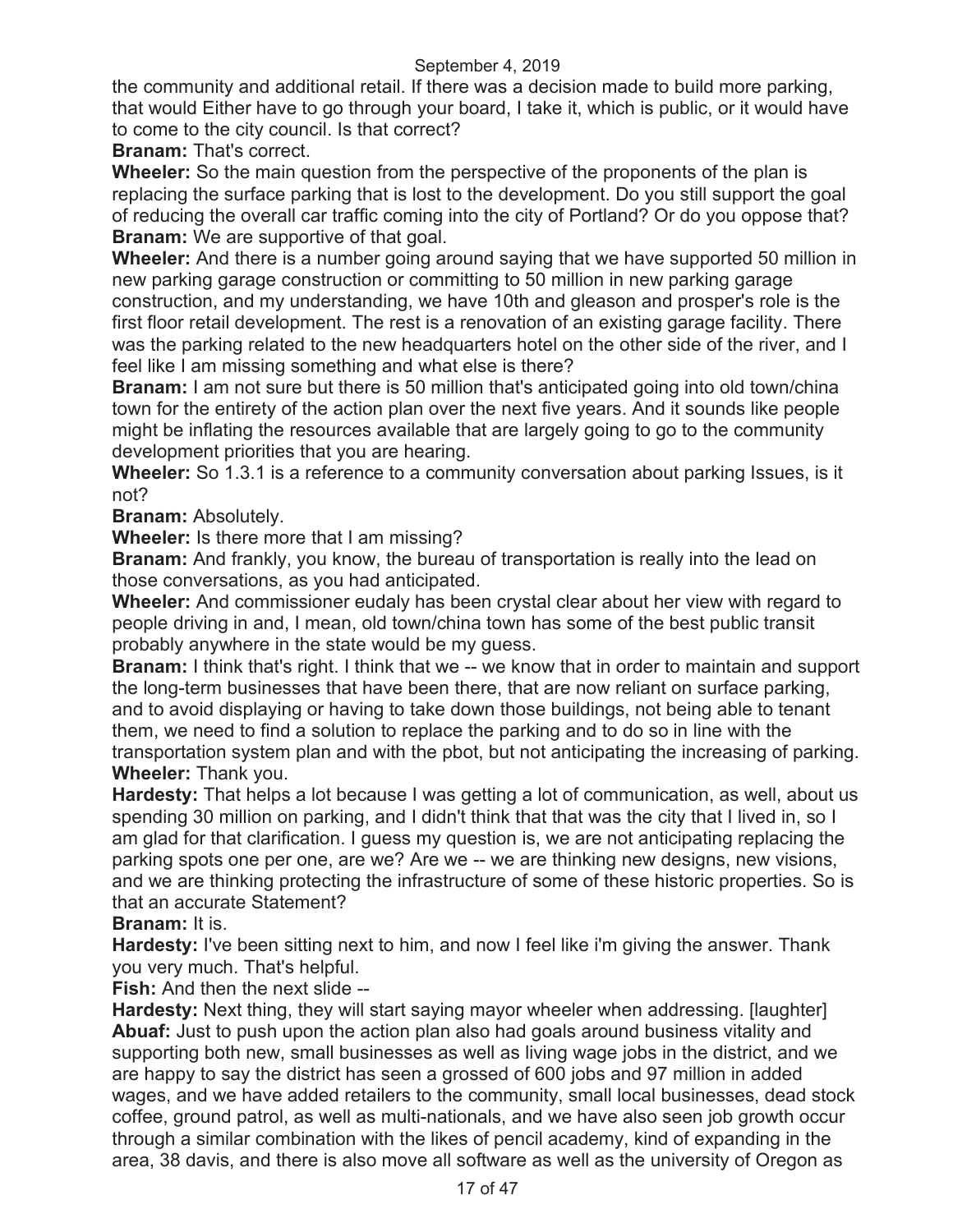important employers in the district. And continually, with relationship to the district livable, our investments have been through our community livability grants that have really focused on supporting community organizations like the chinese garden, like central city concerns and employment access center and like the new Portland chinatown history museum. And with that, we will kind of Reveal the updated priorities, which look very similar to the previous ones. Again, the community really felt like we are on the mark in terms of the three categories that they had identified five years ago, and they really wanted to focus in particular areas with this renewed commitment. The renewed commitment looks at public safety and livability, and within the district livable areas, and on behalf of prosper Portland's investments, we have kind of an increased commitment and emphasis on equity and entrepreneurship community organizations and property redevelopment, so we think about our projects, there will be a renewed commitment to thinking about the small businesses, the investment opportunities, and the property owners that we're supporting. And then as we look towards the future investment, what you will note is we keep our 57 million commitment whole, and as kimberly mentioned, the 57 million is not anticipated to be the 100% of investment or commitment that is needed to achieve the outcomes and goals of which action plan. It will be a partnership with both community-based organizations and nonprofits who bring important resources to the table as well as the private sector, and general fund as we think about the district livability priorities for the community. In particular, more near term and immediate focus, focuses of process person Portland will be ongoing support to key cultural institutions. Our board took an action to sell a ground floor condominium unit to the [inaudible] which will allow it to own its space and remain long-term in the district. And we are happy to announce we are entering into development partnerships with two entities on block 25, and 4th and burnside so we are pursuing partnerships with key development on those two projection as we move forward for redevelopment of those sites, and focus our grants to supporting businesses and entrepreneurs with a particular focus on business and property owners that are owned by people of color.

**Wheeler:** Commissioner hardesty.

**Hardesty:** Thank you. My question has to do with the 30,000 commitment from the general fund to support the community association district manager. This -- the tools and resource guide says this is from 2019, 2020, 2023, 2024, is that -- are we making a commitment of the general fund or making a commit to prosper Portland's budget to support this over the years?

**Abuaf:** So the general fund, it would be for just one fiscal year. The action plan is a commitment to prioritize the resources the way it has been operationalized as we come back with that request, and based on the general fund availability. We were award it had. **Hardesty:** I am not sure you answered my question.

**Branam:** There reflects the fact that city council in the last budget authorized 30,000, and so this Reflects that commitment for 1920.

#### **Wheeler:** But it's not a guarantee.

**Hardesty:** My concern, this says 1920 to 1923, 2024, we made a commitment of general fund resources, so I just want the record to show that that's prosper Portland's budget and not general fund. If that commitment is being made, it cannot be made from the general fund. Thank you.

# **Wheeler:** Correct

**Hardesty:** And then the last one has the, to do with the city bureau. Your document says that to support one point of contact investment street outreach, etc., and work with other bureaus, what is that going to look like?

**Abuaf:** I think that might be an opportune time to hand it over to mark and helen, would have been participating.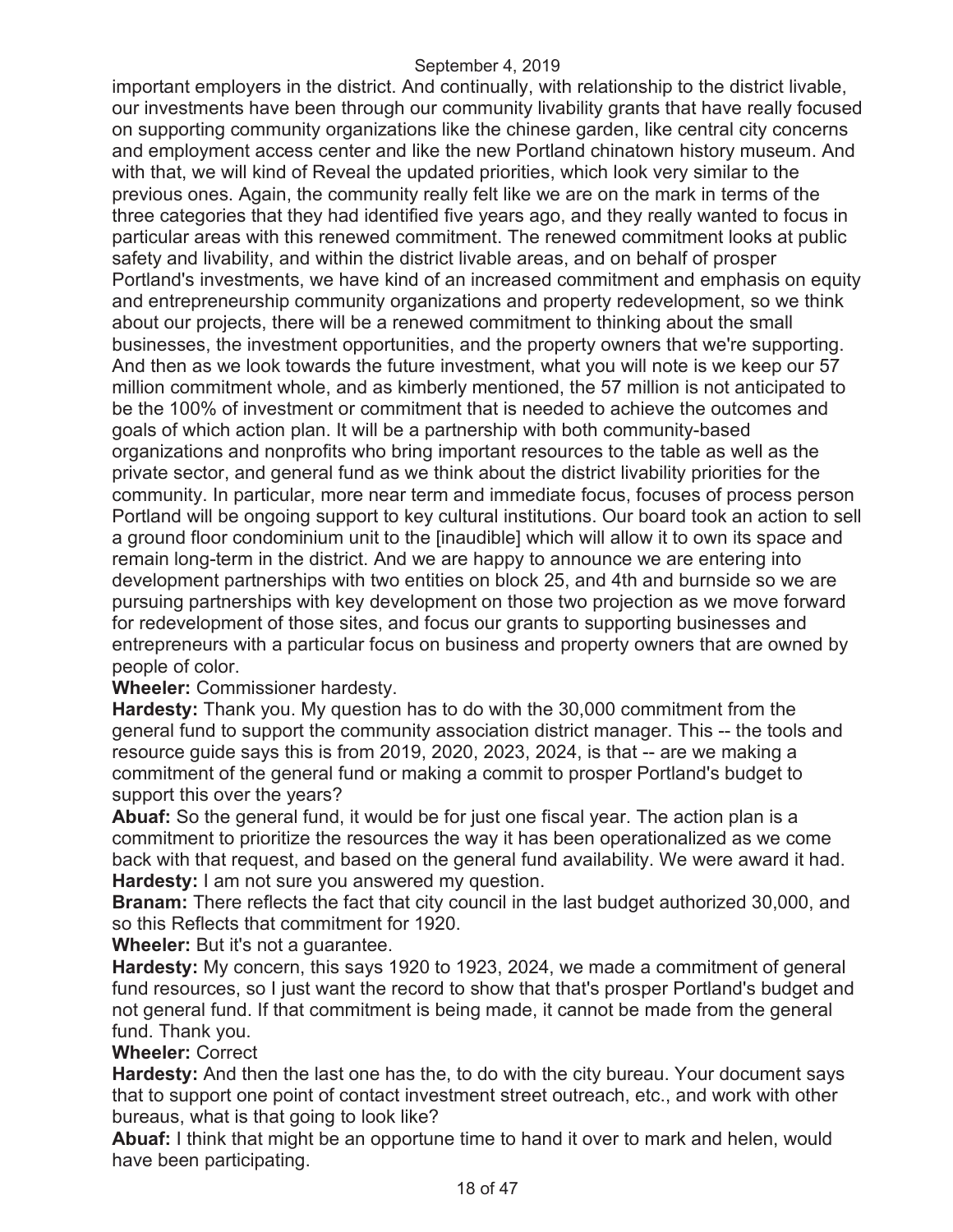**Fish:** Before you do that, the next slide says questions, is that questions as to the action plan?

**Abuaf:** Yeah.

**Fish:** Okay. So thank you. This is not the time to, necessarily, thrash out the issue, but based on the fact that luba reversed us on a land use decision we played in old town/china town, which has significant consequences to development patterns, is it the position of prosper Portland that we can live with 160 feet?

**Branam:** We are deferring to the city council in terms of the decision.

**Fish:** Will the council take this up or the position of the city that we can live with That? **Wheeler:** The position of legal counsel that the appeal run its course. The property owners have the right to appeal. It's my understanding, they either have appealed or they plan on appealing. They have appealed, and I am told, and legal counsel advises us not to take it up until that appeal has run its course.

**Fish:** So the property owner is affected so the property owner is affected by the reduction in height have a right to appeal the decision. At that point it will come back to council. Do we have a commitment as such time as that is heard and they are rarely successful, that it will come back to council for decision?

# **Wheeler:** Absolutely.

**Fish:** The second thing that I want to observe, director brannam, you began by saying, and I agree with you, that there is a lot to celebrate, a lot of success here. The headline in all the media will be a five-year record of failure because that is how -- this has been treated from the get-go. One of the things that I think is important to acknowledge is that we learn something very powerful in lents and gateway, which is the city cannot get in front of the market. We can try to prime the pump, we can try to do all kinds of things, but lents and gateway didn't happen until private money came in. It was not because the city had its urban renewal district, Necessarily, it's because private money looked at this and said that here's an opportunity to invest. We are still waiting for additional private investment in old town/china town but I think that it would be a mistake to say that if we continue to see lackluster development, that's a function of -- of prosper Portland and failure, that's the marketplace, and as long as there are other places for people to invest, until such time as the money flows into this district, it's hard for you to leverage the development on our own even with, as it turns out, the changes we made in the height. The third thing, I want to just observe, is that you mentioned the chinese garden in a slide earlier. I don't know my colleagues are fully briefed on this, but it is a historic opportunity to acquire a land owned by northwest lateral to the north, and just like the japanese garden has gone through a major renovation, \$36 million upgrade, and with that land, they cannot expand the footprint, so the 4 million in the budget is dedicated to acquiring that land, and those negotiations continue with northwest natural, the parks bureau may have a role to play, and there may be environmental issues with the dirt that you are going to explore, and in your due diligence, and I understand that you asked for an extension of time for those negotiations.

# **Branam:** That's correct.

**Fish:** And I want to say, mayor, and colleagues, this is one of the Most exciting opportunities, and I am thinking that somewhere vera katz is smiling, that this land is available, and for the expansion of it, because without this opportunity, they would continue to be a treasured resource but constrained by their footprint, and I wholeheartedly support the acquisition of the northwest natural land and the vision of a cultural center and expanded footprint and then potentially a hotel that serves the whole district, so I want to put that on the record.

**Wheeler:** Commissioner Fritz. Commissioner eudaly. Great. Thank you for the presentation. Excellent. Karla, do we have people signed up for public testimony?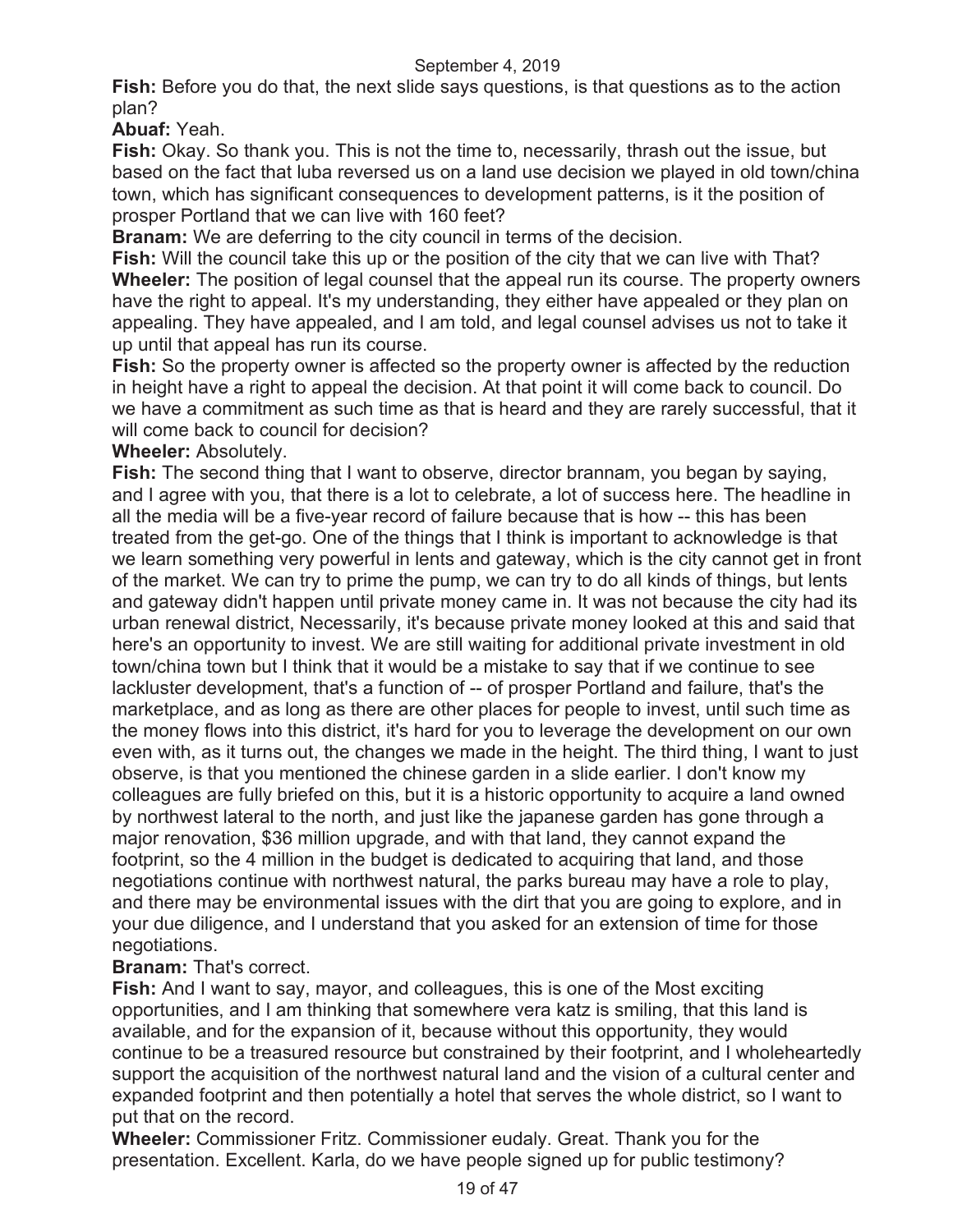**Moore-Love:** Yes, we have five people signed up. The first three, please come on up. **Wheeler:** Do we have invited testimony on this?

**Fish:** We do.

**Moore-Love:** I show mark jolin and helen yang.

**Wheeler:** I am sorry, could we -- let's go ahead and do that. They are invited speakers so they are part of the presentation. You might want to hold off until their testimony is complete. They might give you more items to talk about, as well. Sorry. Thank you. Good morning, helen am sorry about that. Good morning.

**Helen Ying, OT/CT Community Association:** Good morning. Thank you for inviting us to come, and I just wanted to first acknowledge we are excited, the old town/china town is excited about the extension that we are coming to ask for your approval for the five-year action plan. First I want to say that the first five years, commissioner Fish, mentioned the public might see it is a failure, but it has helped us lay a firm foundation. And the five-year action plan is an excellent model of the public and private partnership. We, as a community association, is at a different space, the community, the neighborhood is at a different space today, and particularly, I want to mention that the board of the community association is -- it's a different makeup than what it was five years ago. And particularly, it consists of four residents, and two social service representatives, and educational institutional representative, and art, history, and culture institutional representative, and both representing the day and night, and I want to give you a broad stroke of how comprehensive this board is made up of. And earlier I think commissioner hardesty had asked about the funding piece for the district manager. We have taken time to reflect back on what should be the role of this contractor that we are contracting, and so we have actually created a new title in a new set of focus for the contractor. We are calling the contractor a community development director, So his work is more than just managing a district, but really to help to develop the neighborhood. I want to invite you to come on september 14, our community development director has organized a -- helped us to organize a festival for that day. It's the old town creative art festival, and it starts at noon. It goes to midnight, actually, because we have this bridge of day and night of businesses. We are going to be featuring under represented artists during that festival. Now I want to mention about the funding that you had questioned earlier. So the action plan had dedicated the funding to help with hiring someone to come and help with the revitalization work. And it's 30,000 grant per year. We are in the fourth year, and we are glad that the city has continued with this grant for four years in a row. But the community, itself, has raised the 30,000 matching for that grant over the long haul. We are going forward to raise the money, but the entire amount ourselves. We have raised over \$120,000 over the period of time. And we are on track to meet the goals this year. And going forward we are developing a sustainability model to fund this position, so that we don't have to continue to keep raising the money, and so we are looking at -- we are becoming a 501c3, the community association is, and we are looking into a -- a business membership model. We could, you know, ask the businesses to support this work. So really, again, the public and private partnership model. So reasonable we are excited.

**Wheeler:** One moment, commissioner hardesty.

**Hardesty:** Thank you, mayor. Thank you, helen, for that information. So I want to be clear, I absolutely know the need of having paid staff to help coordinate the work. It was really an internal question that I had. What pot of money was prosper Portland going to use in order to keep their commitment, right. And so the conversation was really about them not committing the city council to general fund resources, which are limited, but as long as they are committing their budget, I am totally fine with that, right. So that was the question. It had nothing to do with the need and the support of this public and private partnership, so I want to be clear about that.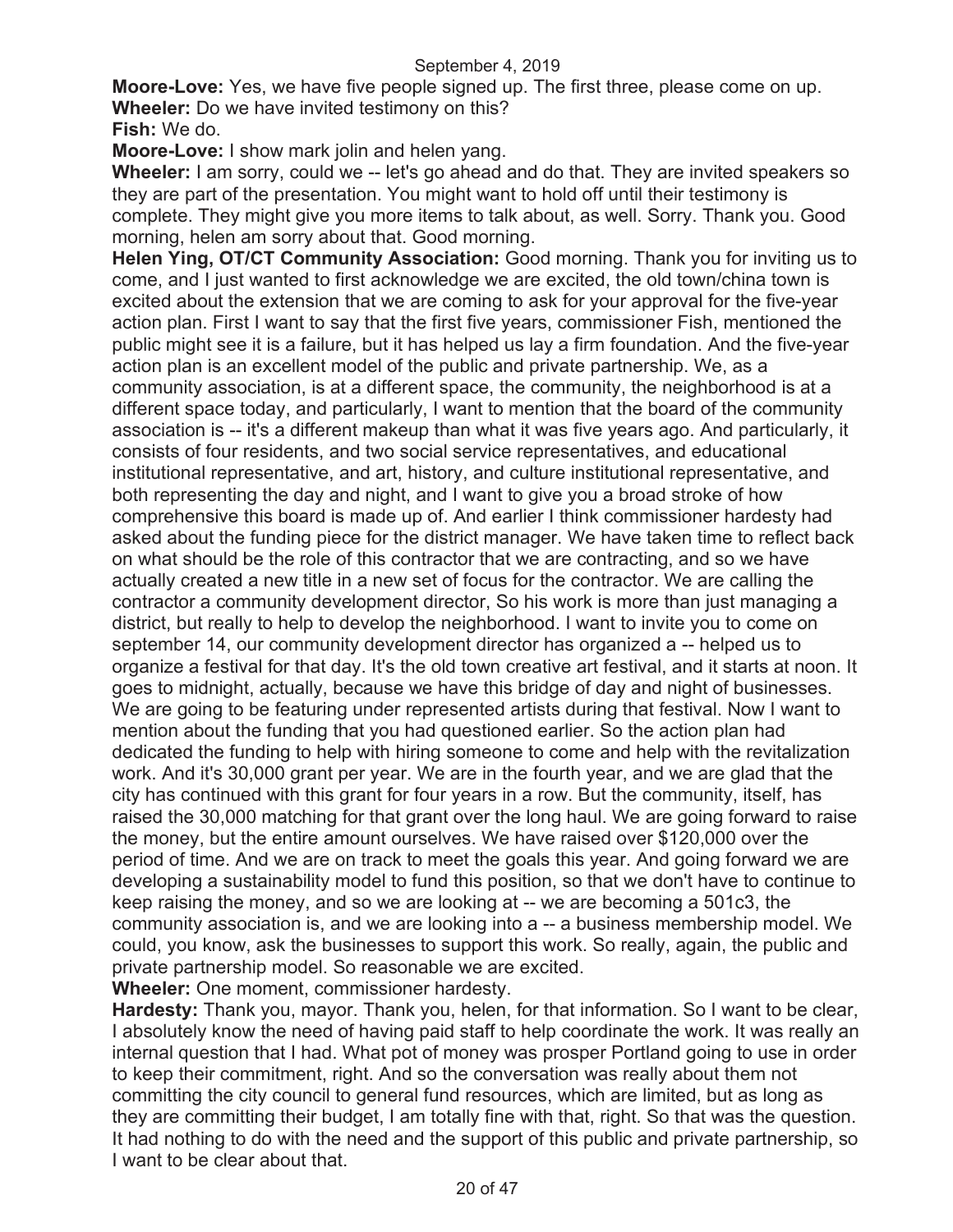**Ying:** Thank you for that. And I just wanted to mention this because I wanted to highlight how much the prior to part, you know, the community association is dedicated to raising the funds to match the grant from the city, and I want to also, you know, just give examples of new energy coming into the neighborhood. You heard about all the different entities that have joined the neighborhood, and recently, the tribune had an article about the revitalization work that's going on. Opb just invited us to be on Their "think out loud" to talk about the new energy that's happening in the neighborhood. So we are excited about that. And lastly, my point, another point that I want to make is regarding the work that marc jolin, the director of the joint office, has helped us. As you might remember we have come before you, is it three year ago, marc? I am trying to remember when it was, when the city and county wanted to have a shelter in the neighborhood, and we already have it overconcentrated, number of social services in the neighborhood, and we cannot add any more. When the city said, you know, we are going to go ahead and do it anyway, we said we need a task force to really come up with a set of comprehensive strategies to help mitigate the livability and public safety issues in the neighborhood and also address you know, the social service needs in the neighborhood. So the task force, actually, came to go and was formed with the help of marc's office, and we started our work in april of 2018. We completed the work in may of this year. That was in terms of coming up with the strategies. We will be coming again to you to present more in-depth looks at the strategies, but we, actually, also form the implementation committee. If we have strategies sitting in some writing, it does not do any good. So we have an implementation to organize, and we are in our second month of that, and we Already chose six strategies that we are going to actually start implementing, and one of the things I am organizing is the education piece, with coordinating the collaboration of our social service providers, and we have met twice already since then, and we are having a series of open houses to inform and educate the social service providers on how they could work better together in the neighborhood. These are all the old town service providers. It is starting with the first open house on september 26, and after the first series of that set of open houses, we are going to open up to the public, a broader public to help everyone to understand we would invite you to come in and participate, and what kind of services are available, and who the people are that are being served, and how can the public be a part of you know, this ongoing need that we have to meet the needs of our people who need the social services.

#### **Wheeler:** Commissioner Fish?

**Fish:** Helen, you provided such stalworth leadership not just in the action plan, but with ccba and with all of the good things that are happening, so you have our debt of gratitude, and I am just curious, if at some point the greyhound, you know, bus company and the buses leave the -- where they are currently, you know, from the bus terminal, and we have an opportunity to reimagine that part of -- of old town/china town, what's on the wish list? Wow, one of the things we have worked towards is having a balance in the neighborhood. What has caused some of the things that have inhibited us or barriers because of imbalances going on right now. So in order to have balance, we need to have people living in our neighborhood, so housing is a big priority for us. It's hard for me to answer that question right now. But, I do believe you know, having a thoughtful process involving the community as we have over time with like the 4th and burnside parcel and block 25 parcel, you know, those are very helpful conversations where we can engage the stakeholders to come up with an informed set of recommendations.

#### **Fish:** Thank you very much.

**Wheeler:** Commissioner Fritz.

**Fritz:** Thank you very much for all of the volunteer work you do with the community association. It's exciting to hear that you are able to self fund the development -- last the term you used?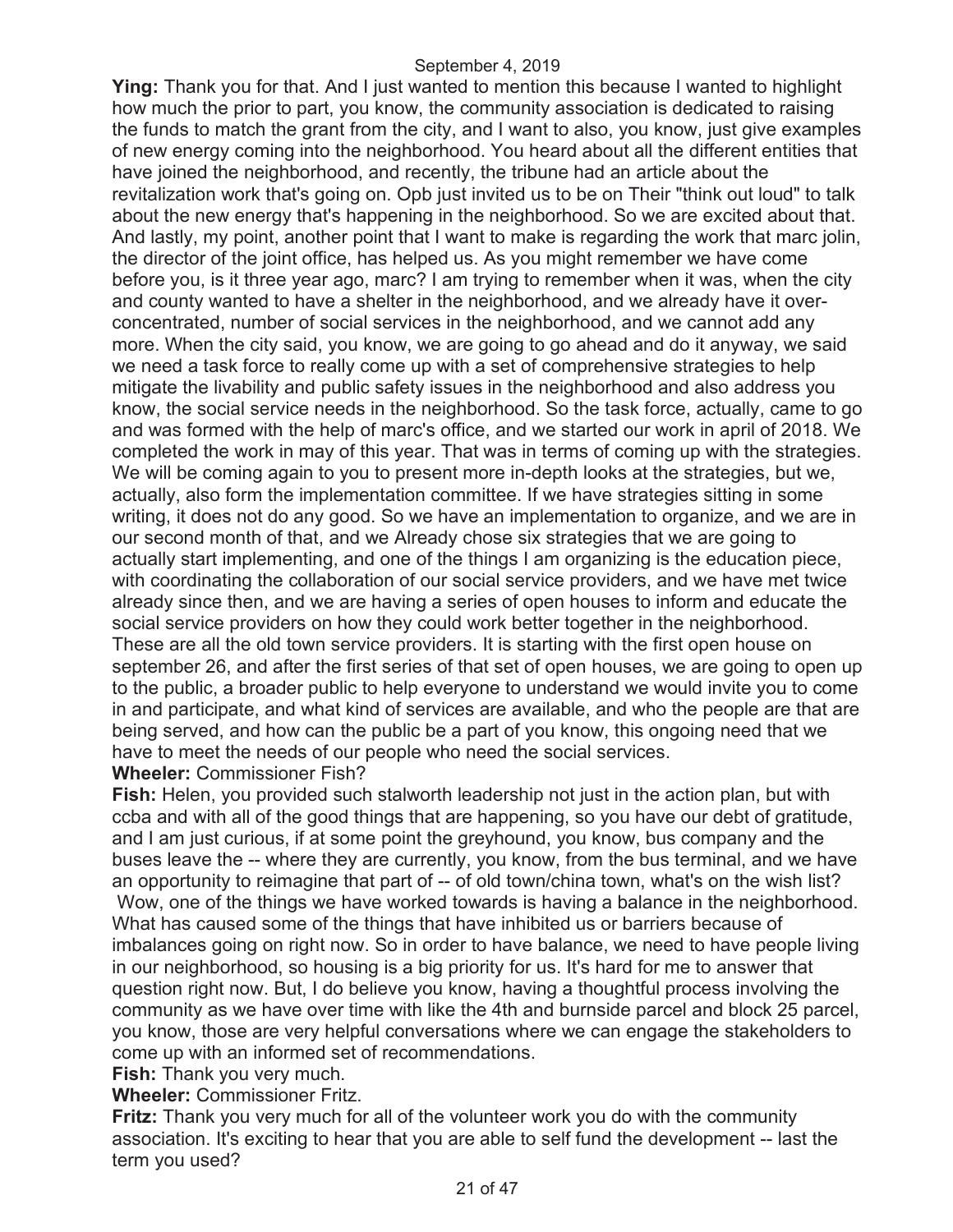**Ying:** It's the community development director.

**Fritz:** The community development director, kind of the seed money that the council put in five years ago was matched, and now that the businesses are so vibrant in old town/china town, that they can take on that funding ongoing. So, congratulations. Thank you for all that you do with the community association. It's really much appreciated, and you are a great partner.

**Ying:** Thank you, commissioner Fish.

**Wheeler:** Thank you, helen. Good morning.

**Marc Jolin, Directtor Joint Office of Homeless Services:** Good morning, mayor and commissioners. I'm marc jolin, the director of the joint office of homeless services. I will probably touch on a number of points that helen just also spoke to in terms of the task force, but it will give you a more historic context for the recommendations that we made and I think that are also advanced through the extension of the proposed extension of the five-year plan so for a little over a year the joint office of homeless services supported the work of a task force that started out as just old town/china town but later expanded to include the pearl district. The task force, as helen said, came together in response to the plan to find a new shelter for people experiencing homeless on northwest hoyt. The charge was more than just planning for the new shelter. The city and county through the joint offers committed as part of the discussion about the shelter to work with the community stakeholders to develop a more comprehensive set of strategies related to the public safety and the improvement of social service delivery from the neighborhood. From the beginning, there was a recognition the work of this task force should align with the old town/china town five-year action plan in place. When the navigation center replaced the proposed hoyt street shelter, the pearl District was part of the task force, but the charge did not change. With input from a wide range of stakeholders, affordable housing tenants, social service providers, and people with lived experience and entities from the city and county, the task force first developed a good neighborhood agreement for the navigation center, which as you likely know, opened and welcomed its first guests last week. It will ultimately have 100 people staying at it at any time working on transitioning out of homelessness and back into housing. Once that good neighbor agreement was complete, we developed a set of recommendations to improve social service delivery in the neighborhoods. That process started with the convening of a dozen social service providers and participants in services along with the task force members to learn how we might improve social services. The recommendations range from improving information about services to better coordination of services, and the expansion of available services like access to behavior healthcare, in particular. We used a similar process of convening practitioners and stakeholders to develop a comprehensive list of some 25 recommendations related to improving the sense of safety for everyone in the neighborhood. These recommendations included everything from foot patrols to activating the public spaces to Improving training for private security to improving the responsiveness of law enforcement to the safety needs of people experiencing homelessness, and to expanding criminal justice diversion programs. A number of these recommendations directly align with the larger commitments within the old town/china town five-year action plan to improve overall community livability. As helen said, with any set of recommendations they are only as good as the ability to follow through on their implementations, so it is encouraging to us to see that with the proposed extension of the five-year action plan there is a commitment to implementing the recommendations. Given the values, voices and collaborative work that shaped those, I am hoping it will help old town/china town thrive and be a model of an -- of an inclusive time into the future. **Wheeler:** Thank you.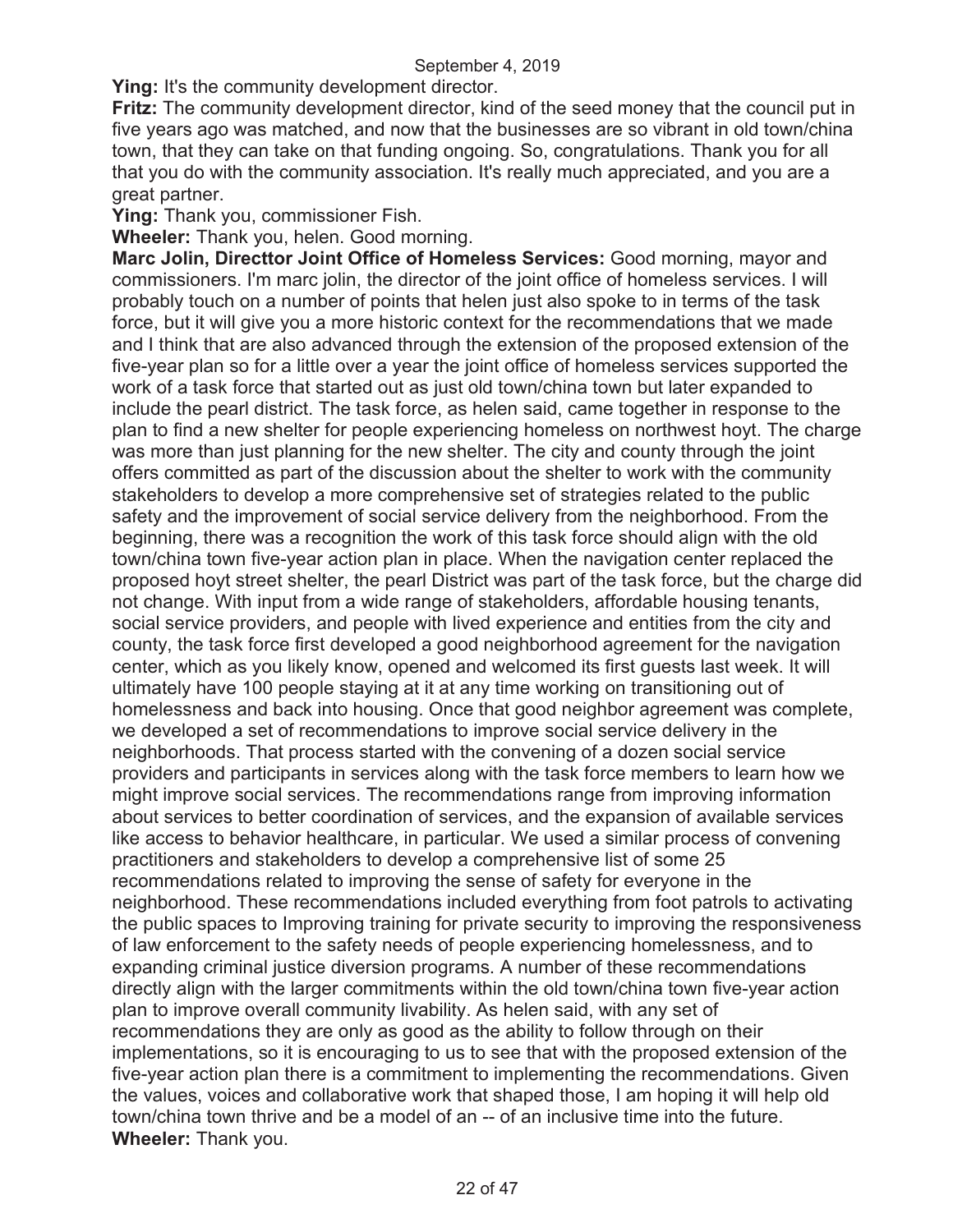**Hardesty:** Thank you both for your presentations, and I want to echo my appreciation for helen, who has been just a strong community volunteer for at least the last 30 years that I have known you. It may have been longer, but we won't go there. Thank you for your work. It's greatly appreciated. We are finally seeing some results of some of the -- your passion in the community. So having said that you know, I tend to go to the dollars and cents of the matter. When I look at the tools and resources, it's really Undetermined what the investment from the city bureaus are to be as we move forward. When are we going to know specifically what we are asking the city council to commit to? I am already getting concerned about the next budget allocations because I feel like we are being set up for like

-- but you said, you support this and you voted for this, and we are going to come back in a few months and have to put our money where our mouth is. So, how soon will we have enough information to know what is the investment that other bureaus are going to be asked to make in this extension?

**Wheeler:** So I would leave that to the prosper Portland folks, but I can assure you that the vast majorities of this is tiff funding. You raised the question on the 30,000 match for the coordinator, and that's a year-by-year decision based on the rule. Council.

**Hardesty:** You know, I see that the neighborhood investment vitality districts are all tiff funding but when you go to other resources, and you have the city bureaus lift it, with the to be determined each fiscal year, that sends warning signs off in my mind.

**Wheeler:** I don't know if kimberly, if you have more to add?

**Hardesty:** Thank you very much. I will accept the fact that this will be a future conversation.

**Wheeler:** And the homeless services is all general fund. 100% at this point. **Hardesty:** Which is again my concern of us making commitments of general fund resources so early on.

**Wheeler:** No argument there.

**Hardesty:** Thank you.

**Wheeler:** Kimberly did you want to respond to that? We will just leave it? Some of it will be housing funds, but I agree with you.

**Branam:** Thank you. So we were just huddling with marc because I think what we are anticipating is a mixture of continuing the work that's happening now with the exception of the acknowledgment that the city council has invested for the last three years at the \$30,000 level, and that this is the final year, 1920 is the final year, and the request will not be coming back, so we want to come back and loop back with our public safety partners with the joint office, with transportation and in the event there are outstanding priorities to have a coordinated approach, and so we should be able to do that in the coming months. **Wheeler:** Okay. Thank you. Appreciate it. Testimony. Thank you all for your patience. First three come back up.

**Fish:** Shedrick wilkins, it seems to me you were testifying earlier in this matter.

**Shedrick J Wilkins:** I'm shedrick wilkins, a resident of chinatown neighborhoods association. I live in the hud yards apartment. Every morning I feel like i'm in london, england, because I see big ben at the train station. I'm 50 feet from the pearl street shelter they are building. I see a big problem with the bud clark commons is fine all the way down to the sisters of the road cafe, but I can tell you right now, I went and talked to the sisters of the road cafe, would the pearl district shelter have any influence about the greyhound bus station, which is a terrible situation. The city allows people to camp there. I have to say, I don't want to turn on homeless people, but I do not believe people should camp out or camp at the bus station. Anywhere near the bus station. Okay? We need to get ways to get them out of there. What I didn't like is I asked the sisters of the road cafe about this, about the pearl district shelter, would allow people places to go around the bus station, and the sisters of the road cafe is not interested at all. They believe in camping rights. That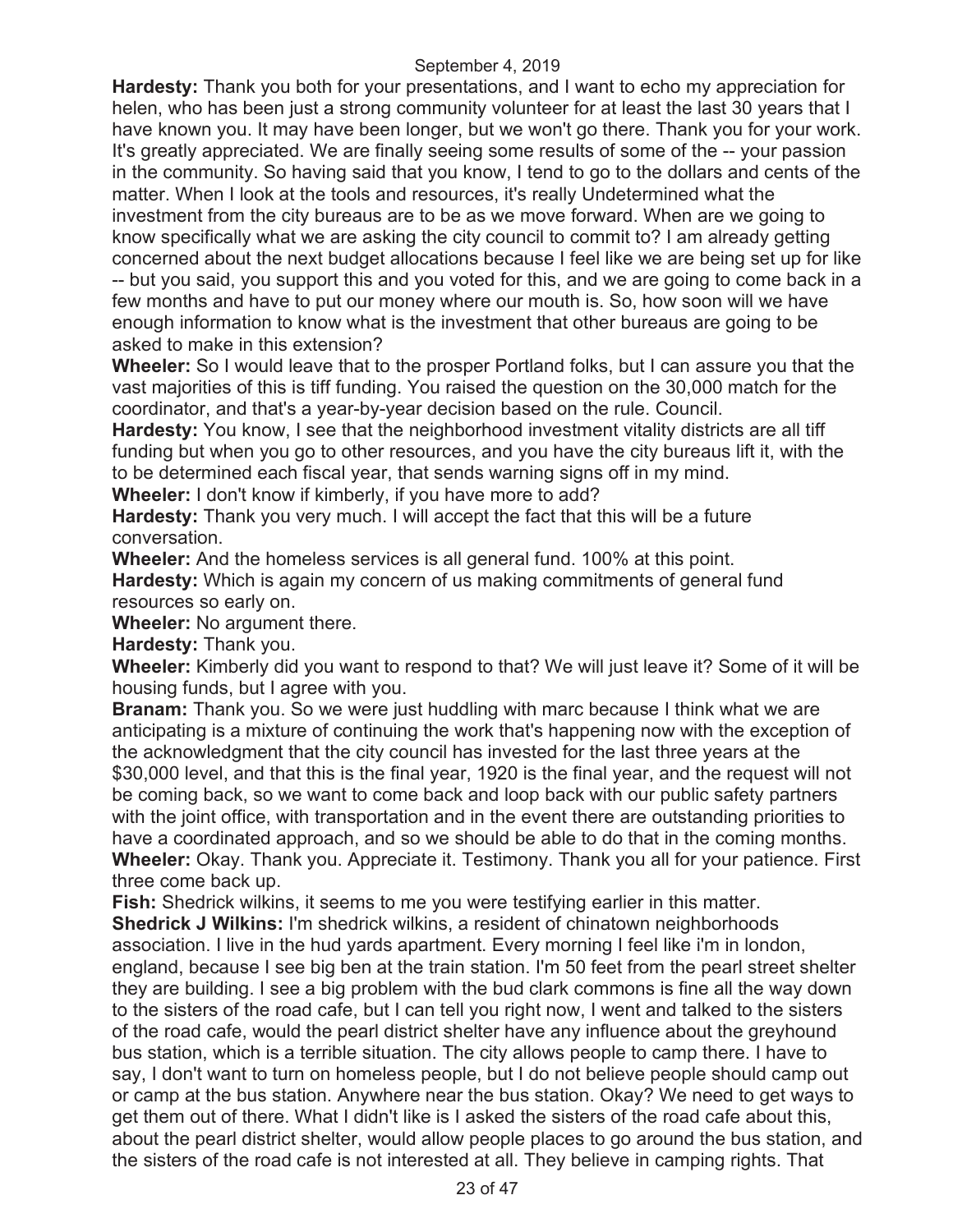people have the right to camp around the greyhound bus station. It wouldn't matter, they are rousted every other day. That's the central transportation spot. Chinatown neighborhood has the only helo pad in Portland, it's got the two light-rail lines right near the bus station but it's really a bad thing there. I could be accused of turning on homeless people, if you're going to camp, nowhere else but that. If you want it to look like a swiss train station you got to solve that problem. Maybe a gate where the bud clark commons is next to the Multnomah county health building so the two people can't intermix. You could still walk over to sisters of the road but the mixture of the two does not work. And I may turn on homeless people camped out at the greyhound bus station because they are going to get rousted every other day anyway. Which makes me look elitist. I'm living in london, i'm over 55, under hud, on food stamps like an honored citizen but that's the way it is. Put some bobbies there and keep them off the sidewalks near the bus station. **Wheeler:** Good morning.

**Ruth Ann Barrett:** Hi, i'm ruth ann barrett. I'm a resident of chinatown. A block and a half from the bus station. I'm going to read -- i'm here to push a little report I did that I put into the process. I'm just going to read the two recommendations i'm making. I don't want anyone to think i'm not supporting the fact of putting the money back into old town. That would be stupid, but I do want to point something out. That is that I would like to see that the mandate for market rate housing be eliminated in all public documents. It's totally unnecessary. You can really consider the economic mix or diversity of any building using public funds by prosper Portland in the rfp process. It's unnecessary to mandate what I consider gentrification. Now, this gentrification is a little different than past gentrification activities in Portland, which I have come to understand has been significant, and that is we are not throwing people out, we are keeping them out. So by stating market rate housing, I know many of you, mr. Fish included, are much better at housing and understanding the complexity of the problem, but the first time I read market rate housing in 2014, to me that was code. That's code for white and affluent and asian, I might add, as that population also is affluent and part the target for market rate housing. As all studies have shown pretty much market rate housing means luxury housing. It's that as they say to me as they pat my head, it's really middle class housing or medium income housing or middle income housing or one of the five to ten terms used to really not address who is it that you're putting that sign out. Who is included in not being able to participate in market rate housing? In this attachment the fact of the matter is in the last five years they have done great work at bringing affordable housing and market rate housing into balance, and now they are going to kick it all the way out. So there's pie charts and I just hope you have a chance to look at them. I think this is part of institutional discrimination, and I -- I think you could use the word housing. Thank you.

**Wheeler:** Thank you. Good morning.

**Lightning Super Connectome:** Good morning. My name is lightning, superconnectome. I like the direction that prosper Portland is going so I do approve the extension. I will continue to do an overview. Some of the concerns I do have just personally is that I think when you removed r2d2 out of there you removed them out of the neighborhood. I would much rather have seen ibrahim be given the land to develop a multifamily commercial type use building there under their name, and to actually have the private and affordable bond money be used to do that, to show that people don't have to be moved out of the neighborhood to remain part of the neighborhood. That's gentrification to remove those people out of there at its highest level. Who is doing that right now? You didn't want them as neighbors in the community long term. Issue number 2, i'm looking at the union station, the greyhound bus facility. I would like to see that more vibrant, almost be turned into a recreational type center, possibly a community swimming pool, other aspects, all in that location to where you enter the city through that location, you look out and go, wow, look at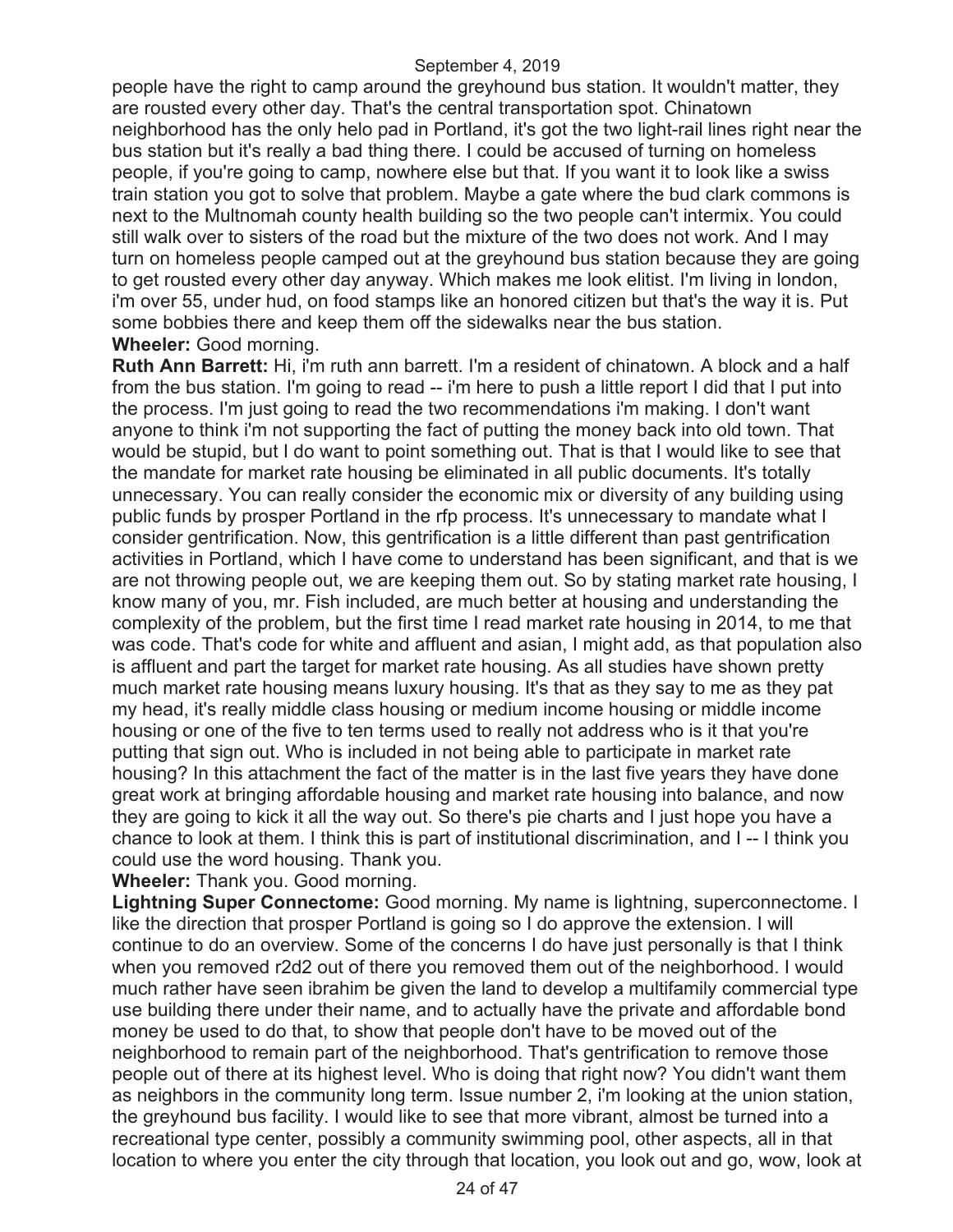the community and the people. Build it off of where the u.s. Post office is, having little artists out there doing their artwork, community centers. Just where you walk in. I just love this place. That's my first impression I saw right there. Again, I would also like to have more negotiations on those height limits. I don't like height limits myself on buildings i'm sorry to say, I think a height limit in my opinion is the same as someone building a wall to keep you from going from one country to the next. Now you're building height limits to keep people from coming into those communities by building up as high as you can can to have housing for them. The same ideas in my opinion is what you're doing. You're no better off than someone doing a wall on the southern border. Issue number 2, I think we should extend the boundaries. As you know harbor of hope is not within the boundaries of old town chinatown. I don't know why that was even brought up on the navigation center, but my position is I would like to extend that boundary out to the new baseball stadium. Have that brought into the old town chinatown -- it's going to be down the waterfront on one of the terminals down naito. They have proposed the diamond project. I would like that boundary taken out so that becomes part of old town chinatown. I think that's going to be representation of the energy and revitalizing old town chinatown in a way that I think would bring them the investment dollars but done in a reasonable manner as the individual stated to create balance, to create balance. Amazon, old town chinatown, baseball stadium. Step up to the table, jeff.

**Wheeler:** Thank you.

**Moore-Love:** The last two.

**Wheeler:** Good morning.

**Tony Jordan:** Good morning. I'm tony jordan. Thank you for bringing up some of the concerns I addressed over social media. So specifically I think that actually the concept that this action plan which item 1.31, about parking garages, in 2017 prosper Portland entered into a memorandum of understanding with guardian development around block 33 to attempt to build additional several hundred spaces under a proposed development there and buy four, 500 parking spaces to lease some back to the development. That what's probably in the tens of millions of dollars if it had gone through which it didn't. Earlier this year the city did projections on expanding the naito-davis parking garage adding potential levels on top of that which from one of the higher estimates there was about \$17 million for parking. They looked into talking to the greg goodman family as part of the developments they are doing to redevelop surface parking lots. Replacing surface parking, surface stalls will cost 50 to \$60,000 each. While it's easy to say we're just replacing stalls and this isn't millsion of dollars it adds up very fast to millions of dollars. While we're spending that money if we spend that money which I know is tif, still, that's my understanding potential property tax money that would actually go into the city's general funds or county and come down, so this is real money potentially. What i'm concerned about is loss of opportunity when we spend -- if you're moving a parking space from surface lot and you're going to build a structure for 50, \$60,000 you're spending \$60,000 to remain one computer spot into downtown. That's going to take you do, 30 years to pay off. How else could we spend that money now today? How many bus passes can that buy? How much additional transit? How much housing can that underwrite? And to say that if we're replacing it one to one, we're not reducing car trips, we're adding a lot of parking in the post office. A lot. Broadway redevelopment, it's right on the edge. There is a lot of parking going in there. To argue that we're somehow going to run out of parking in downtown we need to reduce the number of trips. It's already congested. I think that in the light of -- this is fossil fuel infrastructure, freeways, parking garages, those are things that, like, we're at an inflexion point. I would argue this is not leadership. We should be shutting down the idea that we're going to build parking garages with public money in this city in 2020. **Wheeler:** Thank you. Good morning.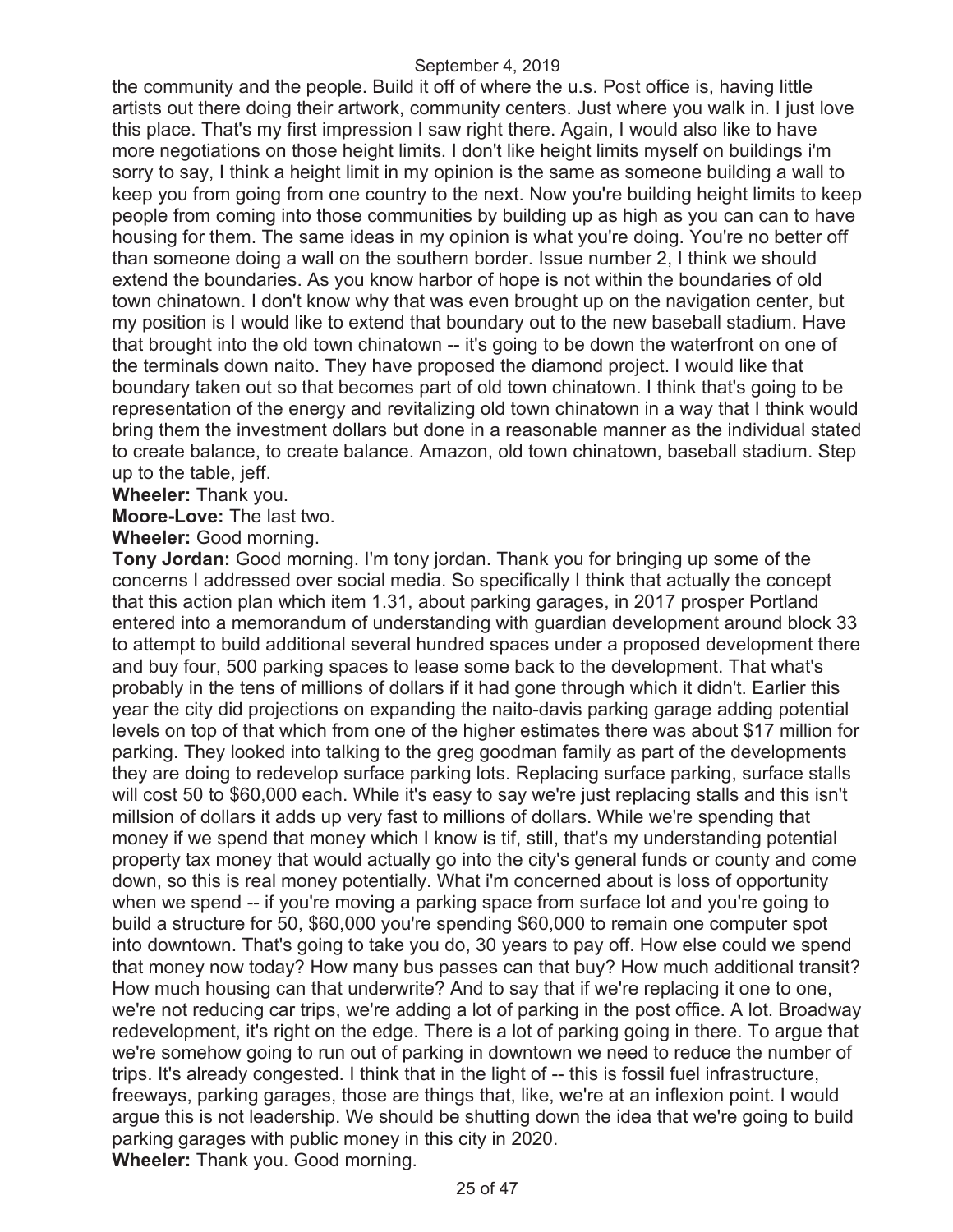**Charles Bridgecrane Johnson:** Good morning. Charles "bridge crane" johnson. Hear, hear to the not real need for parking garages. In an area served by more max stops than most people could ever imagine being close to. Parking garages with helicopter garages on top not the way we need to go. It is interesting to just look at this area because it's not - the action plan is not just old town chinatown but going all the way from kind of southwest across the river, things that haven't been mentioned, the new windham world resort by pine street market, kell's all that is down there in the skidmore historic district. Inside we have another what we insist on calling the new chinatown/japantown historic district. Fortunately, we did hear that the foundation has made an arrangement -- I don't know if they own the whole building or will condo the space, but it's hard for you to even make decisions on what to do here because the information includes a 10-page glossy but not very many facts. It doesn't break down the percentage land use that's currently with surface parking and specifically talk about it. The map, this little gray and white map is inaccurate. There's still an undeveloped lot where right 2 dream too was. That gate, I believe was bought by pdc, the market is really in control regardless of what we do with financing supposedly. It's interesting he mentioned a greyhound station. If you ever were go to go there that's below your pay grade what you make as commissioners now but you go in the greyhound station on the south side and near the loo are about 20 toilets with security guards. When we talk about the smell of urine and feces it's the intentional policy of the city council and the Portland development commission to make toilet access in the train station and in the bus station difficult to impossible. So you know, shut up about the urine and feces smell until you take the proper action to make people get to the toilets that they need. I was glad the gentleman talking about the parking situation mentioned it's also weird that we have this action plan and it doesn't dovetail with what's still a post office and also a food cart parking garage, parking lot. The back side of the post office still has these supposedly distressed entrepreneurs who were stunned that we're going to get a merritt corporation ritz carlton in there. We need comprehensive planning not a glossy brochure. **Wheeler:** This is a resolution. Call the roll.

**Hardesty:** I think there's a lot to be excited about in extending this agreement for old town chinatown. I am very concerned that the city -- i'm hopeful that the city will be a better partner this time and that we're a much more thoughtful about really what it is we're hoping to achieve with this ongoing action plan. I believe that we have the opportunity to do it right. I am concerned about how delayed we're going to be based on the appeals that are taking place and what will or will not come out of that, but I think i'm comfortable knowing that there's a vision that's working very cooperatively with the neighborhood. I do have some concerns about what clean and safe will look like and the new extension, how will we decriminalize a lot of transient houseless people who live in that area. And how we can be less reliant on law enforcement responses to people who quite frankly are ill or have nowhere else to go. It's heartbreaking to see the people that hang out in old town all day every day with no access to resources. So I hope this helps to build or revitalize businesses in old town as well as take a humane approach to the people who are trying to survive on the streets outside of old town as well. I vote aye. **Eudaly:** Aye.

**Fritz:** Well, first we need to declare a potential conflict of interest. I own a home in this plan area with my son and daughter-in-law which I didn't own when we first adopted it in 2014. I'm really pleased with the foundation that first five years has bore and definitely is not the time to take our foot off the gas. Real excited that the community association, a neighborhood association and a business association, they really do a great job of responding both to the historic aspects of the neighborhood and to working together to do really great things. Thank you to prosper Portland, the outreach you've done on this extension with six public meetings and other outreach has been exemplary. I'm excited to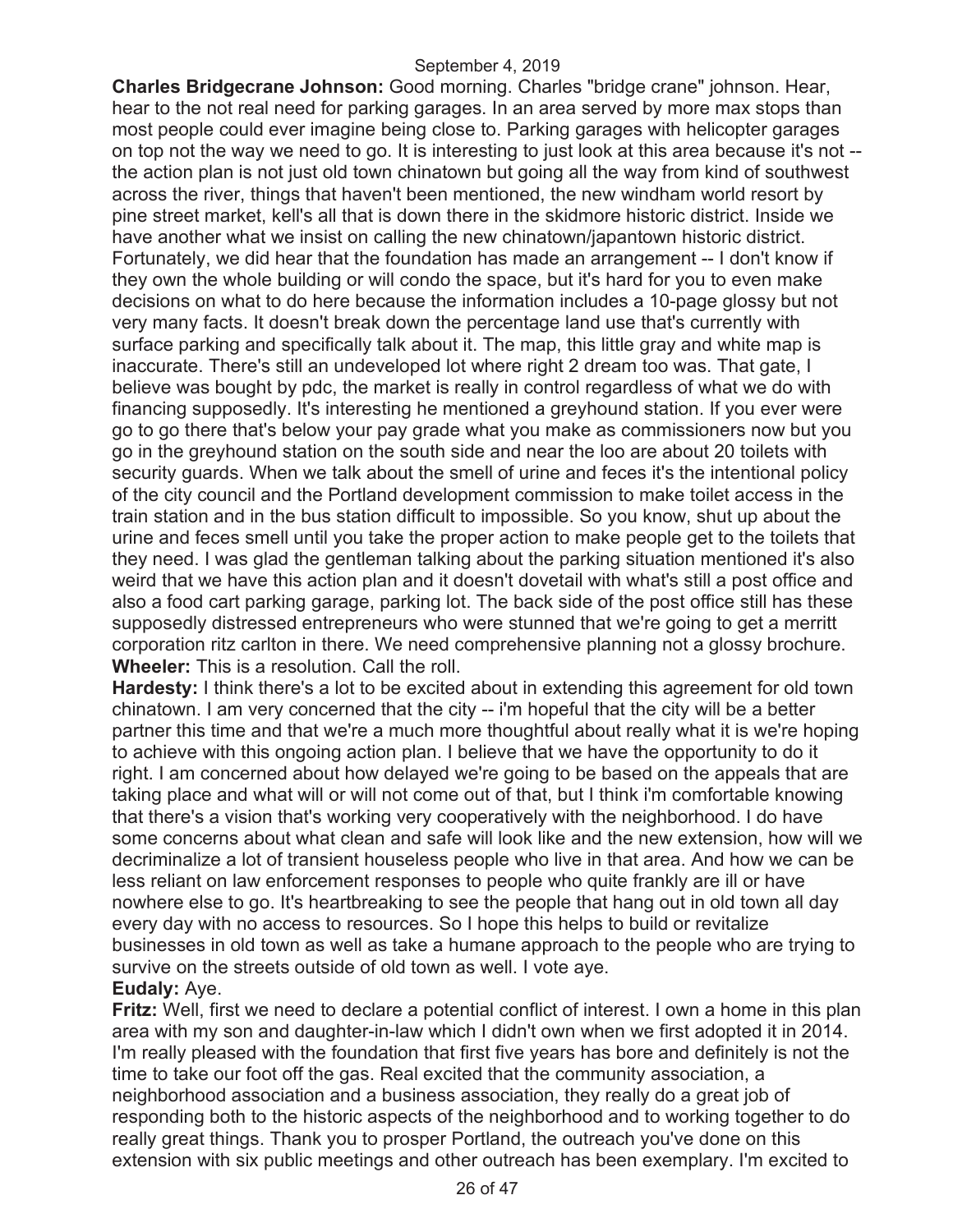support it, very pleased that we're not continuing the system development charge exemption. I think I voted against it in the first place because of that issue. **Fish:** You and I both did.

**Fritz:** I'm happy to see maybe that helps, maybe it didn't. Glad it's not going forward. As in all the other areas we need to continue to maintain our infrastructure. To make sure that newcomers pay into the system. With that i'm happy to thank staff and vote aye. **Fish:** Excellent presentation. Thank you to director branam and her staff for giving us an update. Thank you to helen and to community members for taking time to contest fee i. Helen, you deserve some kind of medal for the work you've done. Not just talking about your marriage to steven, i'm talking about your work on this project. We have lots of things going on in my bureaus that interact with old town chinatown. We're about to put in new sewers which will be disruptive but make sure the sewers are updated for the next 100 years. The opportunities with the post office site redevelopment give us a chance to reimagine the north park blocks and the pivot to the new park spacing that have been imagined for the post office site. I think the north park blocks will be in the queue for a refresh. The lot in front of the pacific northwest college of art, which is now a parking lot, is actually parkland. At some point it needs to be developed in harmony with what we're doing to the north and the south. Very excited about the prospects of supporting the lan su chinese garden expansion plans and I hope someday for there to be not only a cultural center there but a hotel and world class restaurant. That's very exciting. Parks has a role to play on that. At some point I would like to see darcell's legacy in this district highlighted in a more profound way. We'll have a chance in the future to talk about that as a council. Darcell has had such a profound impact on old town chinatown I think we can do better. Good report. What's going to happen is that by the time the luba appeal is finished there's going to be a recession so we'll be further backed up in terms of development. But to lightning's point about height, I just got back from a vacation where I was in new york and they had built these point towers for wealthy people that went up into the sky as far as you could see. I don't know who would like to live in one, they sway quite a bit, and second no one could afford one. The top unit sold for \$240 million. But third, it destroyed the sort of harmony of manhattan's skyline. We have to remember old town chinatown includes an historic district and we have to be also mindful that when we cast shadows in that district it affects things like the lan su chinese garden. We have to be cognizant of that. My own personal view is I hope the luba appeal fails and we adopte the 160 foot rule. That makes more sense. Thanks for the presentation. I vote aye.

**Wheeler:** I want to thank director branam, lisa, thank you for your longstanding leadership. Marc jolin here to give a presentation on homeless services. Many people came together from the community association to help shape this extension. It's comprehensive, it focuses on neighborhood investment. Business vitality. District liveability and a host of other issues. It is an excellent plan to build on the progress made since 2014 and i'm strongly supportive of it. I just want to thank everybody for having this vision and I look forward to continuing to help lead in the capacity that I can with the joint office and prosper Portland and the housing bureau and other bureaus in my portfolio. I'm 100% behind this effort. This is a great example of what happens when the community leads. Thank you. I vote aye. Next item, the resolution is adopted. 831. I have asked kimberly if she could keep this one -- lisa, are you presenting? If we could keep this short I would appreciate it. **Item 831.**

**Wheeler:** We have seen the city investment long term commitment to collaboration transform the lloyd district. As the district has grown into a vibrant hub the partners involved in the implementation of the convention center plan never lost sight of one of the foundational elements called for in the plan. That is the development of a convention center hotel to support and strengthen the convention center. Our partners at metro have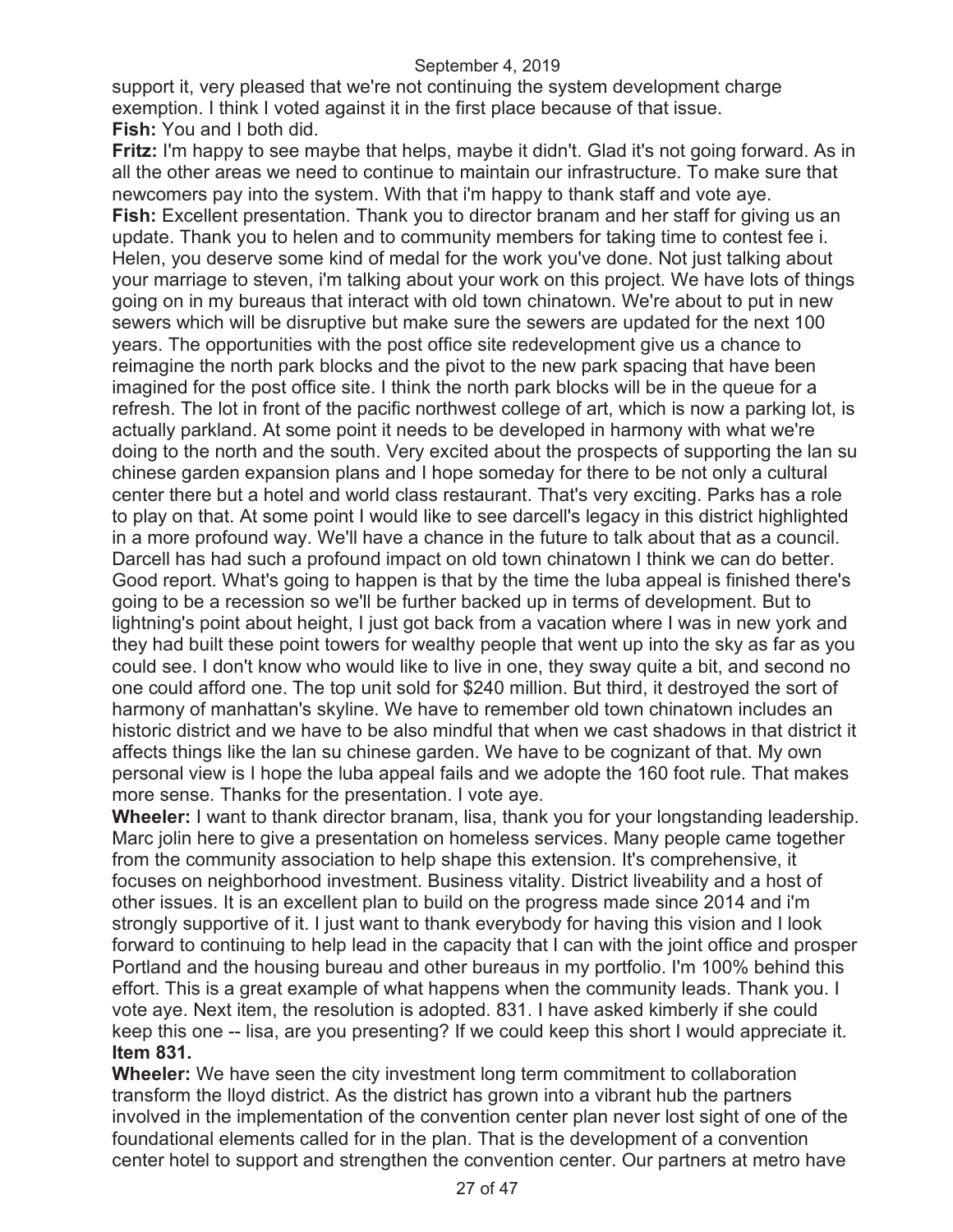done an outstanding job of moving the hotel from vision to reality and to the point now where the end of construction is fast approaching. Throughout the design the development construction process the partners acknowledged the critical role parking would play in the viability of the 600 room hotel. I'm pleased prosper Portland stepped in to contribute to the adjacent property for the development and ensure the project overall success and provide long term district amenity. I felt strongly that we also had a tremendous push to leverage the garage development and potentially maximize density in this vibrant district. With that in mind I directed prosper Portland to explore the potential of utilizing the air rights above the garage for the possible development of a commercial office tower. The air right refinement work is under way. While we don't know what the final outcome will be i'm excited by the potential of offering the district and the city a viable, cost effective solution to help address future office space needs. With that i'll turn it over to lisa. Good morning. Again.

**Lisa Abuaf, Director of Development and Investment Prosper Portland:** Good morning. Thank you. I'm lisa, the director of development and investment with prosper Portland. The action that's before you today is requesting to amend the Oregon convention center urban renewal area plan and the action really would just not preclude a public entity or public partner participating in the office development currently under design above the garage that is supporting the convention center hotel. This action is based on the requirements of the Oregon convention center urban renewal area plan adopted by ordinance in 1989 which requires that we bring these amendments before council for approval should we be pursuing a project that could include a public building and that such amendments explain how the building could serve or benefit the urban renewal area plan. We believe development of the office tower advances the purposes of the original plan which included maximizing the regional job potential of the area as an economic anchor and by encouraging and supporting industries and businesses to locate in the area. We have three key areas that we have been focused on in the convention center tif district. 100 Multnomah is located in the middle between -- the mlk grand and the rose quarter areas and offers an opportunity to introduce new commercial development and to maximize use of that site, introducing mixed use to the garage. It's located just to the north of the convention center and just to the west of the new convention center hotel. The Oregon convention center area has reached its maximum indebtedness and the resources we have available are what remain in the investments and what you saw with when brought our proposed budget before you is we're focusing our investments in key areas of the rose quarter, broadway, mlk, grand, with a focus on job density increase in the district. A believe kind of snapshot of the 100 Multnomah office project, our intent as expressed during the design review process and as the mayor mentioned was his instruction was never to build a stand-alone parking garage but to come back with an office tower above the garage. To that end we have been moving forward with that two-phase approach of design and construction on the garage. It's about to be completed and opened concurrently with the hotel. Then we have been undertaking design of the office tower in anticipation of construction over the next year or two. The office tower will be approximately 100,000 square feet and runs at that north edge and right above the garage tower what you see here are the renderings that we have been taking before the bureau of development services land use process. We have been working with bds to ensure we stay on schedule within the current building code which is anticipated to change at the end of this year. Currently based on our board instruction we're preparing to list the design product that gets completed this year as fully entitled product on the market and we want to make sure that we are not precluding a public partner from participating in the eventual tenanting and/or development of the project. We're aware of the current space needs work as well as potential partners' interest in the work. We'll be marketing with a broker for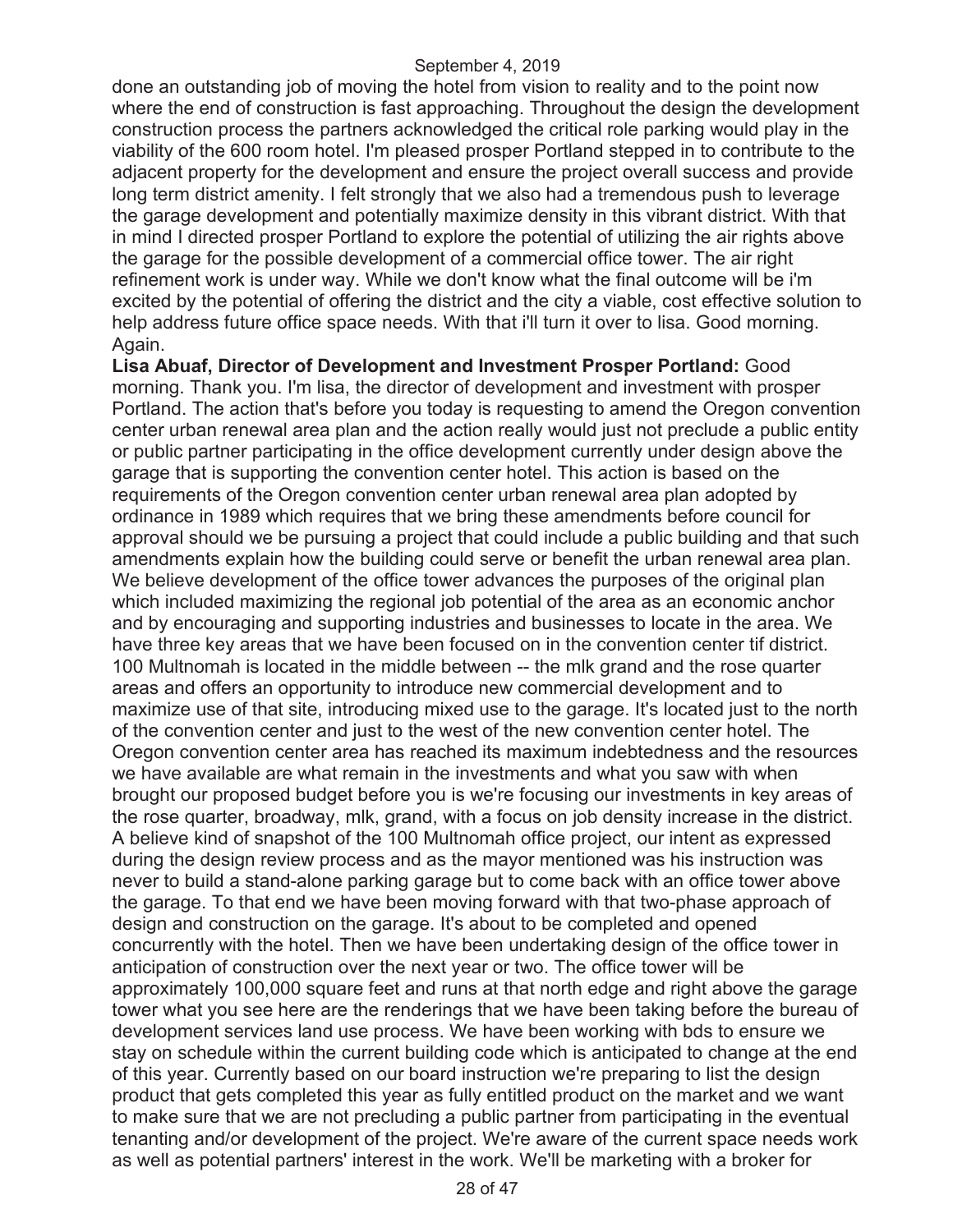private tenants and/or development interests. This in no way assumes a public tenant or partner. We have been undertaking outreach to the community both through our budget process as well as regular updates and we kept community partners apprised of the 100 Multnomah project. As well as our intent to bring this action before city council today and both groups are supportive of the project and our agency's investment in it particularly because it brings mixed use to this site and this area of the lloyd district w. That I will turn it over for any questions.

**Hardesty:** Thank you, mayor. Thank you for that presentation. Am I to understand this will be a city owned building?

**Abuaf:** No. It just doesn't preclude the city's opportunity or another public partner such as metro, trimet, state, et cetera, from tenanting or developing the project. It will not be a city owned building. Right now what is owned, the air rights and the design product is owned. That's what we'll be marketing for sale.

**Hardesty:** So you're selling the air rights to a private entity that's then going to build an office building that will be at market rate? Is that accurate?

**Abuaf:** That's correct. Or to a public partner if a public partner is interested in purchasing the design and air rights.

**Hardesty:** So I don't expect you to answer this but I would hope lloyd district has a lot of small businesses that are being priced out, and as we continue to develop or imagine what the future could hold i'm wondering if prosper is having conversations about how do we protect small entrepreneurial businesses, especially in the area that has excellent public transit, and so I would hope that that would be held in the same esteem as what can you sell the air rights for to the highest bidder. I think the city might have a public interest in making sure that small businesses are able to thrive in the lloyd center area and I don't see just selling it to the highest bidder fulfilling that mission. Just a comment. I don't know who is the right person to respond. Probably kimberly. I'm concerned that once you sell the air rights it's gone.

**Abuaf:** Certainly something we can take back as we think about how we're listing it with the broker. It's something we have been considering for the ground floor retail. There's actually a small footprint to think specifically about how small retailers and/or commercial interests could be located on the ground floor of the existing garage structure. **Wheeler:** Very good. Public testimony? Two minutes each, please.

**Moore-Love:** One person signed up. Charles "bridge crane" johnson.

**Charles Bridgecrane Johnson:** Good morning, commissioners. Charles "bridge crane" johnson. I apologize I didn't do the historical research but i'm sure at least two of you remember 21st amendment gave women the right to vote. Obviously something completely different when we talk the fancy bureaucratic language for the air rights to have office tower on the west side of the new hyatt convention center hotel. It's kind of outrageous and insulting to constituents that we can say 100,000 square feet without talking about how many floors this might be. It's not a big deal because it's not -- it is a big deal financially and visually because we have the glass spires sill tour landmark of the twin glass spires of the Oregon convention center hotel and perhaps it will be incurred by a freeway expansion that the city has not uniformly opposed. I appreciate everybody on this council who has told odot no, no more new lanes, rose quarter five expansion here, but it would be great to be marketing a hundred thousand square feet directly abutting the expanded i-5 at the rose quarter. Let's try to work comprehensively here on the greater good, not just piecemeal. It would be great if somebody directly asked what kind of air right limitations do we have? Can they go no higher than the hotel? Higher than the hotel? When it gets down to the average citizen the most important thing talked about was what's going to happen in the retail and how do we keep even if there's a recession how do we get good working jobs in that little pedestrian area approaching the rose quarter transit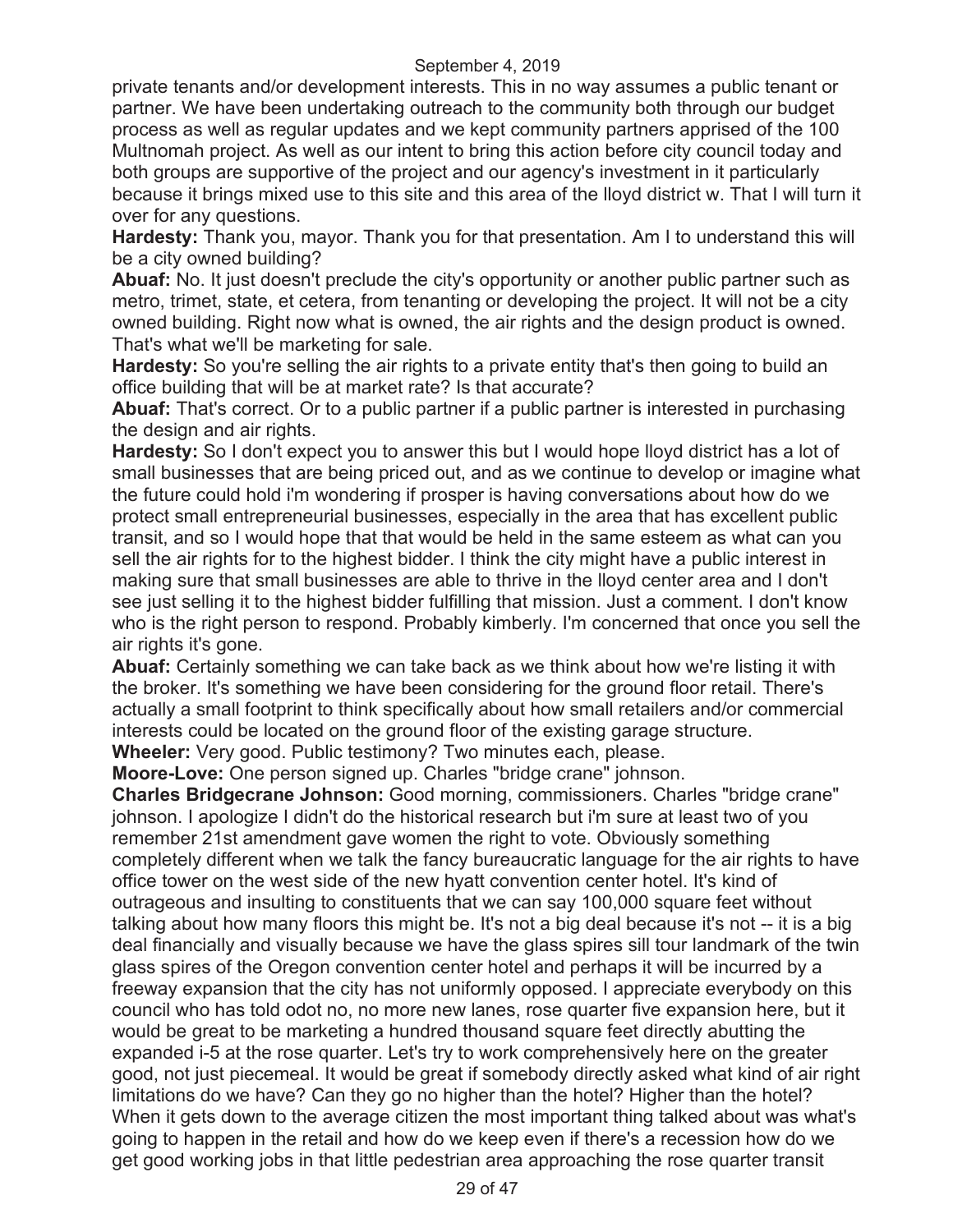center, keep things vibrant in the moda center so that there is business activity, people can afford to live just two blocks away, shortly the mayor and you all will be opening a new public housing project that's on grand across from the hotel. So great to have some work space jobs, but people when they hear you doing things would like to know how tall of an office tower and air rights are we talking about. Thank you.

**Lightning:** I'm lightning. I represent lightning superconnectome. One concern I had on this is you stated you wanted to do primarily office. I was thinking why not do a mixed use with apartments and office? Due to the fact we have a housing shortage. I don't know if that can still go in that direction or not and why they may not want to do that I would like to hear that. On the air rights I haven't heard any idea on where this price will be negotiated. A question I don't know if it was answered yet is who actually owns this property? I would like to hear that statement. I would like to know who the owner is. To have a clear understanding on this type of a project we're talking with the air rights. So yeah, I have some concerns on this, some hesitations and again, talking on the height limit, what are we talking, height of the convention center hotel? I assume this has been approved at the same level. I think there's a lot of things that are unclear here. Again, I don't know if I want to have this even moved too much farther until we have those answers, especially who is the owner of this property. Was this negotiated with one of the major hotel owners that had a problem with the convention center and metro decided to slide him over a property to keep the litigation from going after them to stop that project? Is he the owner of this property? That would be I believe mr. Sunderland if i'm correct. Was in those negotiations. **Fish:** Sundlun.

**Lightning:** Yes, sir. Is he the owner of this property?

**Fish:** I can't answer. Sorry.

**Lightning:** Put Portlandmaps.com on the screen.

**Wheeler:** Thank you both. Anything you would like to respond to?

**Abuaf:** Sure. I was going to add the rendering that I showed is what has been approved by design commission as we go through, so it will be about ten stories, just to answer that question. Within the entitlement. The property, the air rights are owned by prosper Portland. The garage is owned jointly between prosper Portland and trimet who owns a portion, the ground floor portion and a portion of the parking. Then we have a long-term lease with the convention center hotel because it did build without any parking so it provides all of the parking that was needed for the hotel. So the garage is co-owned between prosper Portland and trimet, and there will be a third -- we own the air rights today. There could be a third party ownership for the air rights.

**Eudaly:** To the question about why not include residential -- is it zoning? Is it --

**Abuaf:** It's actually we have prioritized it around office given the access to transit and that lloyd district is a really important jobs center and tends to be how we promote our properties first and foremost for jobs. And as was mentioned, I think the housing bureau doesn't have a significant amount of remaining resources so most often when partnering on housing projects we're partnering with the housing bureau around mixed income and/or affordable housing.

**Eudaly:** If a private developer is going to buy the air rights why not give them the option of residential or mixed use?

**Abuaf:** We could do that.

**Eudaly:** I don't have a strong feeling on this. I wouldn't want to live on grand or mlk, whatever street it's facing i'm not clear, but it's at least worth considering.

**Abuaf:** Absolutely.

**Wheeler:** Commissioner hardesty.

**Hardesty:** Thank you, mayor. To commissioner eudaly's point, it's directly across the street from a lot of brand new apartment complexes, right, so I don't think housing would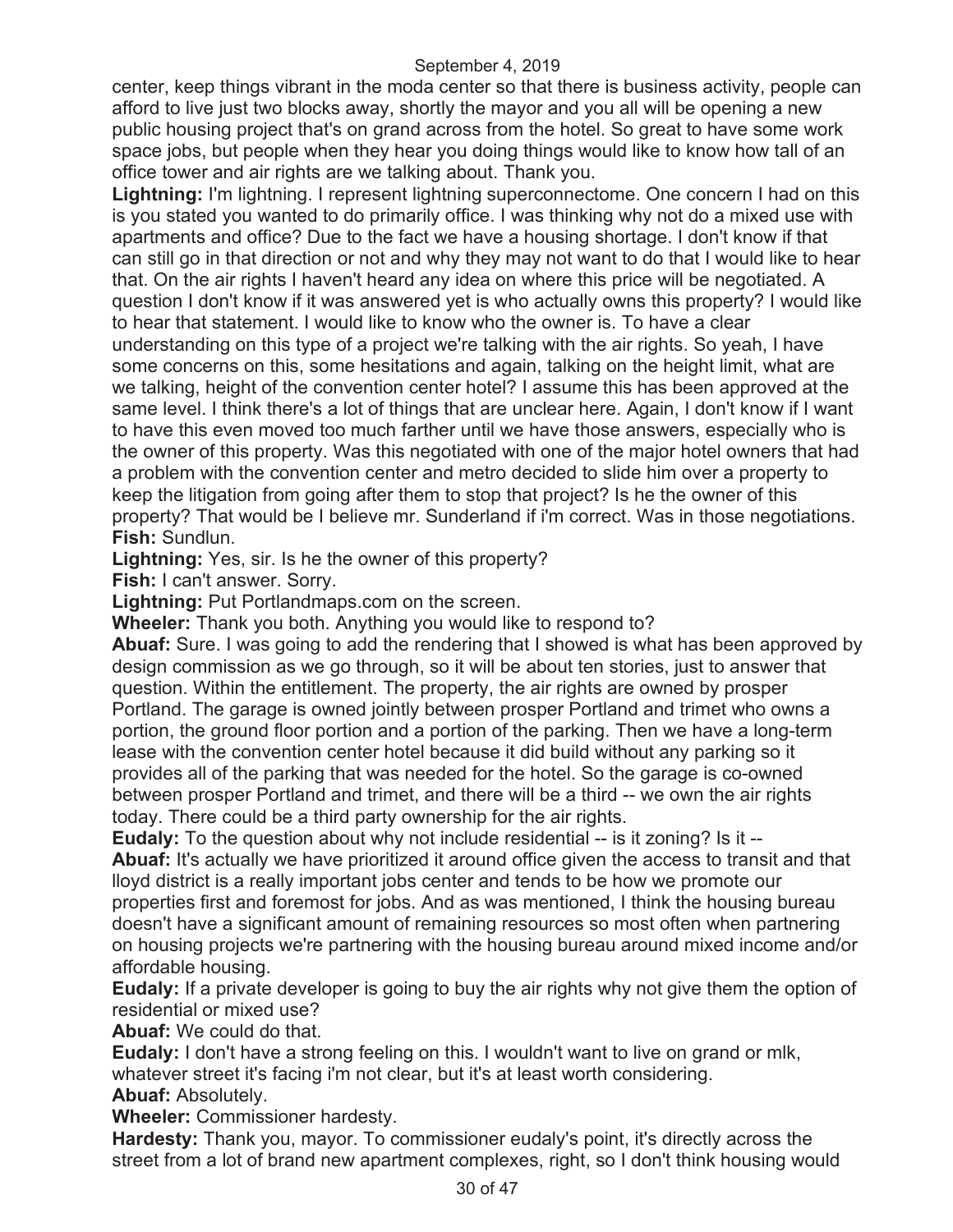be like a top priority, but I agree that if you're selling the air rights, and if you're going to sell the air rights it should be up to the person doing the development unless we have clear criteria for who should be invited to apply, especially if they are making sure that we have permanently affordable housing for small business space for small businesses. We are not investing in small businesses at all in a way that's going to help them thrive over the long haul so i'm just concerned we keep making the advantages for the big ones but the small ones are still suffering.

**Abuaf:** I want to make sure that we are also selling the design product so we could certainly list it as the air rights for any use. Then the air rights plus the design product for office use. Because we we have been taking forward is an office. When we designed the office we designed it to carry a commercial use above.

**Eudaly:** Okay.

**Hardesty:** Is the garage going to be really expensive? It cost a small fortune before we did the expansion with the hotel. What is going to be the rate at this garage?

**Abuaf:** Right now it's being priced -- the pricing mostly for -- again, the majority of it is being used by the hotel. The hotel is setting the pricing. Valet parking. We have access to it on off times or if it's not being used at full capacity for the hotel. The pricing is at our discretion.

**Fish:** Can't resist noting, I feel bad for people waiting because we're just getting to the meat of our agenda here, but we had testimony about the affordable housing development on grand street. Again, in the old days when that property was in the portfolio of the Portland development commission, it was slated to be a luxury hotel, and when it transferred to the new Portland housing bureau and then was subject to the guidelines of affordable housing we ended up with a vision that we currently have, affordable housing on a fantastic location. I couldn't be prouder of that. So thank you very much.

**Wheeler:** Very good. Pleat call the roll.

**Hardesty:** Aye. **Eudaly:** Aye. **Fritz:** Aye. **Fish:** Aye.

**Wheeler:** Aye. Resolution is adopted. We are going to read 833 and 834 together, please. **Item 833.** 

**Wheeler:** We'll hear from staff on that. Who pulled 833? Okay. Very good.

**Eudaly:** Mayor, while this involves pbot it's coming from oms, it's your item, I would like to add because the settlement has not been agreed to we have to be somewhat careful about what we ask and what we say. It could change the analysis --

**Wheeler:** Thank you for that admonishment. When it comes to lawsuits and settlements, I say virtually nothing. I let legal counsel speak for me.

**Randy Stenquist, Risk Management:** Good morning. Randy stenquist, city's risk management office. With me is ashley carter. City attorney's office.

**Ashley Carter:** City traffic engineer.

**Stenquist:** The matter before you is to resolve some litigation involving a bicycle versus trimet bus collision on december 1, 2015. The location where this occurred is --

**Wheeler:** Could you speak up a little? I'm having trouble hearing you. Better. Thank. **Stenquist:** The location where this occurred is one of the most complex multimodal intersections in the city, light-rail, heavy rail, dedicated bus lane, multiuse path for pedestrians and cyclists, motor vehicles and bicycles sharing multiple roads and numerous crosswalks, marked crosswalks all converge several blocks from the east end of the tillicum bridge. Mr. Gorman was moving through the intersection on his bicycle on what he believed was an exclusive green signal for him when he collided with the side of the trimet bus to his right which was also moving through the intersection on a green light. Mr. Gorman suffered multiple injuries including broken bones which resulted in multiple

surgeries. Mr. Gorman's attorney filed a lawsuit in 2017 against the city and against trimet alleging negligence by the city for design and maintenance of various components of the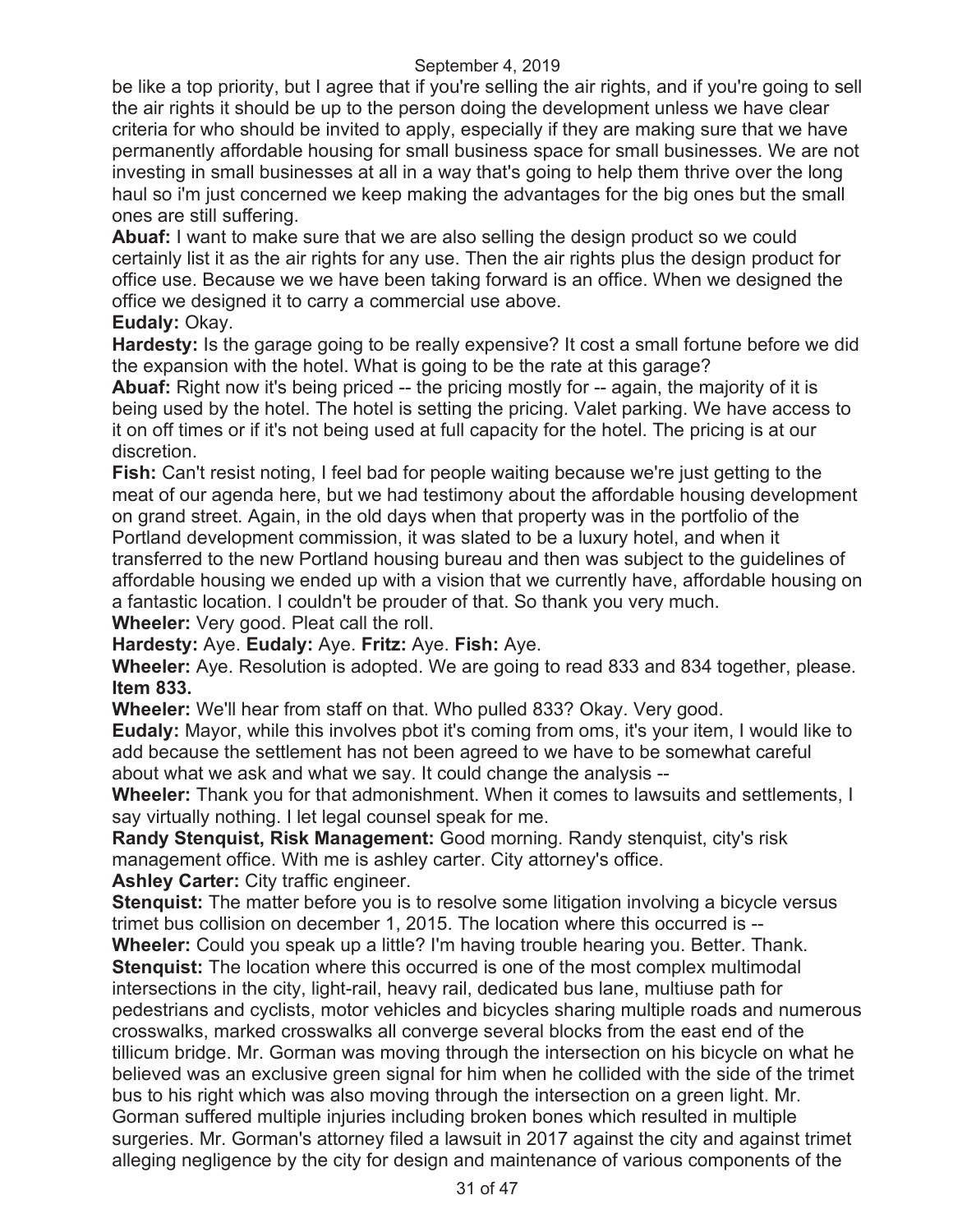intersection which resulted in an unreasonably dangerous conditions for bicyclists and others moving through it. In his words. In september of 2018, the parties attempted a mediated settlement of this matter with no success. As a trial date approached in 2019, we tried again with risk management, city attorney's office, trimet, pbot all attended a judicial settlement conference with a state court judge in an effort to come up with a reasonable solution to the matter. We proposed and this agreement before you is is what the result of that settlement conference was. This is to resolve the litigation in exchange for \$145,000 inclusive of all of mr. Gorman's attorney fees, medical bills and other related costs. **Wheeler:** Commissioner hardesty.

**Hardesty:** Mayor, I pulled this off the agenda. I'm always concerned when we have big claims that we're paying out and I have had some really good conversation with risk management because i'm trying to understand whether or not the city's bond rating, insurance, is at jeopardy when we pay out these enormous claims like this. So not specifically to this one but this one is a large six-figure dollar amount, which is not a normal settlement for us. As I looked at our consent agenda we had a few of those on it, and so I wanted to have the conversation really about what is the danger, what are the risks if we continue to have a multitude of traffic accidents and other issues that we have to pay out these significant claims. Does that make sense?

**Stenquist:** It does. I will defer to the bond question to the risk manager. You've reached out to him already. He can follow up. As to the other claims that my office gets involved in settling some of, the money that we use to do that in every case is coming out of what's called the insurance and claims fund. That fund is derived from essentially premiums that each of the bureaus pay to risk for the services that we provide. Those monies are essentially held in reserve for covering the claims that come through that we winds up paying on or the legality of cases that we are not paying on so that's where the funding source is for all of these things. Each bureau pays an amount every year based on their loss history, their exposure. Some bureaus have higher exposure, say the police bureau driving 24/7, than say the planning and development has a low exposure. Their formulations are calculated based on number of claims, type of exposure. For auto accidents one calculation is number of miles driven by that bureau. Every year they come up with an allocation that each of the bureaus pays and that's the money that we are accessing to pay out claims.

**Hardesty:** Thank you. Is that -- have you ever not had sufficient resources to pay claims? **Stenquist:** No, ma'am. The city self-insures for the first 1 million on these types of claims. So we have excess insurance coverage available to us above that million dollar limit. We very rarely tap that layer of insurance, but it's available if we need to.

**Hardesty:** That answers my question. Thank you.

**Wheeler:** Very good. Thank you. Appreciate it. Thank you. Is there public testimony? **Moore-Love:** Lightning wished to testify.

**Wheeler:** Two minutes each, please.

**Lightning:** Yes. I represent lightning superconnectome. One big concern I have always had is on the insurance or do we tap into a general fund. What I found interesting is that a statement was made we're self-insured up to \$1 million. Now, the way I hear that maybe i'm wrong is that if we're self-insured we're going to pay that ourselves before we utilize the insurance money. Now, if i'm incorrect on that that sounds to me like they are going to use that out of some fund they have, general fund or wherever that's set up. It sounded to me like they set this fund up based upon the exposure itself, either low level or high level, and obviously the police would probably be at the highest level, fire department second because of of the speed they are driving when they have to go to a certain location. That would be expected. I would like to see a report done, maybe an audit on this situation on understanding how they develop that exposure to level on how much they have to pay,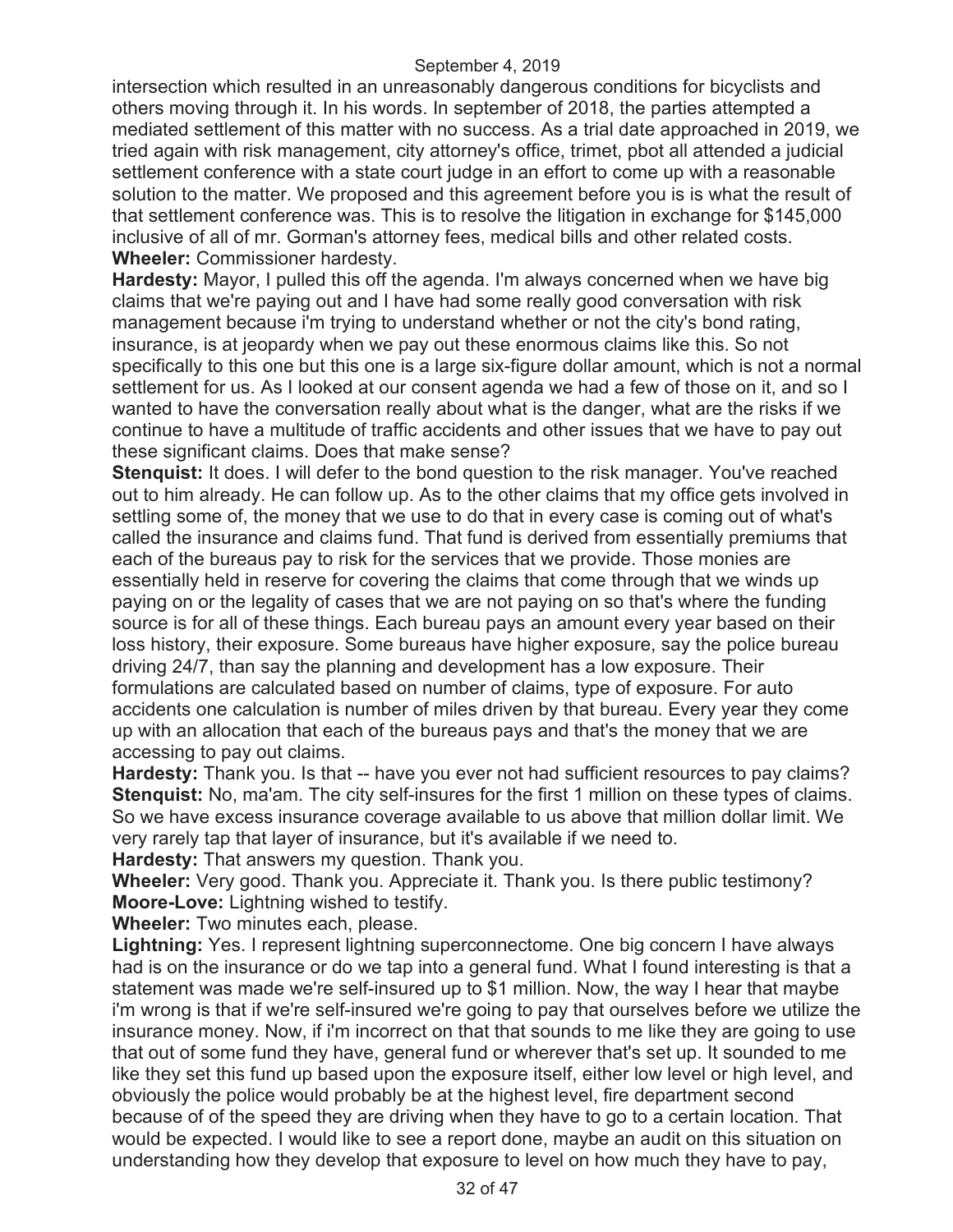how many miles they have to go we're starting to see these numbers show up in front of us to have a clear understanding. Insurance taking care of this, is this coming out of some general fund that we could be putting more money into services and do we need to have upon any accident an immediate drug test taken to make sure if there are any issues we correct them fast and should there be driver training courses put into place whenever we have any type of situation where we have this type of number presented and paid out. Thank you.

# **Wheeler:** Thank you.

**Charles Bridgecrane Johnson:** Good morning. Charles "bridge crane" johnson. I want to thank commissioner eudaly and commissioner hardesty for bringing this up. You know, here of course we have the sad issue of mr. Gorman's injury, and unfortunately because of the way bureaucracy or government works or doesn't work it doesn't compared with a discussion of what other money has been expended to make sure this doesn't happen again. That of course doesn't need to be dovetailed here but that's the way tort works is the city gets stung for \$145,000 and hopefully the city responds in a way that mitigates and reduces risk at that intersection. I wish we had a better system of government that partnered these two things, the 145,000 sting with the things that -- this happened before commissioner eudaly was even elected but I know she's concerned about vision zero and has probably done things to know what's happened at that intersection to increase safety. You know, when we settle things semi behind closed doors and the check goes to - congratulations for finding this person who probably had very expensive injuries and getting this money but I want to make sure that we're not only talking about conserving financial risk but making sure that risk of injury is eliminated to the citizens. Thank you. **Wheeler:** Thank you. Any further discussion? Please call the roll. **Hardesty:** Aye.

**Eudaly:** I just want to quickly say that i'm of course concerned about any injury that happens on our road. This is a complicated intersection but i'm pleased to report there's been no other accidents that we know of at that intersection. Since the crash pbot has adjusted placement of a sign that instructs cyclists on the use of the multiuse path to use the pedestrian crossing and a signal will be installed with a few other changes including changes to striping. This accident I think just highlights the need for everyone on the road to obey traffic laws whether you're a driver, a cyclist or a pedestrian. And I vote aye. **Fritz:** Aye. **Fish:** Aye.

# **Wheeler:** Aye. The ordinance is adopted. 834, please, was also pulled. **Item 834.**

**Wheeler:** So I was given a statement to read. On february 9, 2017, don perkins, a 59-yearold man living in his van, called 911 and reported he was suicidal, had taken pills and would take more if he could not contact his doctor. Boac dispatched Portland police to an approximate location based on the cell phone gps. An hour later two Portland police officers located the van and found him sitting inside with pills on the floor around him. One officer noticed a black object in perkins' hand. Both heard a sound associated with firearms and they requested additional officers. Perkins tossed a pill bottle and small black object on the ground from the open side of the door of the van where he sat. Believing it was a gun officers told perkins not to reach for it or he would be shot. Other ppb officers arrived. Perkins bent down and reached toward the black object. An officer fired one round from his rifle. Perkins jumped behind a tree yelling at officers to shoot him. He again reached for the black object and both officers fired additional rounds, injuring him. Perkins was handcuffed and transported to ohsu via ambulance. The black gun he had reached for was later determined to be a replica. Mr. Perkins' injuries were substantial requiring multiple surgeries and a lengthy recovery process. His medical bills exceeded \$300,000. Mr. Perkins' attorney filed a federal lawsuit in 2018 against the city and the two officers who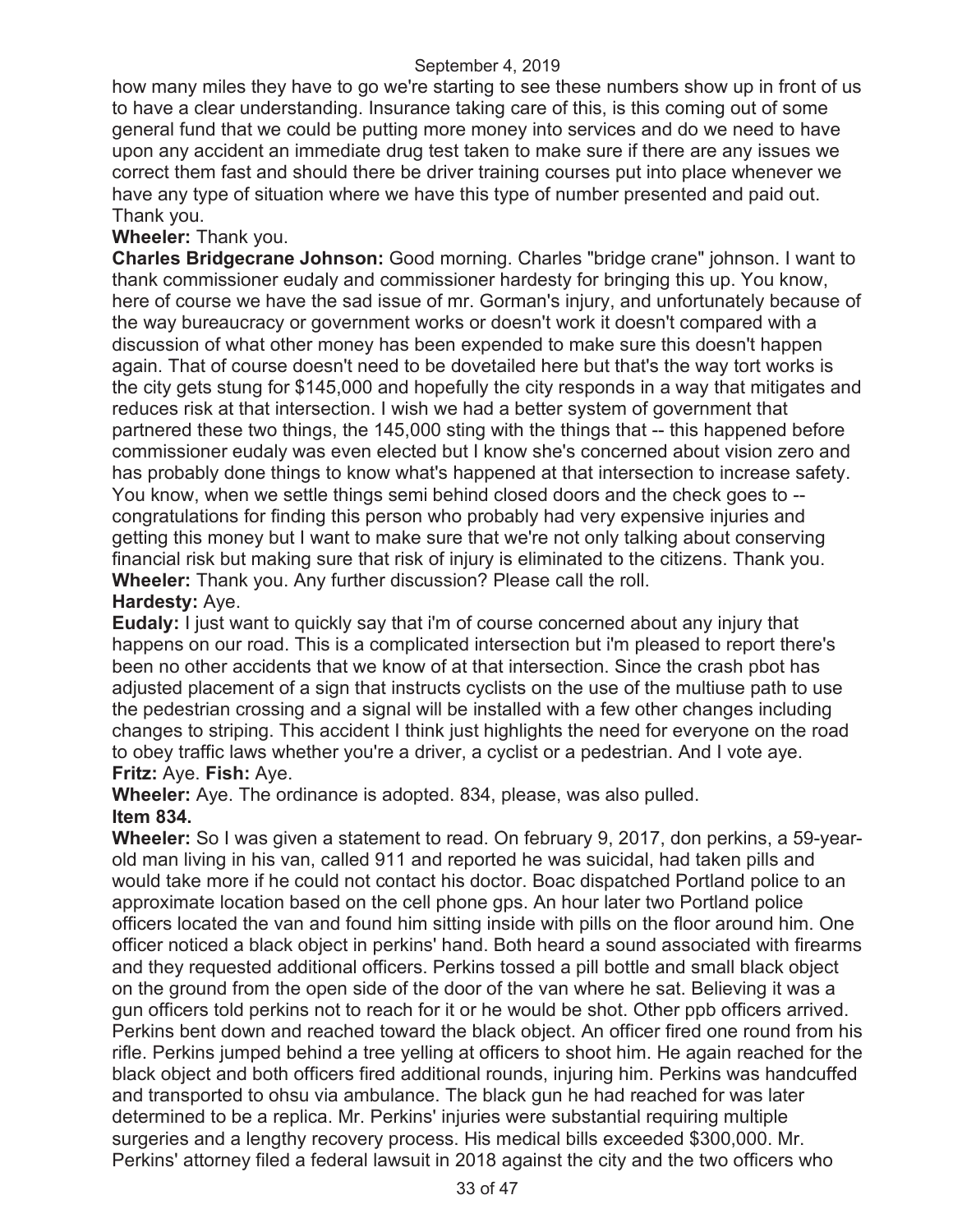shot him alleging excess force and seeking \$1.3 million. Mr. Perkins got a new attorney in april 2019 who relayed a desire to settle the case. The parties including mr. Perkins attended a judicial settlement conference in june and mr. Perkins agreed at that time to accept a \$60,000 settlement and dismiss the lawsuit.

**Stenquist:** I will say no further other than rod from the city attorney's office provided the city's defense. We have been working on this from the getgo. If you have any questions about the legal aspect of it we're here to discuss that.

**Wheeler:** Who pulled this item?

**Moore-Love:** Dan handelman.

**Wheeler:** We'll hear from mr. Handelman and perhaps there will be a question or two. We appreciate your work on this.

**Stenquist:** Thank you.

**Wheeler:** Was anyone else signed up?

**Moore-Love:** We didn't have a signup sheet for this one.

**Wheeler:** Very good.

**Moore-Love:** If anyone else wants to testify, come on up.

**Wheeler:** Good morning.

**Dan Handelman:** Good morning. I'm dan handelman with Portland cop watch. Until recently whenever there was an item about a settlement about police use of force it was put on the regular agenda. I also pulled several months ago an item where there's a shooting in the laurelhurst neighborhood for discussion because we don't have discussions at city council we don't have them anywhere. I testified last week about changes to the police review board noting they happened behind closed doors. Even when citizen review committee members sit on those hearings the discussion about the substance of what happened can't be repeated because it's confidential. There's no public discussion of these high profile incidents unless they happen here. I'm hoping that in the future these will be put on the regular agenda, not on the consent agenda any more. We have no objection to the settlement itself. It's worth pointing out this happened the same day quanice hayes was shot and killed with a shot to the head and the chest by a Portland police officer. Mr. Haze was african-american. Mr. Perkins is white and he lived. The oir report when they were talking about this incident said mr. Perkins did not have anything in his hands when the officers approached him. Neither quanice hayes nor mr. Perkins pointed a weapon at the officers before they were shot. So that's of concern too. One officer involved in this was also involved in another incident where a person in a mental health crisis was shot and no plan had been developed. It seems this was another incident where this person was admittedly suicidal and didn't seem the officers had a full plan about what to do. The police review board report that came out, the printed report, said that the members of the board commended the officers for their actions rather than questioning whether mr. Perkins actually reached for the gun. So there are a lot of questions about these cases that really need public discussion. That's my issue.

# **Wheeler:** Thank you.

**Charles Bridgecrane Johnson:** Good morning, commissioners. Charles "bridge crane" johnson. Again, the mess of how tort and liability for the city intersects with the problems we're paying for and not paying for, the problems we only delay payment for, it's an unfortunate phrase but I don't know one more politically correct, so suicide by cop. According to the narrative the mayer reed, that was almost explicit request of this person in mental health distress. When during communications jason rematt presented we were talking about the same issue. One way or another, society is going to pay, whether it's hospital bills, funeral expenses, tort liability. We need to really -- we're fortunate -- here's a person who is probably very low wealth, low income in a situation where he has come to believe that \$60,000 is a correct amount to hopefully reset his life and deal with whatever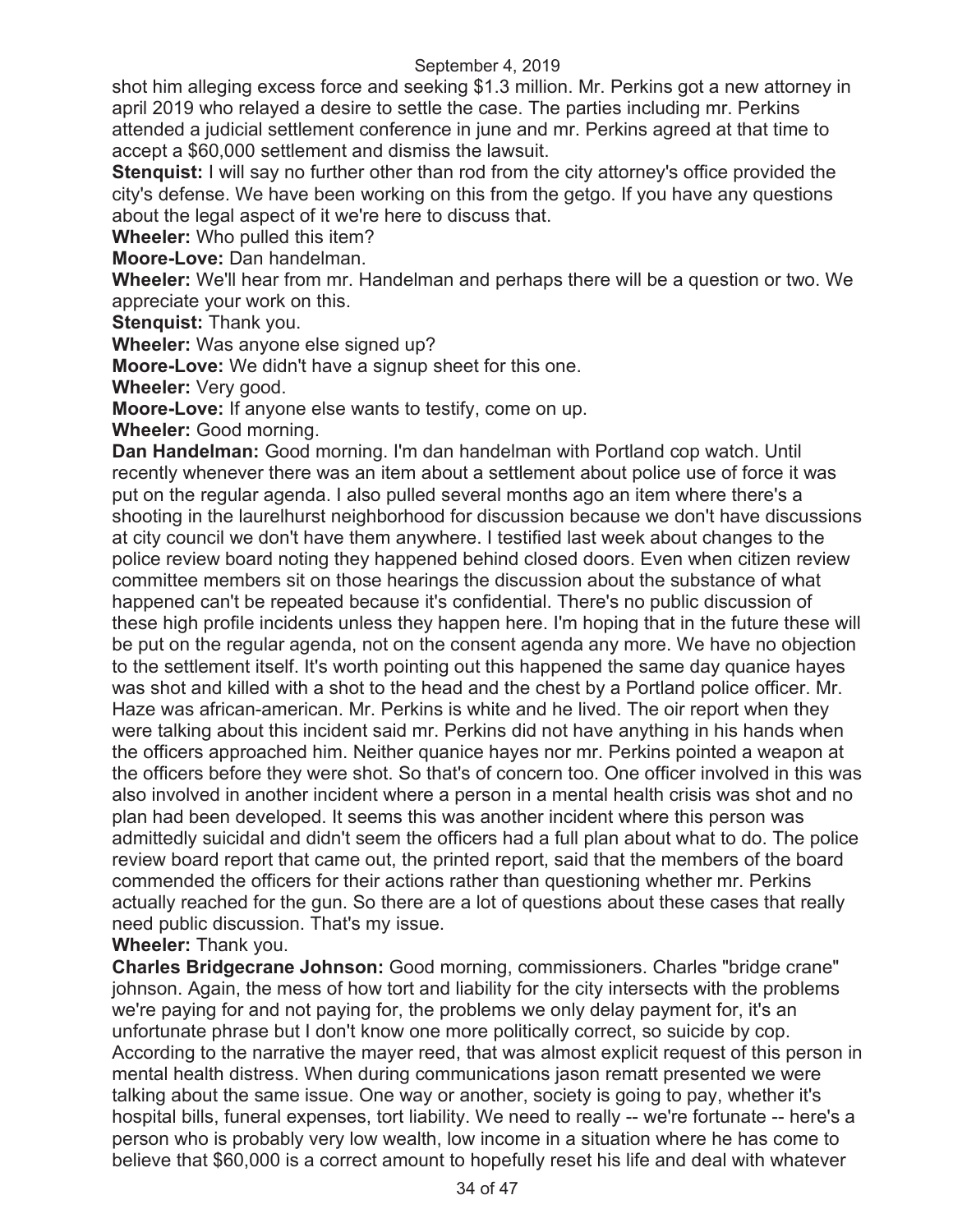ongoing trauma and injuries he has. But I know you're all working hard to really deliver to us the systems of care that make this never happen. Some of that is going to be a slow process that's not in place based on what was said during communications. But you know, there's not an official -- it's weird. The city in one extent is expected to limit its engagement and involvement, yet we know one of our neighbors was suffering extremely and is probably going to have some forms of prolonged suffering and we don't know whether the \$60,000 becomes in the bank or if he's permanently connected to care and support. Let's cross our fingers and vote yes.

**Handelman:** Just so you know there's something wrong with this clock.

**Wheeler:** Already. Very good. Maybe we can get that looked at after the meeting. The clock is not working. The leds are out maybe. We'll have to allocate that in the fall bump. New clock. Thank you. Please call the roll.

**Hardesty:** Aye. **Eudaly:** Aye. **Fritz:** Aye. **Fish:** Aye.

**Wheeler:** Aye. The ordinance is adopted. We'll move to the regular agenda, 840, second reading.

**Wheeler:** Colleagues, this is a second reading. We have had presentation takes and public testimony. Call the roll.

**Hardesty:** I just want to put on the record that I appreciated the testimony we heard last week about this assignment at new columbia. I look forward to having a new contract next year so that we don't continue the trend of just renewing it. I look forward to a full conversation around that. I vote aye.

**Eudaly:** I echo commissioner hardesty. I also am looking forward to revisiting this issue and also hearing from community members who live in the village. Aye. **Fritz:** Aye. **Fish:** Aye.

**Wheeler:** Aye. The ordinance is adopted. Next item, 841.

**Item 841.** 

**Wheeler**: This is a report. The investment advisory committee advises the city treasurer in investment practices. The committee reviewed the portfolio and provides insight regarding management of the portfolio. The committee is made up of at least three public members experience investment professionals. The city's debt manager serves as ex officio member of the committee. The committee is presently made up of three women and three men. The treasury division will continue to work with the office of civic life to develop a roster of qualified candidates to serve. Today's nominations include two individuals who bring a unique perspective and experience in managing public sector investment portfolios. Jeff is the investment officer for Multnomah county where he's responsible for managing the county's cash and investments. Tracy is the cash and investment program manager for the port of Portland. We appreciate their willingness to offer their experience and knowledge to the city of Portland. Welcome.

**Brigid O'Callaghan, Treasurer City of Portland:** Thank you. I'm bridgett o'callahan for the record, your city treasurer. I'm here today to recommend the appointment of two new members to the city of Portland's investment advisory committee. This legislation provides an opportunity for experienced representatives from the community to participate in a dialogue regarding investment portfolio oversight investment policies and practice. As the mayor said, this committee is made up of at least three public members experienced investment professionals and the city debt manager in addition to the treasurer. The committee reviews the investment portfolio, provide insight regarding commit conditions, strategies but they also have some responsibilities from a fiduciary perspective in terms of understanding the laws and standards that impact the investment processes in the city's portfolio, understanding, interpreting and discussing the portfolio in terms of compliance with Oregon revised statutes. They are to review the investment policy annually and the annually review our qualified depositories list and of course other matters which may be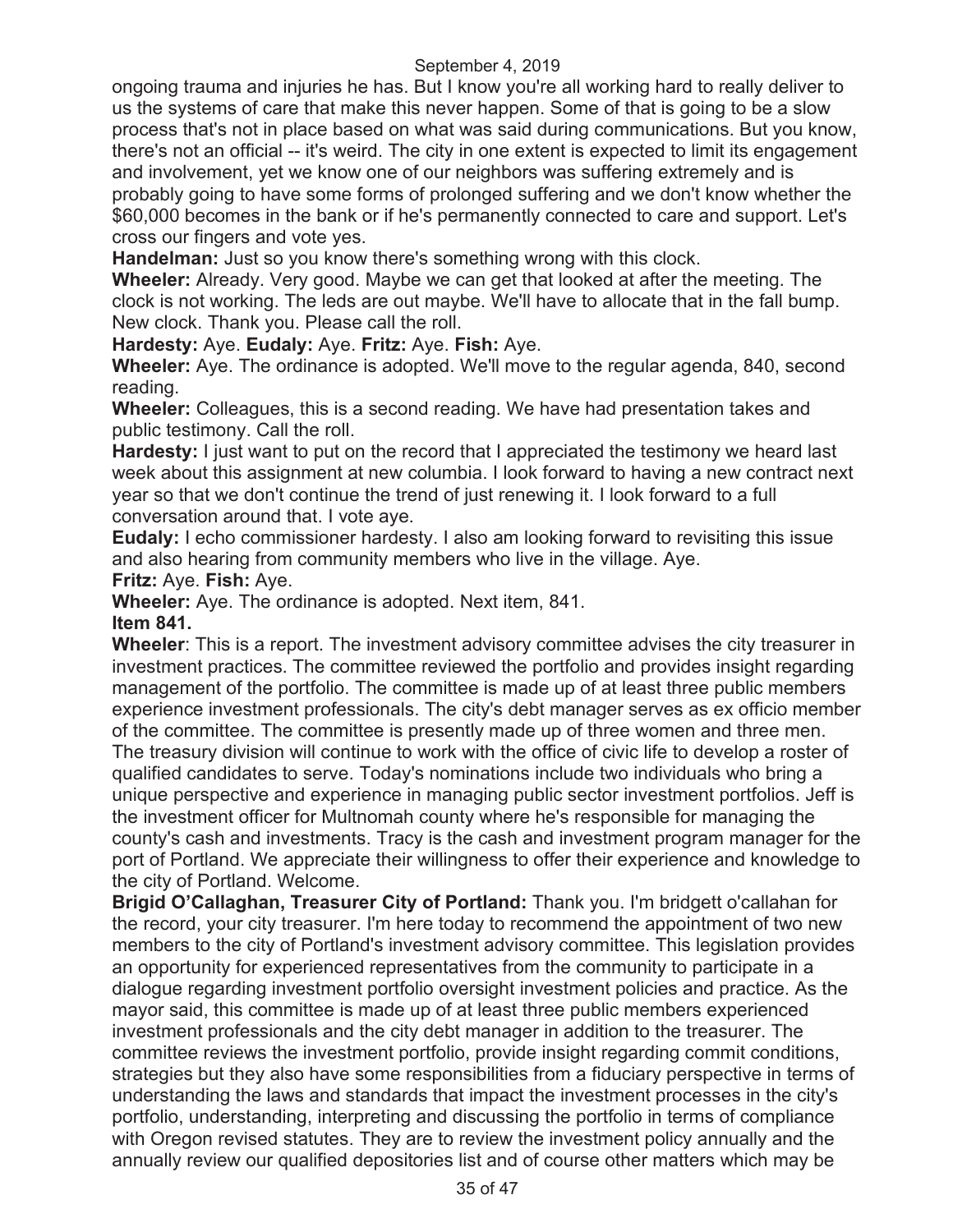requested by city council or by the office of management and finance. Treasury has worked with the office of civic life to develop a roster of qualified candidates for this important committee. This does require a fair amount of background and experience for someone to be nominated and i'm delighted that we have two highly qualified individuals to put forth today. Today's nominations again of two individuals that bring unique perspective to the public sector investment portfolios. With us today is jeff decosta, from Multnomah county. He is responsible for managing the county's investment and cash practices. In addition to jeff who is not with us today is tracy westerfield. Tracy is unfortunately on vacation. But she --

**Wheeler:** That's not unfortunate for her.

**O'Callaghan:** No, but for us. She really wanted to be here today to have a chance to meet all of you. Tracy is a cash management and investment manager for the port of Portland. I'm going to give you just a couple of quick highlights about mr. Decosta, who is with us today --

**Fish:** We have his bio and materials. Mayor, given the time and we have a full agenda ahead could we just go and have the applicant make a couple of comments? **Wheeler:** Sure.

**Jeff DeCosta:** I'm very excited, especially being here in the city, Multnomah county, right across the river. We're doing some of the same stuff as you guys from an investment perspective. Very limited, obviously. The state of Oregon has rules and stuff like that. Good to collaborate with each other, what they are seeing in the market. We're in an environment where rates are going on. I'm sure the fed will ease them again. What's our strategy? How far are you going to lock in. It's a good opportunity and also to collaborate with the port of Portland.

**Fish:** I love the fact we have someone at the table when someone says what's best practice in local government, there you are. Thank you for your willingness to serve. **DeCosta:** Thank you.

**Wheeler:** Thank you, jeff. Really appreciate it. These are two outstanding candidates. You're both going to contribute a lot. I appreciate that collaboration. It's a very uncertain environment. Making sure we have our best minds together is a very sound strategy.

**DeCosta:** Thank you.

**Fish:** Move the report.

**Eudaly:** Second.

**Wheeler:** Any further business? Please call the roll.

**Hardesty:** Aye.

**Eudaly:** Thank you for your willingness to serve. Aye.

**Fritz:** Thank you for both your public service working for the county and now volunteering with us. Aye.

**Fish:** Aye.

**Wheeler:** Two great committee members. Very excited. Aye. The report is approved. The appointments are adopted. Thank you. Next, 842.

**Item 842.** 

**Wheeler:** Good morning, lester. How are you today?

**Lester Spitler, Chief Procurement Officer:** Good morning. Thank you. City council i'm lester spitler, chief procurement officer. Have a cpo for the east 80th avenue and mill street project. The ordinance was approved january 24, 2018. The engineer's estimate was \$1,777,605. We issued an invitation to bid on june 26, 2019. We had a nonmandatory prebid conference at which four contractors showed up, three prime, one sub. Invitations to bid were due july 30. Three bids were received. The apparent low bidder is moore excavation, 1,954,148, approximately 10% over the estimate. The city's 20% aspirational subcontractor and supplier utilization goals applied. Moore excavation is not meeting the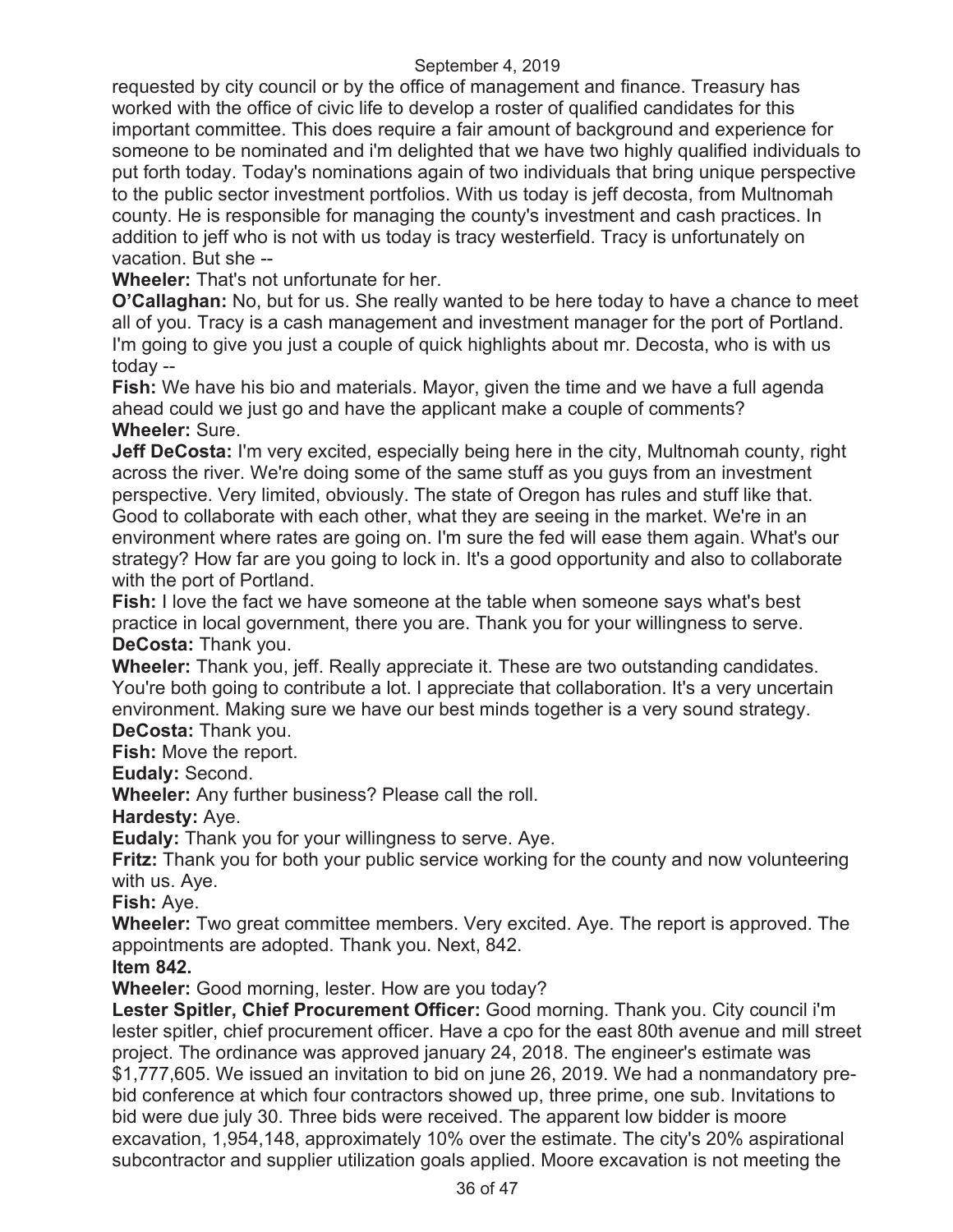20% aspirational goal. They have self-performing 72.4%. They identified subcontractors that can perform 12.83% and they are subcontracting about 16% of the work to noncertified subcontractors. There's a table in the report that shows the certified subcontractors and what scope of work they will be performing with the amount. I will say that moore excavation made an attempt to reach out to a lot of subcontractors. They showed us the various scopes of work that they conducted a solicitation to receive certified firms. They didn't get many responses which is probably why they are not meeting the 20% --

**Wheeler:** We give a lot of business to this company and they seem to be now fairly consistently not meeting their cobid goals. What are they doing to be proactive about this? **Spitler:** Well, this system they use is much like the systems we use to advertise opportunities. They have a database of firms that have signed up to perform different scopes of work for them. When they have a bid they blast out an outreach if you will -- **Wheeler:** Do they call people, meet with people, have coffee and say we would like to partner with you?

# **Spitler:** No.

# **Wheeler:** Why not?

**Spitler:** I think for one thing they have gotten away with not doing that for a period of time. **Wheeler:** I'm raising a red flag. This is about the third or fourth time in a row that they have come forward significantly below the cobid aspirational goals. I know that there are other contractors who are making the goal.

# **Spitler:** Yes.

**Fish:** Prior to your taking over as chief procurement officer, i'm thinking maybe two years ago, time flies, a similar red flag was raised and moore was invited to come to a meeting. It was attended by a number of -- a couple elected officials, this may be one you wish to host, as well as some senior staff people and these questions were asked. In light of the performance record since then I know they did make concerted efforts then, explained some of the limitations. They are likely to tell us there's just a lot of work in the market and it's hard to reach people. The mayor is right, how much is proactive versus just formula. The only way for us to get that answer is to invite them in because they are beneficiaries of lots of work. They do very good work but they get a lot of contracts. Mayor, I suggest that we know who the infrastructure bureaus are with a dog in this fight. I would urge the procurement officer and you host the meeting and we talk to their leadership about what efforts they are making. I think unless there's a change this may go from red flag to directions that we can't accept these --

**Wheeler:** That's an excellent suggestion. My assumption is we'll see more from this company, and I really just need to have a better understanding of what's going on here. If lester you could work with us to arrange that I would appreciate that. We should have some representatives from some of the bureaus that actually use moore excavating. **Hardesty:** Thank you, mayor. I am thrilled to hear both you and commissioner Fish highlight this issue. I have been a thorn in lester's side since I got here because we keep talking about what's our aspirational goals and then we continue to have the same contractors that never achieve those goals and there seems to be no accountability for not achieving those goals. My only addition to was already said was you don't have to be an infrastructure bureau to care about equity and contracting appeared making sure that everyone benefits from public dollars. I hope you will keep my office informed as we set this up. I have a long history of following contracting at the city of Portland, and we do not have a good history. I would like to help make it better. Thank you.

**Wheeler:** I would appreciate your partnership on this. I think that would be useful. **Eudaly:** Mayor, as the commissioner in charge of the bureau that hired them I would just want to echo the concerns expressed by the mayor and commissioner hardesty. I do recall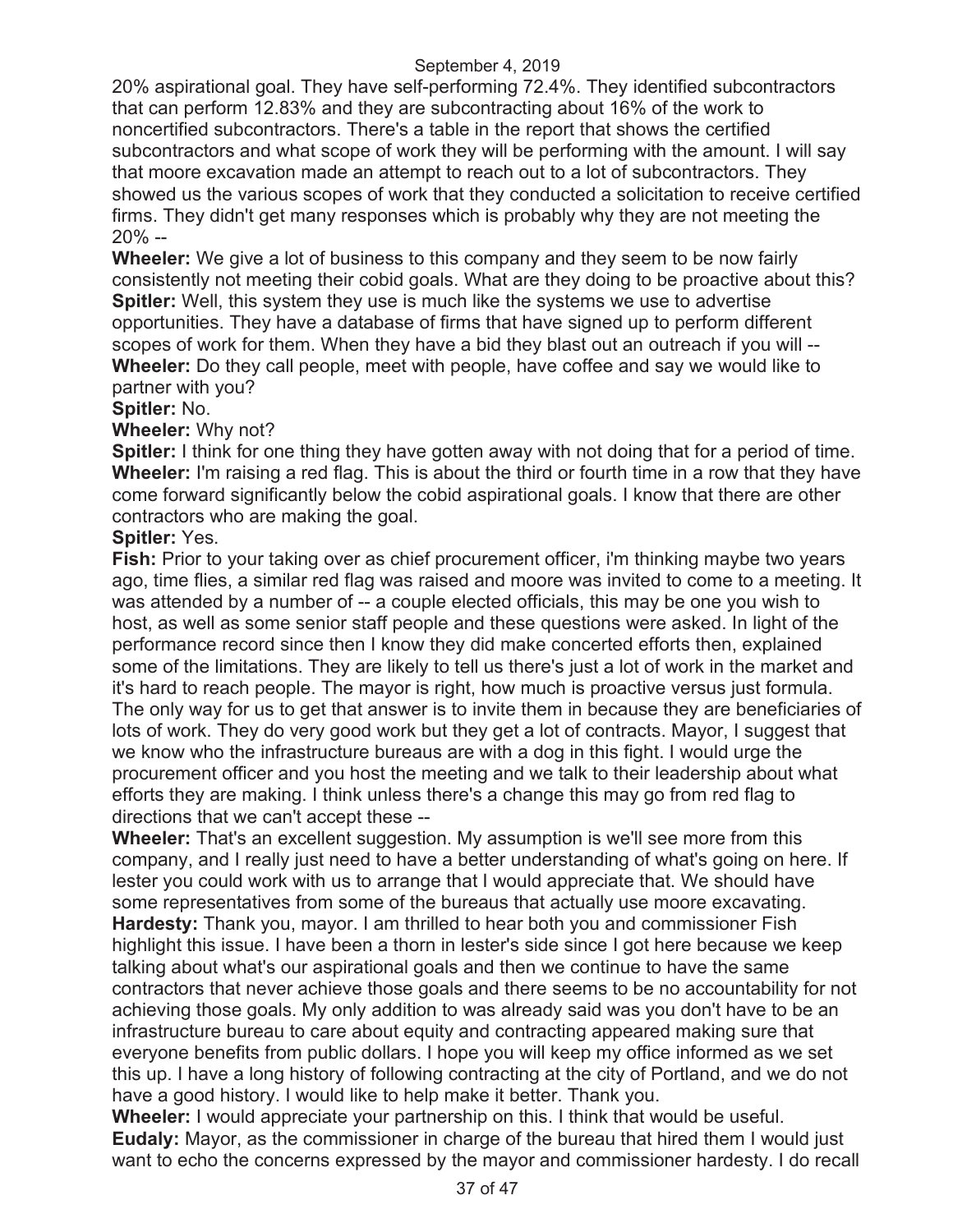multiple items coming before council from moore where they are not meeting our goals, and I know that within pbot on some of our projects we're vastly exceeding those goals. Double or more.

**Wheeler:** That's right.

**Eudaly:** I know that there's a lot of demand in the market. But it really sounds like they need to up their outreach game.

**Fritz:** You have an outreach team in pbot, which is why you have been getting great outcomes. Maybe you could do a training. I also wonder -- I think one time a representative came in and I asked about diversification within their company and didn't get a very satisfactory answer. I wonder if the training could include how to make your company a company that people of color want to work in and do business with.

**Spitler:** I appreciate the direction of council. Facilitate a meeting and conversation. It's necessary. Last time moore came up with a cpo report I looked at their active contracts and they had five and they were only meeting the goals on one.

**Fish:** Are you recommending that notwithstanding the dismal numbers that we accept the report but then do the follow-up work with them?

**Spitler:** That's what I recommend.

**Fish:** I move the report.

**Eudaly:** Second.

**Wheeler:** We have a motion and second. Please call the roll.

**Hardesty:** Well, I think i'm going to be a no vote on this one. I suspect that it will pass but I think it's good to draw a line in the sand and say if you have this much access to public dollars then you have an obligation to make sure that the public benefits from those dollars. I happily vote no.

**Eudaly:** If moore has not heard our message already like I said this has happened repeatedly, I hope they hear it today. I think they have heard from perhaps the entire council that this isn't acceptable. What i'm unclear about is if we are obligated to accept the lowest bid, what recourse do we have for them not reaching these aspirational goals. So i'm going to very reluctantly vote yes just because I know what not passing this will mean to the lid, but I won't be accepting another one. If you could follow up with me later on that question I would appreciate it. I vote aye.

**Fritz:** Commissioner eudaly, very thoughtful explanation. I was pondering to myself if you vote no what do I do? We obviously changed the policy. We shouldn't -- we have to do that before we could actually say no. I think it's important to send a very strong message so I join commissioner hardesty in voting no.

**Fish:** I'm going to follow the lead of the commissioner in charge and vote aye.

**Wheeler:** So I think the message has been sent loudly and clearly. This will go through. I will vote aye but it's the last time I will vote for this contractor if they come in this far below our expectations. So I will take personal responsibility for making sure that all the appropriate bureaus are present, lester, you'll work with me. We will not entertain any further contracts from this company until we have the meeting that all of us have just described. I vote aye. The report is adopted. Next item, 843.

# **Item 843.**

**Wheeler:** Commissioner Fish.

**Fish:** Chief procurement officer.

**Spitler:** Thanks, city council. Lester spitler. Chief procurement officer. You have the report for the hillsdale south rehabilitation project. There's an authorizing ordinance 189465 approved april 17, to 19. The engineer's estimate was \$2,065 -- 2.65 million. We issued this solicitation on june 20, 2019. We conducted forms of outreach with this one. We sent personal letters, made phone calls, emails, we published a flyer. That talked about the different needs of the project, made sure the different community partners and contractor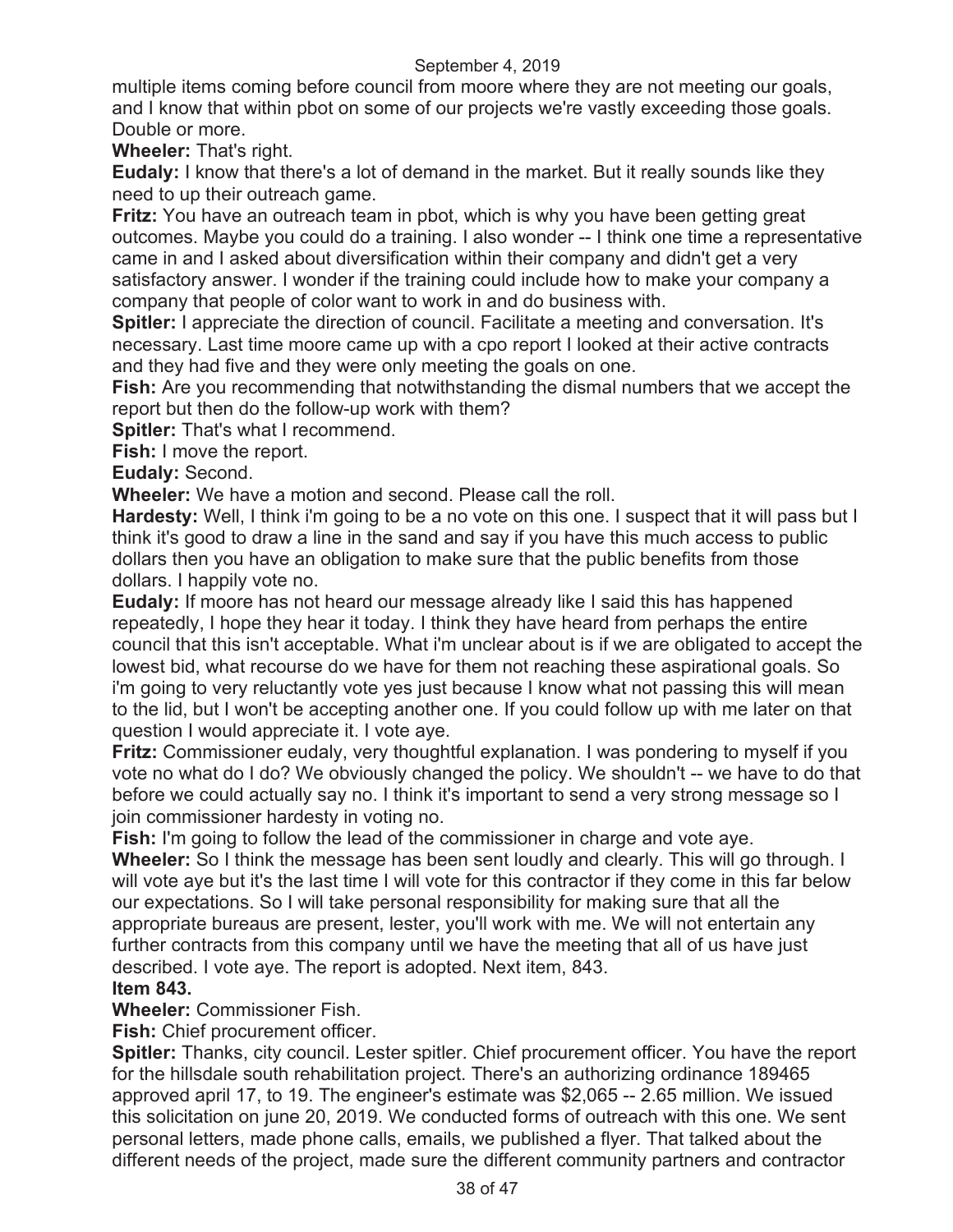advocacy groups had a copy and distributed it to their members. We held a mandatory pre-bid conference july 10, 2019. There were eight firms present. Bids were due july 25 and we received three. The low bidder is landis & landis. Their bid of \$1,844,515 is about 10.68% understand the engineer's estimate. 20% aspirational goal applied to this project and i'm happy to present that landis & landis is achieving that goal. They have identified 24.77% of the project to cobid certified firms, they are self-performing -- 36.3% to noncertified firms. There's a table in the report for the certified subcontractors that they have identified with the scope of work and the amount. With that landis & landis is in compliance with all the city of Portland's contractual requirements and I ask that you a accept this and authorize execution of the contract.

**Fish:** Move the report.

# **Hardesty:** Second.

**Wheeler:** Please call the roll.

**Hardesty:** I appreciate the work you're doing, lester, to clearly identify who is benefiting and who is not benefiting from these public contracts. I'm going to support this one today but I think your outline clearly shows that once again white men are the supermajority beneficiaries of this particular contract. And so nothing against white men but I think that we as we talk about making sure that minority businesses have these opportunities as I look at this list I think, hmm, 67,000 to people of color and the rest of a 1.8 million contract actually divvied up business as usual. So I know you just inherited a lot. I think this might be promising but i'm concerned that we have lots of projects coming down the pike and I think we can do better. Going back to our last conversation. I vote aye.

#### **Eudaly:** Aye.

**Fritz:** Thank you for sharing our concerns. Aye.

**Fish:** Aye.

**Wheeler:** Aye. Report is accepted. Next, 844.

#### **Item 844.**

**Wheeler:** Commissioner Fish.

**Fish:** Mayor, colleagues, as part of parks' 2017-2020 strategic plan which was adopted by council the bureau is undertaking an energy savings strategy. This item is the procurement contract to begin the first phase of the work. Phase 1 includes energy efficient upgrades at nine locations including five park east of 205. You have been handed a map that's color coded and shows the five parks east of 205. The improvements include bird safe led lighting at seven parks and the montavilla community center. Water saving upgrades for irrigation and splash pads and new mechanical fixtures at montavilla community center. In addition to achieving the city's and the bureau's shared environmental goals phase 1 will conservatively save parks \$45,000 a year in utility costs and reduce the maintenance liability by over \$100,000 annually. This is a win for our environment and for the parks bureau's bottom line. Now I will turn it over to lester and chris, who is with parks asset and development, for a brief presentation and to answer any questions.

**Chris Silkie, Portland Parks and Recreation:** Good morning, council. I'm chris, asset program manager for parks and recreation. I'm the project manager for this contract. The map shows where we short listed in green for this phase 1. The yellow depicts everything that was studied as part of this process that started back in 2017. So that's an overview of the project and i'm here to answer any questions.

**Spitler:** Good afternoon, lester spitler, chief procurement officer. This is a unique procurement, the first that the city has done. It was an authorizing ordinance 188310 approved april 5, 2017. The engineer's estimate was \$2 million for the work that was intended to be executed. The city of Portland issued a request for proposals on august 21, 2017. It's important to note that the state department of energy pre-qualifies energy service companies to do this work. So when we issued this solicitation there were five pre-qualified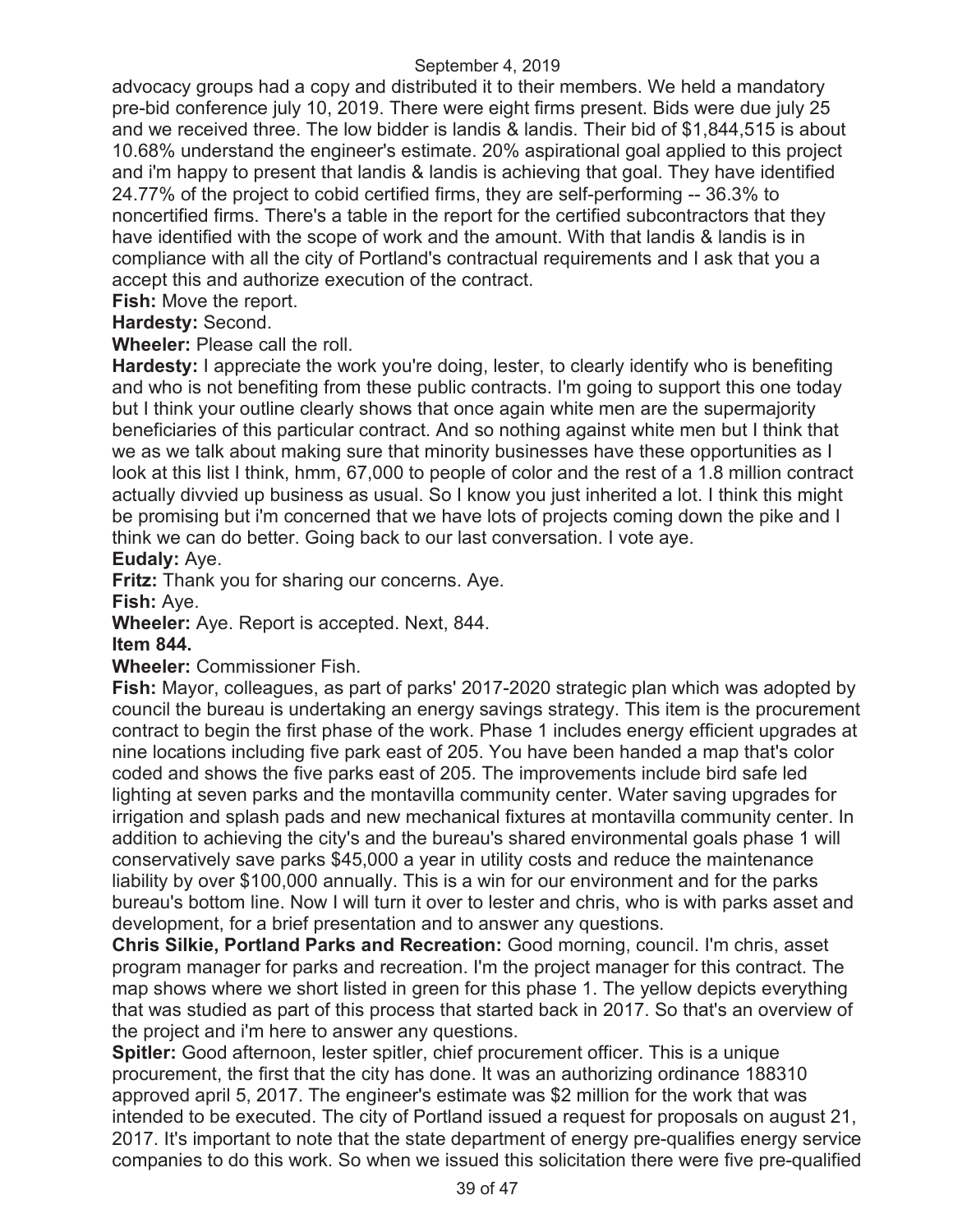companies with the state. So we outreached to all five to make sure that they were aware of this opportunity to make sure that they were prepared to respond. We held a mandatory pre-proposal conference, all firms attended. The proposals were due september 26, 2017 and four were received. Mckin industry is sendings was selected as the highest scoring proposer. We entered into a professional services contract on january 1, 2018, in the amount of \$221,987. That contract included a preliminary energy audit, technical energy audit and project development plan that has been completed. At the end of phase 1 mckinstry estimated that the remaining design and construction work will cost \$989,989. At this point since the design of that work has not been fully completed, they haven't been able to identify certified subcontractors or any subcontractors to perform the work to the design-build contract you would authorize today allows them to progress, design, to complete that at which point they will identified certified subcontractors however they have committed to 55% subcontracting dollars going to certified firms. They have identified the scopes of work in the cpo report where they intend to find those certified subcontractors. So we're going to hold them to that. They will self-performing. [audio not understandable] 45% would go to noncertified subcontractors. They are in full compliance with the contractual requirements. With that we ask you accept this report and authorized designbuild contract.

# **Hardesty:** What are we buying?

**Spitler:** We're essentially buying a designed-build contract with mckinstry. They have come forward with recommendations. With your authorization they will continue to design those modifications and once they are fully designed will construct them. So you're authorizing a professional services contract and a construction services contract via one agreement.

**Hardesty:** But this was approved in 2017. Is there a reason why it's taken this long -- **Fish:** It was not approved. It was put into the strategic plan as an item, not approved. This is the first time it's coming forward as an action item. It was incorporated into a strategic plan along with hundreds of other action items in 2017. This is the moment in the queue where we're coming forward to begin phase 1.

**Hardesty:** My last question has to do with the aspiration of 50% minority women and emerging small businesses. What experience has the contractor had in actually achieving that goal?

**Spitler:** We have someone in the office if I can invite him up to explain the experience their company has had.

**Silkie:** If I could add to that, the original procurement we actually increased the weight of the proposer's track record on minority women owned small business subcontracting. We took into account their experience and the winning firm had a track record that far exceeded all the other proposers in that source selection process.

**Brad Atkirk, McKinstry:** Brad atkirk with mckinstry. We have a long history of executing the minimum 20% with the goal exceeding well beyond that for this particular project. I believe the most recent data point we have is the terminal e expansion at the port of Portland. That construction project we exceeded the 20% minimum.

**Fish:** You're making a commitment to us you'll exceed 50%. Are you confident in that? **Atkirk:** We are. I believe as was stated there are some details to be worked out in the final design phases but we have begun extensive outreach to the list of contractors that are approved on the certified list and we feel confident we can achieve that.

**Fish:** Thank you. I want to say we have a map that every colleague has. We also -- mary coolidge from audubon came down today and spent time with us this morning. This is a procurement report so we don't take testimony, but she asked that her testimony be put into the record. Audubon is fully in support of this project.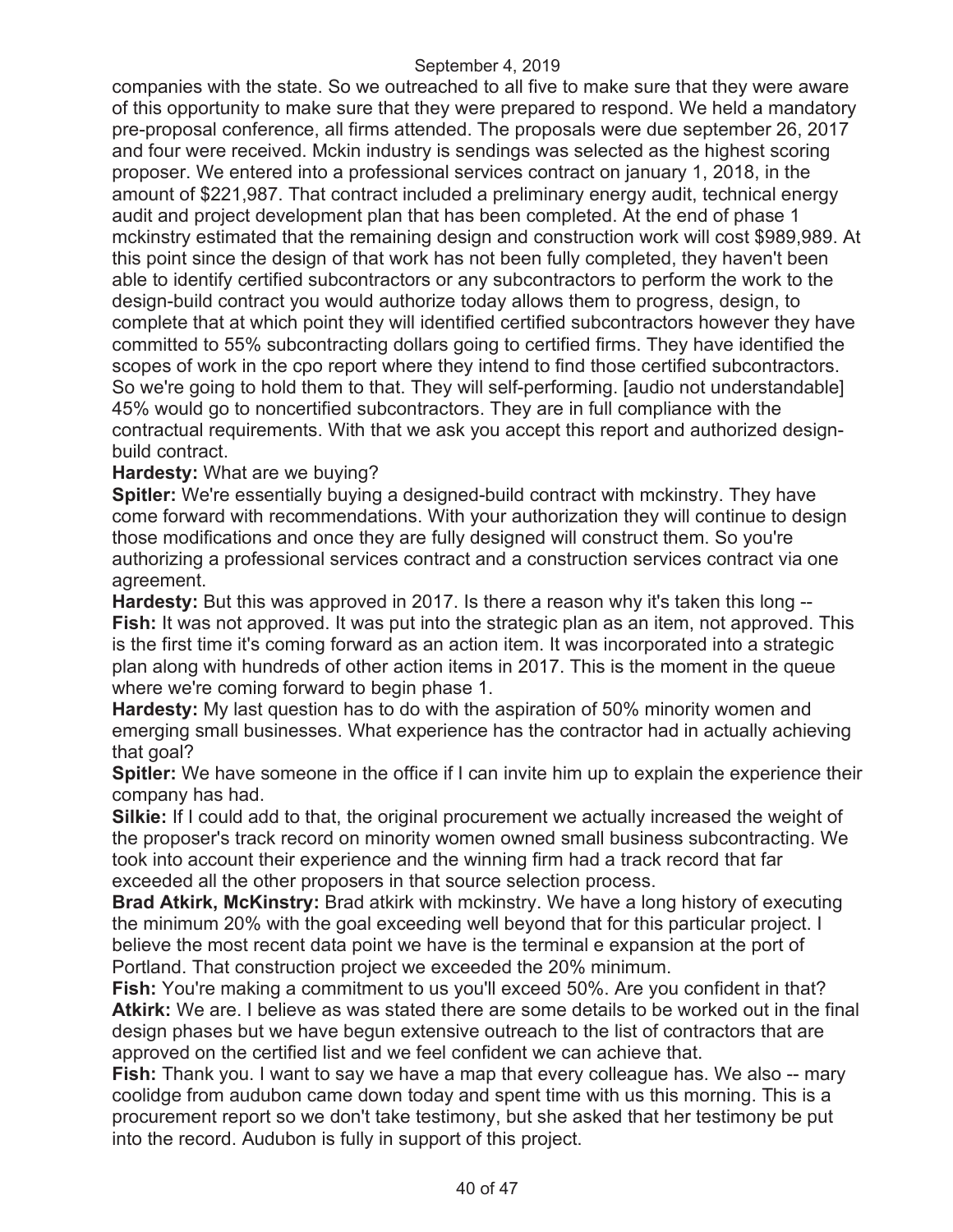**Wheeler:** Good to know. That raises a question. Did you have a question? I had one more item. I have raised this before. I want to make sure the different bureaus are connecting because I know that in other bureaus increasing light means increasing visibility and increased safety. I'm thinking in particular of those who have asked for public safety improvements as well as those who have asked for a transportation safety. I don't know to what degree these particular lights are --

**Fish:** I can answer that briefly. These lights are state of the art energy efficient. One thing that makes them I think especially beneficial for the city is that they focus the light down. There's no diffusion up or sideways, which as we know is not only an inner efficient use of light but it also is bad for birds. The intensity is quite strong. We're right up against the limit of intensity that audubon would otherwise support because of the amount of light but they are state of the art focused. They will improve safety and we have lots of trails that we are concerned and walkways we're concerned about public safety. Pbot and parks regularly collaborate on these issues.

**Wheeler:** Great. Okay, that certainly assuages my concerns. Any further discussion? I'll entertain a motion. We have a motion and a second to approve the report. Please call the roll.

# **Hardesty:** Aye. **Eudaly:** Aye.

**Fritz:** Glad this is -- we need to move forward. Aye.

**Fish:** Aye.

**Wheeler:** Aye. [gavel pounded] report accepted. 845, please.

# **Item 845.**

**Fish:** I have a few preliminary comments because this is such an auspicious day and then we'll turn it over to staff for a brief power point. This part that is coming before us today is literally 25 years in the making. Lane park if built, will be one of the eastern most parks in Portland, serving nearly 2500 families in a diverse community that has historically been underserved by parks. Here's the history. Multnomah county donated the original five acres in 1994. The city purchased an adjacent 19½-acre parcel in 2001. And they purchased it from the Oregon asphalt paving company. In 2009, the community, working with Portland parks and recreation, completed a master plan for the site. And that was adopted during my first few months in office as commissioner in charge. From that time forward, commissioner Fritz carried the torch on parklane during her tenure, helping to allocate substantial additional systems development charge dollars, or developer fees, in 2016 and 2018 for the development of this park. Today marks the beginning of the next chapter for parklane, putting the master plan vision into place. Now, colleagues, as you know, new parks can be built with fees developers pay on new construction called sdcs. But sdcs cannot be used for the ongoing operations and maintenance needs of new parks. I have asked my team to give us an estimate of what the o and m might be when this park is completed, and this would be starting in the year 2022. Is that figure is \$470,000. Now, I should caution you that our history is these numbers tend to be a little inflated, based on some assumptions and in conversations with the cbo, they are reduced to whatever the number. But I want to be crystal clear with my colleagues. We have been working on this for 25 years, as we continue to move forward with this project, we are in effect making a commitment to fund operation and maintenance when it is complete. One thing I cannot tell you at this point is what our funding model will be for parks. Mayor, we are a task force that's been empanelled looking at options, we'll have a work session in november to give an update to my council colleagues. But we are going to be transparent with the council about our ongoing funding needs in the short-term and the long-term, and now it's my pleasure to turn things over to lester from procurement, and britta herwig from parks for a brief presentation and to answer your questions.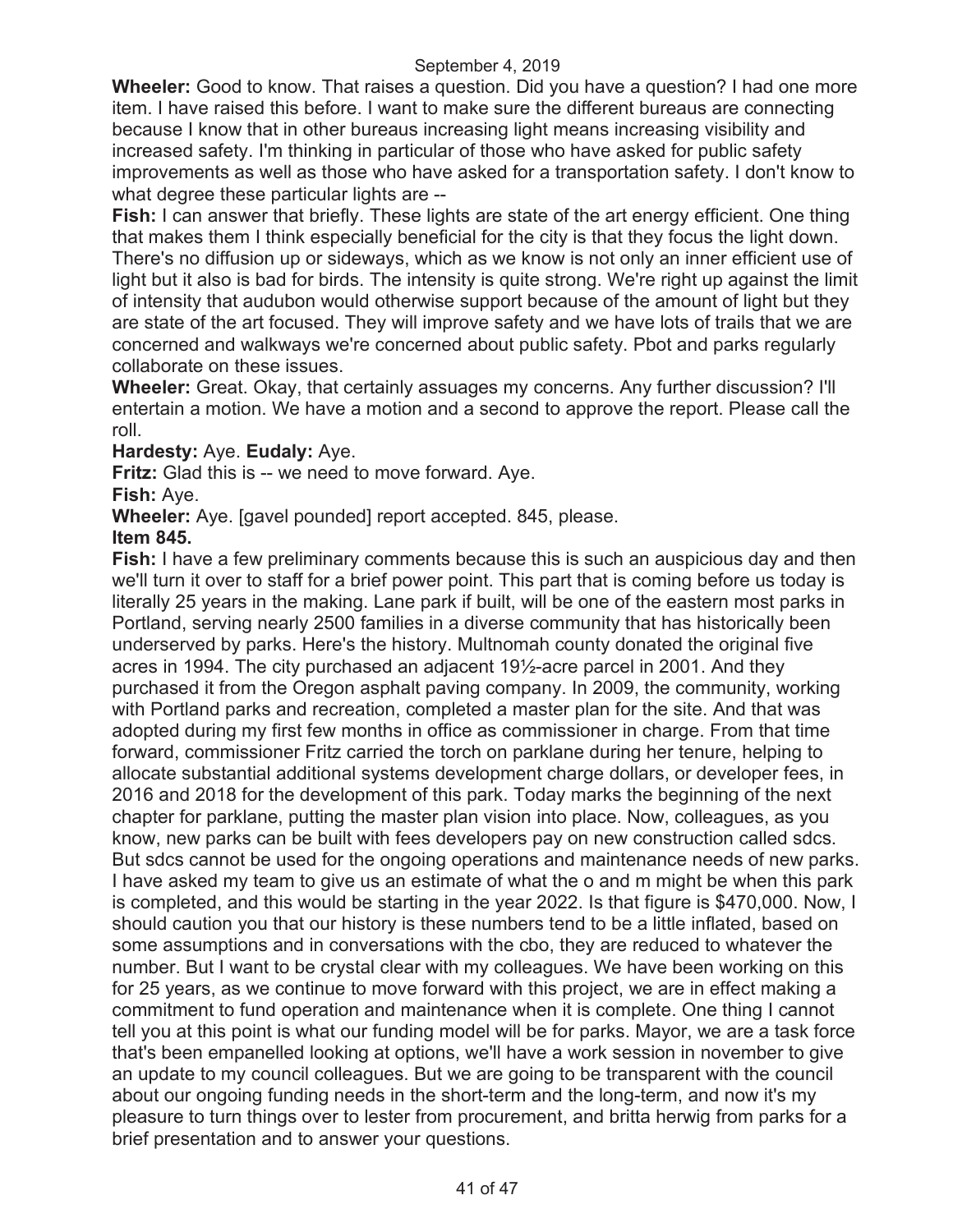**Britta Herwig, Portland Parks and Recreation:** Thank you, commissioner Fish, mayor wheeler, and council, my name is britta herwig, i'm a project manager, and i'm here to give you a brief presentation, and it seems that we're going to have to use the paper copies that you have, because we don't have a computer version right here. Forgiver me for that. I'm going to give you a tiny little bit of background about parklane park. It was -- it's been a park for a very long time, it's located at the -- in the centennial neighborhood in east Portland, right around southeast 150th and a cute street called mill main. It's a 25-acre park currently five acres of the park are developed. 20 acres have been in holding, land holding for a long time. We have a current level of service radius a half mile around the park, we're serving over 2,000 neighbors, residents, and the 20-acre proposed development will add around 400 additional households to that list.

**Hardesty:** You're serving 2,000 people how? What are you doing with the 2,000 people in the area?

**Herwig:** We have a level of service measurement, so we're measuring a half mile radius around our park, which we consider to be an easily accessible distance from a park or open space or natural area where people can walk within 10 minutes.

**Hardesty:** There's no public transit in that area at all. Unless you live right near it, I don't know --

**Fish:** This is based on people who can walk to the park.

**Herwig: From their residences.** 

**Fish:** People will be driving to this park and we expect that it will be used by multiple of that. But this is our standard service model.

**Hardesty:** I'm fine with that. I just want to be clear that today there's no public transit that provides access to that area where that park is going to be. So as you're thinking about the development of the parks over the next three, four years, working with pbot and odot and tri-met and whoever else there needs to be, again, if we keep our head down and just - we're all about the park, we're missing the opportunity to really do the interconnectedness that we need to do. Just wanted to put that on the table. It doesn't mean it's a bad idea. Just want you to know I know that area well. It's my neighborhood. Thank you. **Herwig:** Thank you, commissioner. The park has been a park since the 1970s before it became Portland. The city purchased the additional 20 acres in the early 2000s, in 2006, in 2009 council approved a master plan for the park for the entire 25-acre park.

**Fish:** Your power point is up.

**Herwig:** Excellent. We're almost through it.

**Fish:** You can go fairly quickly. My opening remarks captured most of it.

**Herwig:** I agree. We're going to straight to the master plan. Approved in 2009, this is the largest park in the area, 25 acres, so it's going to be an important neighborhood park, but also there was a recognition that it will serve the broader neighborhood. So it has many amenities, the focus was on making it a signature park for the area, providing access and focusing on safety, and then providing many spaces for gathering and play. Active recreation is on the forefront, so there's sports courts and fields, and then there was a desire by the public that participated in the master plan process to keep views open, because it has very good views of mount hood. So we're going to be taking this master plan forward through design and construction, currently we have a design team, and I think lester will fill in the details.

**Fish:** Before you do, the picture on the bottom right here is a picture of the basketball court that's there, and thanks to a partnership with nike and with the trail blazers, we're in the process of resurfacing all of our parks. It doesn't -- our basketball courts. It doesn't quite look like this now because the surface -- the new material didn't take. But I was at an event, mayor, when we were cutting the ribbon on the new basketball court, and there was a woman and her family that were there that lived across the street, they said this is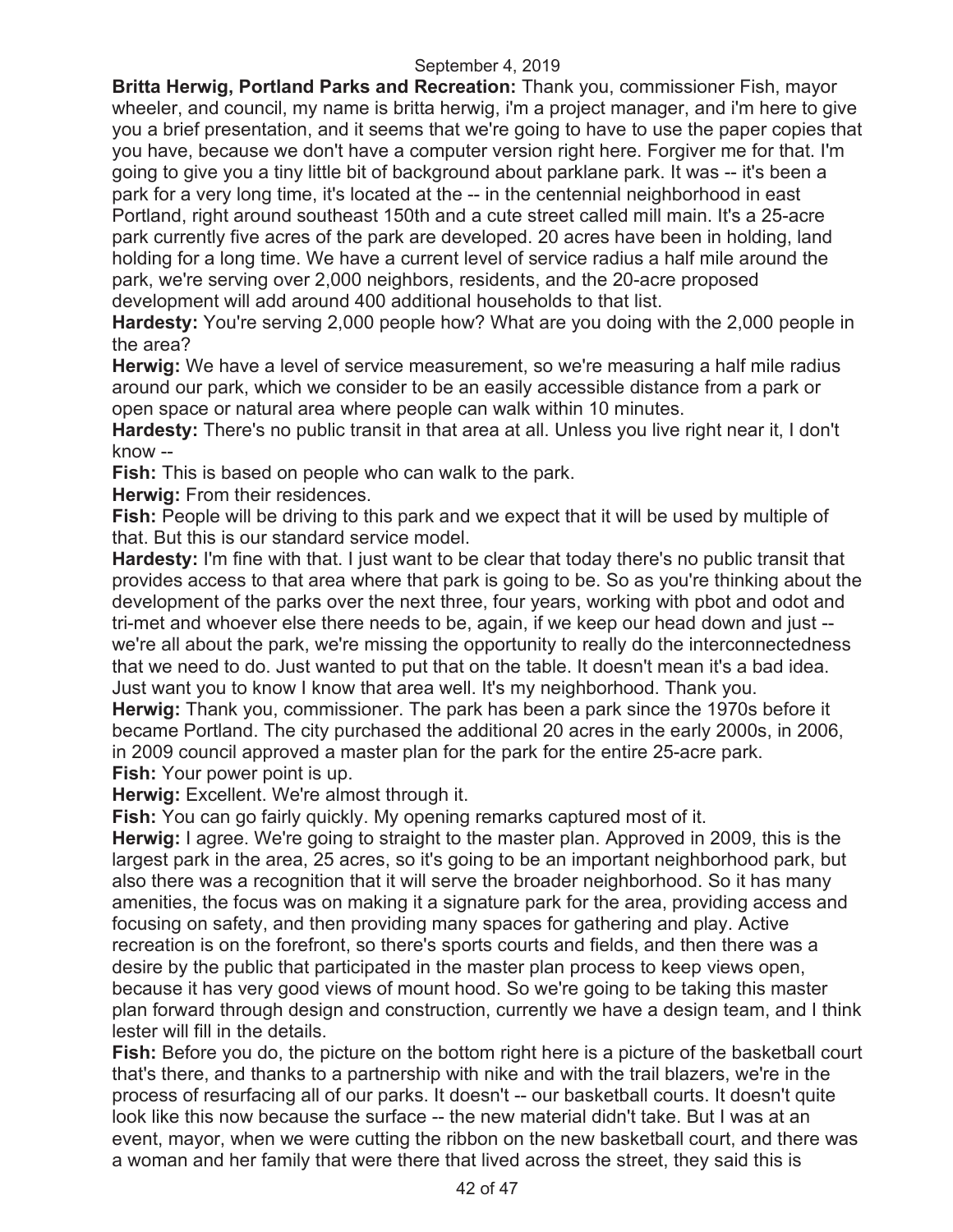wonderful, we got a new basketball court, surfacing, it's wonderful, we're going to get a 20 plus-acre park. When are we getting that community center? And I said, we're doing this one stage at a time. But the park is our next major initiative.

**Herwig:** Yes, we have \$16 million in system development charge funding available. We are upon approval of the design contract embarking on a design process that will likely take us through 2021, and then we will do a construction project through a cmgc construction method, that will most likely start in summer '21 and conclude in the summer of fall of 2022.

**Fish:** Thank you very much. Lester?

**Spitler:** City council, there's a few things i'm going to tie back to last tuesday's work session if that's okay. The legislative action before you is a cpo report combined with an authorizing ordinance. The pte bucket of our contracting is inconsistent with the other two buckets. So the other two goods and services of construction require an authorizing ordinance before we issue the solicitation, but for pte procurements the authorizing ordinance comes at the end. The estimate for this park was \$800,000 when we issued the solicitation. Prior to issuing the solicitation, we conducted a massive amount of outreach. We put together a flyer with britta and her team, we went to a coffee and issues meeting, we met with several firms that were certified that do landscape architecture. We socialized the flyer with community groups, contractor advocacy groups, before we issued the solicitation so as to maximize our outreach and engagement. And it worked. We issued an rfp on april 1st. We had a mandatory preproposal meet can and there were 14 different firms in attendance. Proposals were due on may 6, and we received six proposals four of those were from certified firms. And walker macy was the highest scoring proposer and since then, they have also become certified as a women-owned business enterprise. So that's five of six proposals that we received from certified firms, and I think that's a direct result of the proactive engagement that we did prior to issuing the solicitation. Walker macy has identified 38% of the work they intend to subcontract to certified firms, so now that they're a certified firm, plus what they intend to self-perform and subcontract, the overall utilization is 79% on this project. Which blows our 20% goal out of the water, we're really happy about that. The proposal, the proposed amount of \$1,189,848 is about 50% over the estimates, and britta is here to answer any questions about that. But otherwise, macy walker is in full compliance with all of our contractual requirements, and since this is a dual action, legislative action, authorizing ordinance, and cpo report, I ask that you accept the report and approve the authorizing ordinance.

# **Hardesty:** So moved.

**Fritz:** I have a question.

**Wheeler:** Commissioner Fritz.

**Fritz:** Thank you both for your presentations. Thank you, commissioner Fish for your work on this. Isn't there a Portland loo at parklane now?

**Herwig:** There is indeed. It was installed a couple years ago as part of the bond program. **Fritz:** And so I don't see that on the preferred concepts.

**Herwig:** Because the concept was done in 2009, so that's the map from back then. And since then we have gone back, we've improved the playground a little bit, and we've also installed the loo.

**Fish:** Commissioner Fritz is showing off now. She's just showing off. She was going to call us on a 2009 map.

**Fritz:** No, no, I just want to make sure the loo is going to stay.

**Herwig:** Absolutely.

**Fritz:** Thank you.

**Wheeler:** You said something that confused me a little bit. You said -- I don't see a procurement report unless it's embedded in the ordinance.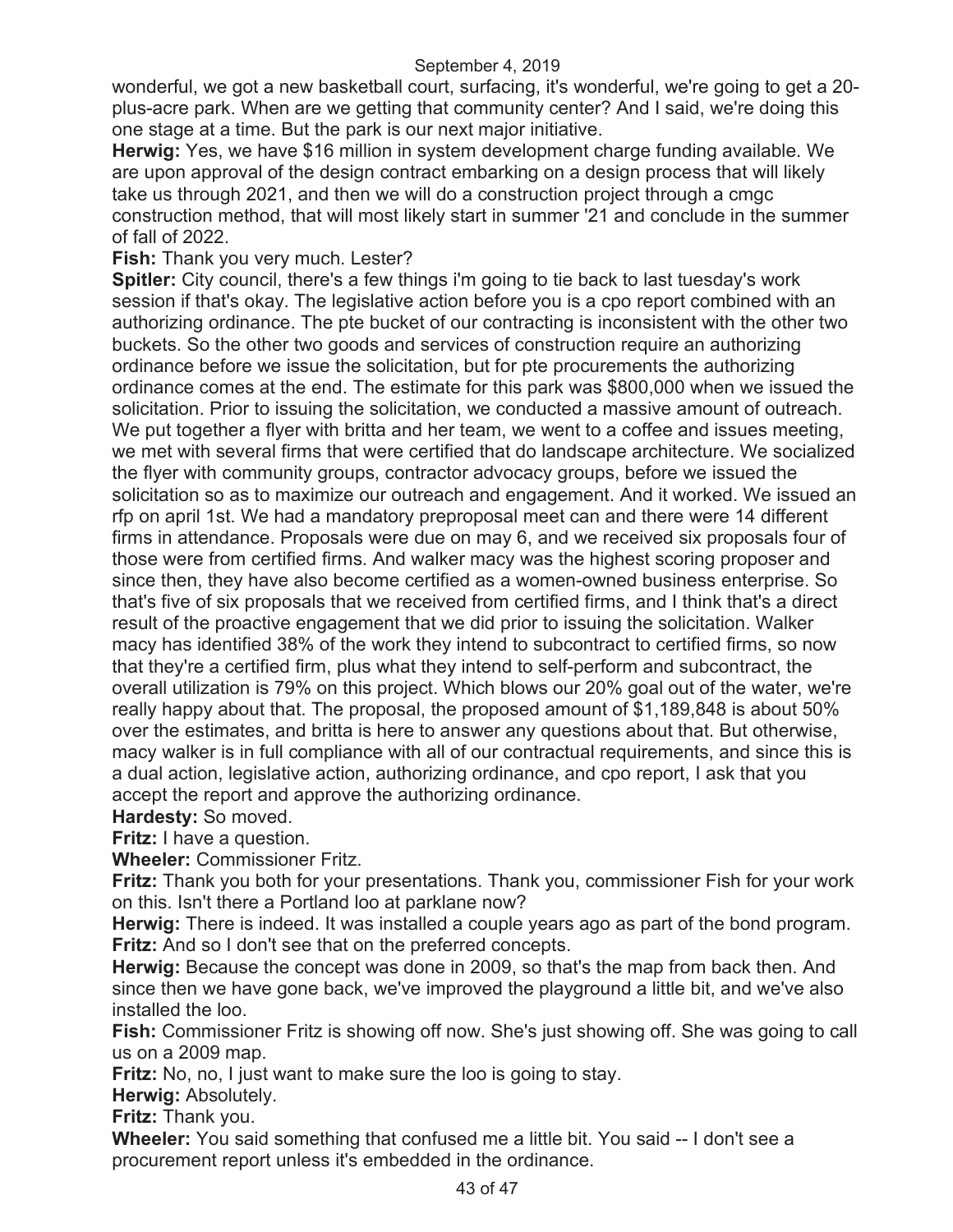**Spitler:** You're right. I apologize.

**Wheeler:** We don't need a motion on a report. We have an ordinance before us.

**Spitler:** You're right. This is the first one.

**Wheeler:** Okay.

**Fritz:** I have another clarifying question. The build-out does not include the aquatic center. Is that correct?

**Herwig:** That is correct.

**Fritz:** So for these park improvements that will be grassed and then to be excavated in the future?

**Herwig:** Correct.

**Fritz:** Thank you.

**Wheeler:** Any public testimony on this item Karla?

**Moore-Love**: No one signed up.

**Wheeler:** Please call the roll.

#### **Hardesty:** Aye.

**Eudaly:** Congratulations commissioner frankenfish and commissioner Fritz, and whoever else was involved with this in the last 25 years. I'm curious what it looked like when it was candy cane park, that sounds enchanting. I vote aye.

**Fritz:** I hope there will be a robust naming discussion at the end to see whether they want to keep parklane or have something else. When I went to the areas when I first got the parks bureau in 2013, the east Portland coalition and the east Portland action plan both identified parklane as the number one desire for improvements. And at that time just coming out of the recession we didn't have very much money, but now that we've been doing well for several years, it was one of my lovely parting gifts, and commissioner Fish, congratulations, it must be satisfying to have done the master plan and now to get to implement it. That's really fabulous. Thank you for your work, britta and lester, again, for a good job. Aye.

**Fish:** I want to thank my colleagues. For someone watching this without a lot of history and context, they're going to be scratching their heads saying, this is a year that the parks bureau took cuts and has had to scale back in some services, and here we are moving forward on a new park in east Portland. How on earth did they pay for it? Again, I want to be very clear, because we take for granted those of us in government, that we have these different pots of money that are restricted. But I think for a lot of people that doesn't always make sense. We are using developer fees, which by law can only be used to expand our system. And that -- therein lies one of the challenges, the fundamental challenges that we have at the bureau in that we have an equity agenda, which we're deeply committed to as a city to bring adequate parks resources to a part of the city that was left behind, at the same time we're trying to right size the system that we don't have adequate resources to maintain. So the -- to anybody that is scratching their head saying there seems like a contradiction, I would say you're right. But thankfully we have developer fees that we can use to build out this park, and to cover our expenses, thankfully we have three or four years to figure out where the money is going to come from in terms of operations and maintenance. And I think by then we'll have a new model in place for how we fund parks at a much more robust level, which will answer the question of how we pay for the operations and maintenance. So britta and team, thank you, I want to thank our professional staff, and lester, I vote aye. Excuse me, I doubly want to thank commissioner Fritz as I mentioned in my opening remarks for allocating substantial resources to make this day possible. Aye. **Wheeler:** This looks great. I also want to add my thanks, commissioner Fritz, commissioner Fish, thank you for your hard work on this and your team's hard work on this, and to both of you for carrying this ball for a long, long time. This will be a terrific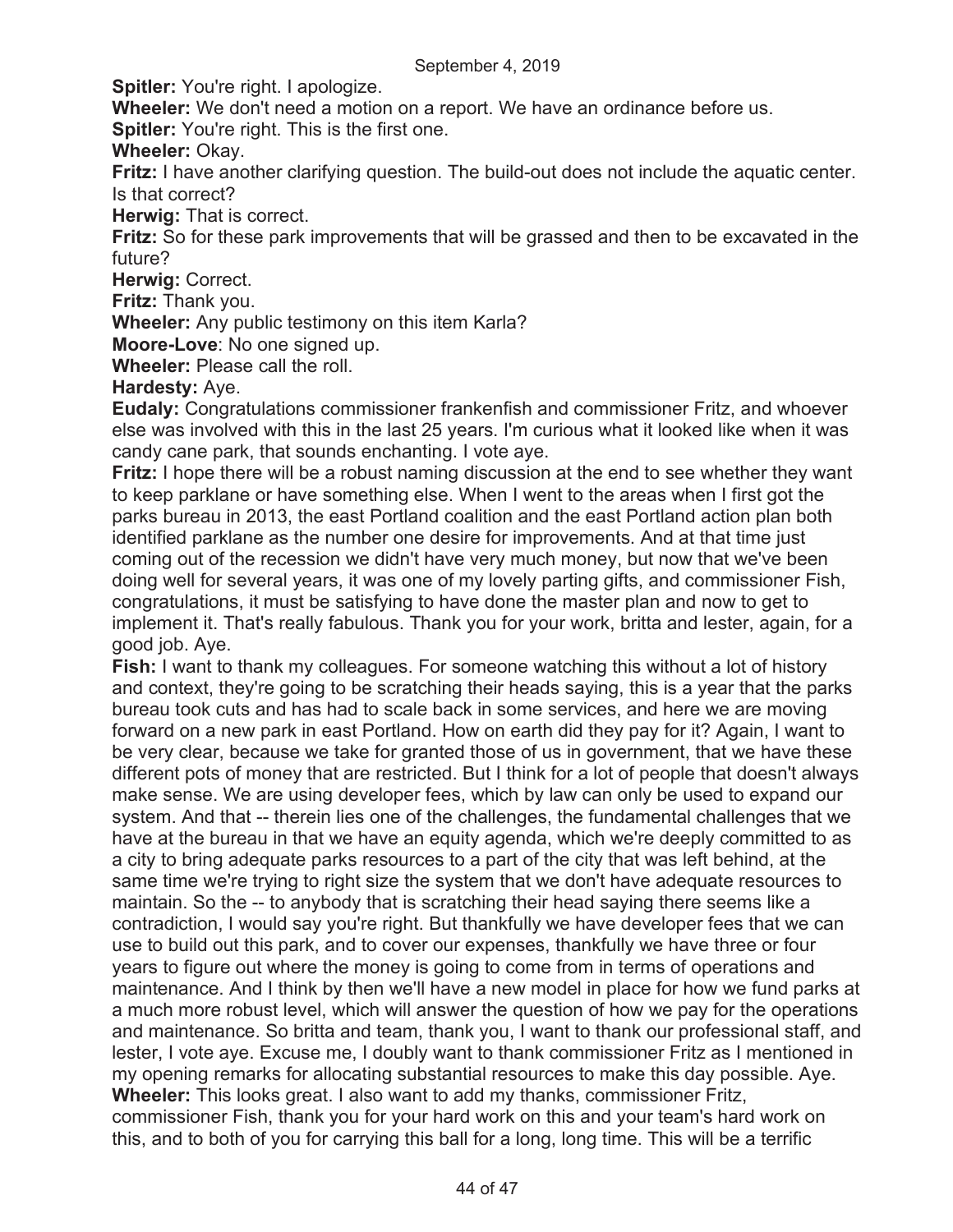addition to the neighborhood. I vote aye. [gavel pounded] the ordinance is adopted. Next item, 846, a second reading.

# **Item 846.**

**Wheeler:** Any further discussion? Please call the roll.

**Hardesty:** I really appreciated the detailed conversation we had last week about this issue. I will be voting no because I don't believe that you can treat small nonprofits exact same way you treat multimillion dollar nonprofits. I think the 25% overhead is different based on the size of the organization that's receiving the funds. So I will be voting no on this measure. You look confused commissioner Fritz.

**Eudaly:** So we're voting to authorize exemptions for charities, not meeting the current 25% overhead cost cap, and as we discussed when the item came forward, this has come before us before, and we'd like to address it in the long term because we need to acknowledge as commissioner hardesty has pointed out, that it's kind of a built-in bias against small nonprofits, and also some nonperishable profits aren't just -- aren't passthroughs for money, they actually provide services and their overhead will necessarily be higher. So I do support this, and i'm looking forward to re-- permanently revising the standards so we don't have to have this conversation every year. I vote aye. **Fritz:** Ditto. Aye.

**Fish:** Aye.

**Wheeler:** Aye. [gavel pounded] ordinance is adopted. Next item, 847.

# **Item 847.**

**Wheeler:** Commissioner Fritz.

**Fritz:** You've been sitting there patiently all morning, i'm just going to let you go right ahead and tell everybody about this.

**Mike Stuhr, Portland Water Bureau:** Good afternoon mr. Mayor, commissioners. Hopefully this should be really simple. High points in the city are very valuable for those of us in the water business, because we use graft and anybody who has signals and towers and antennas. What we're doing here today is continuing to lease space on a tower that's owned by tri-met on odot property. We have been parked on top of this antenna for over 10 years, and every five years we come in and renew this contract. What does it actually do for us? We have a thing called a scata system, and commissioner Fritz hates briefations so it's supervisor control and data acquisition. It's basically all the electronic gobbeldygook that we use to monitor our various doings. We have receiving and broadcasting antennas on this tower, we also have space in a building that's located inside a fence at the base of the tower. The space is security protected, it's environmentally controlled, meaning it's air conditioned. And that's basically what we're up to. It's very important to our operation, we have several of these parked around the area in order to pass signals to and from our various locations. The amount is \$55,963 for five years. It's in about the same vein as what we charge people who park their antennas on top of our water tanks and so on. Kind of frankly they're the owner, but they use a cost of service model, and I think the costs are reasonable for this type of activity.

**Wheeler:** Very good. Any questions for mike? Is there any public testimony on this item? **Moore-Love:** No one signed up.

**Wheeler:** Very good. This is a first reading, a nonemergency ordinance, it moves to second reading. [gavel pounded] next item, 848, second reading.

**Item 848.** 

**Wheeler:** Any further discussion? Please call the roll.

**Hardesty:** Aye.

**Eudaly:** Well, i'd like to thank commissioner Fish and specifically thank tracy from his office for her work on this item. Happy to support it. I vote aye. **Fritz:** Aye.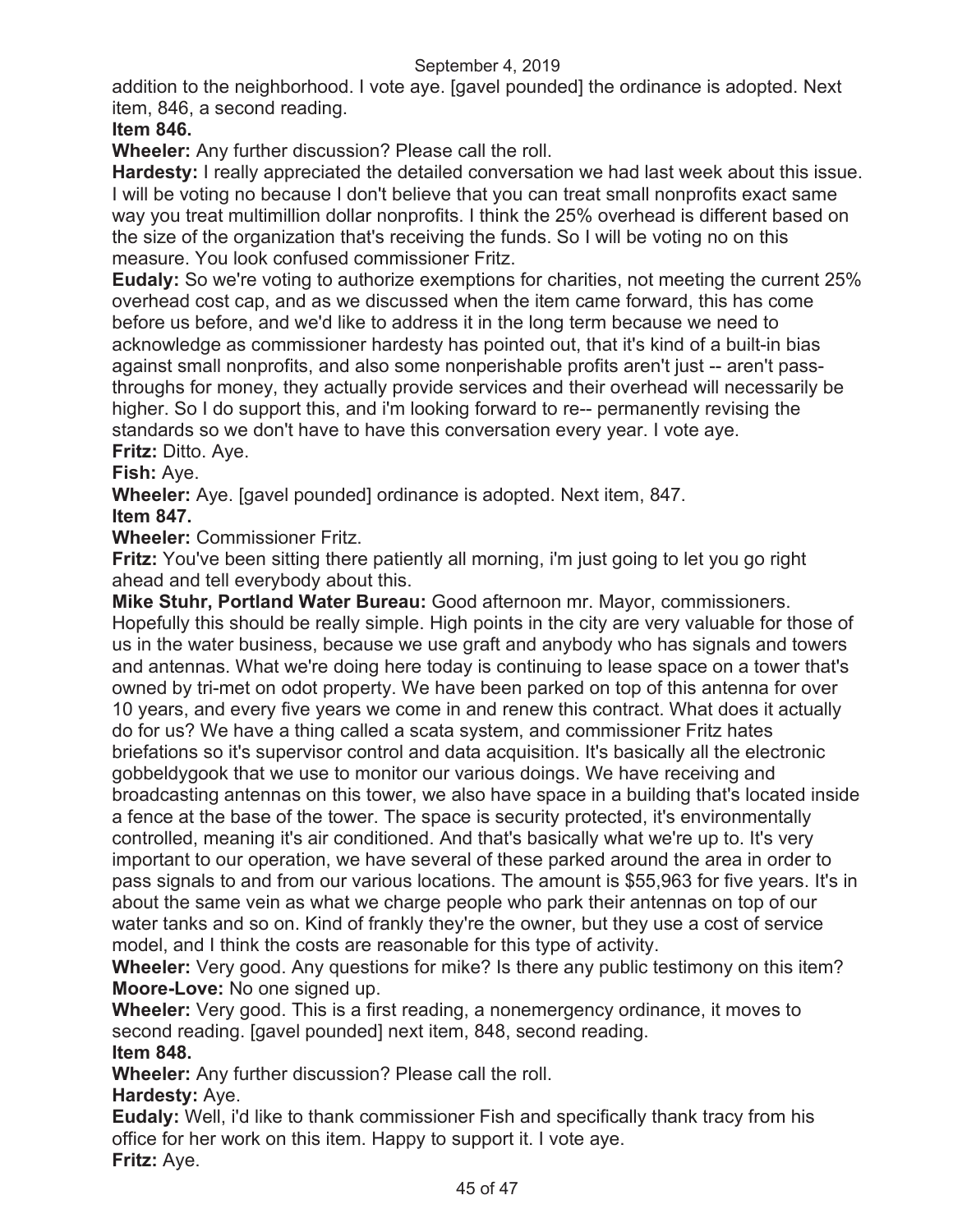**Fish:** Right back at you, commissioner eudaly. And your office and we're very excited to expand the scope of allowable uses for systems development charges to allow us to upgrade the technology and the sound systems and the experience that people enjoyed, particularly at our recreation facilities and we'll be coming back to council in the future to memorialize that on our list. I vote aye.

**Wheeler:** Aye. [gavel pounded] ordinance is adopted. 849, please, second reading. **Item 849.** 

**Wheeler:** Please call the roll.

**Hardesty:** Aye. **Eudaly:** Aye. **Fritz:** Aye. **Fish:** Aye.

**Wheeler:** Aye. [gavel pounded] ordinance is adopted. 850, second reading.

**Item 850.** 

**Wheeler:** Please call the roll.

**Hardesty:** I actually am concerned that we're extending a contract for our golf courses at a time when we as you say, we have a task force that's looking at how do we fund parks in a more sustainable manner. I'd hope this would be for about a year, it's a two-year contract. I don't support it, so I will be voting no.

**Eudaly:** I'm going to support this extension, but I have similar feelings to commissioner hardesty. I expect our public golf courses to be self-sustaining. I'm not sure whether or not this one is, to be honest. And if they're not self-sustaining i'd like to see them put to a greater purpose. I vote aye.

**Fritz:** So the golf courses are self-sustaining. This one does make money, and this is following the recommendations of the audit to align the expiration of the four golf courses including heron lakes to 2021, to do a comprehensive request for proposals, that will allow for the option of single or multiple operators with appropriate alignments and incentives. Aye.

**Fish:** Vincent johnson is here, I have the great honor of working with a tremendously talented team at Portland parks and rec, vincent johnson is doing a superb job be with our golf program, we are in the process of reviewing and implementing a number of the auditor's recommendations. This extension aligns the expiration of now all four east side course contracts which will give us more options looking forward, and I welcome the conversation about the place -- the future place of golf not only within Portland parks and recreation, but as a self-sufficient part of our operation. Aye.

**Wheeler:** Aye. [gavel pounded] the ordinance is adopted. 836 off the consent agenda, please.

**Item 836.** 

**Wheeler:** Who pulled this?

**Hardesty:** I did.

**Wheeler:** Very good.

**Hardesty:** Thank you, mayor. I just pulled this because we've had this conversation before about why we're prioritizing the arlene schnitzer concert hall for this repair. And just wanted to put on the record once again in the mind-set of the fact that we have lots of public buildings that we own that need to be repaired. Taking this one out of the queue and prioritizing it just feels wrong. And so nothing against the renovation that needs to happen, i'm just concerned we're doing it out of context with all the other things that we have to repair.

**Wheeler:** Okay. That's fair enough. I want to reconfirm, we are entering into the iga because we're the building owner, but we're not actually expending any city funds on this particular project. Is that correct?

**Karl Lisle, Office Management and Finance:** That's correct.

**Eudaly:** Can you explain what funds are going towards --